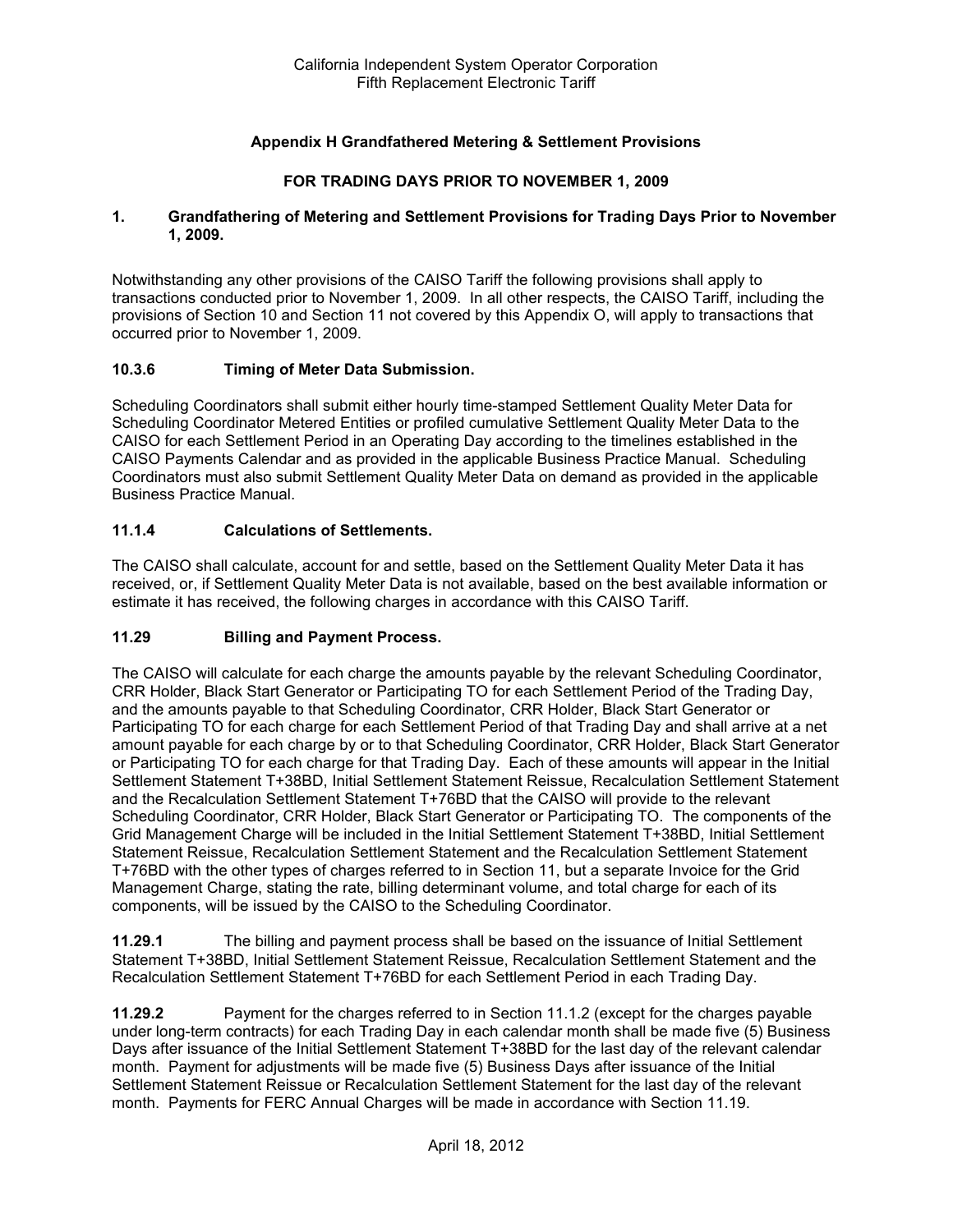## **11.29.5 General Principles for Production of Settlement Statements.**

### **11.29.5.1 Basis of Settlement.**

The basis of each Settlement Statement shall be the debiting or crediting of an account in the name of the relevant Scheduling Coordinator, CRR Holder, Black Start Generator or Participating TO in the general ledger set up by the CAISO to reflect all transactions, charges or payments settled by the CAISO.

#### **11.29.5.2 Right to Dispute.**

All Scheduling Coordinators, CRR Holders, Black Start Generators or Participating TOs shall have the right to dispute any item or calculation set forth in any Initial Settlement Statement in accordance with this CAISO Tariff.

#### **11.29.7 Settlements Cycle.**

### **11.29.7.1 Timing of the Settlements Process.**

#### **11.29.7.1.1 Initial Settlement Statement T+38BD.**

The CAISO shall provide to each Scheduling Coordinator, CRR Holder, Black Start Generator or Participating TO for validation an Initial Settlement Statement for each Trading Day within thirty-eight (38) Business Days of the relevant Trading Day, covering all Settlement Periods in that Trading Day. Each Initial Settlement Statement will include a statement of:

(a) the amount payable or receivable by the Scheduling Coordinator, CRR Holder, Black Start Generator or Participating TO for each charge referred to in Section 11 for each Settlement Period in the relevant Trading Day;

(b) the total amount payable or receivable by that Scheduling Coordinator, CRR Holder, Black Start Generator or Participating TO for each charge for all Settlement Periods in that Trading Day after the amounts payable and the amounts receivable under (a) have been netted off pursuant to Section 11.29; and

(c) the components of each charge in each Settlement Period except for information contained in the Imbalance Energy report referred to in this Section 11.29.7.1.1.

Each Initial Settlement Statement shall also be accompanied by a breakdown of the components of the Imbalance Energy Charge (the Imbalance Energy report).

**11.29.7.1.2** Each Scheduling Coordinator, CRR Holder, Black Start Generator or Participating TO shall have a period of eight (8) Business Days from the issuance of an Initial Settlement Statement during which it may review the Initial Settlement Statement T+38BD and notify the CAISO of any errors. No later than fifty-one (51) Business Days after the Trading Day to which it relates, the CAISO shall issue an Initial Settlement Statement Reissue or a Recalculation Settlement Statement to each Scheduling Coordinator or CRR Holder for that Trading Day.

#### **11.29.7.1.3 Initial Settlement Statement Reissues and Recalculation Settlement Statements.**

The CAISO shall provide to each Scheduling Coordinator, CRR Holder, Black Start Generator or Participating TO an Initial Settlement Statement Reissue or a Recalculation Settlement Statement in accordance with the CAISO Tariff and the CAISO Payments Calendar. The Initial Settlement Statement Reissue or Recalculation Settlement Statement shall be in a format similar to that of the Initial Settlement Statement and shall include the same granularity of information provided in the Initial Settlement Statement as amended following the validation procedure.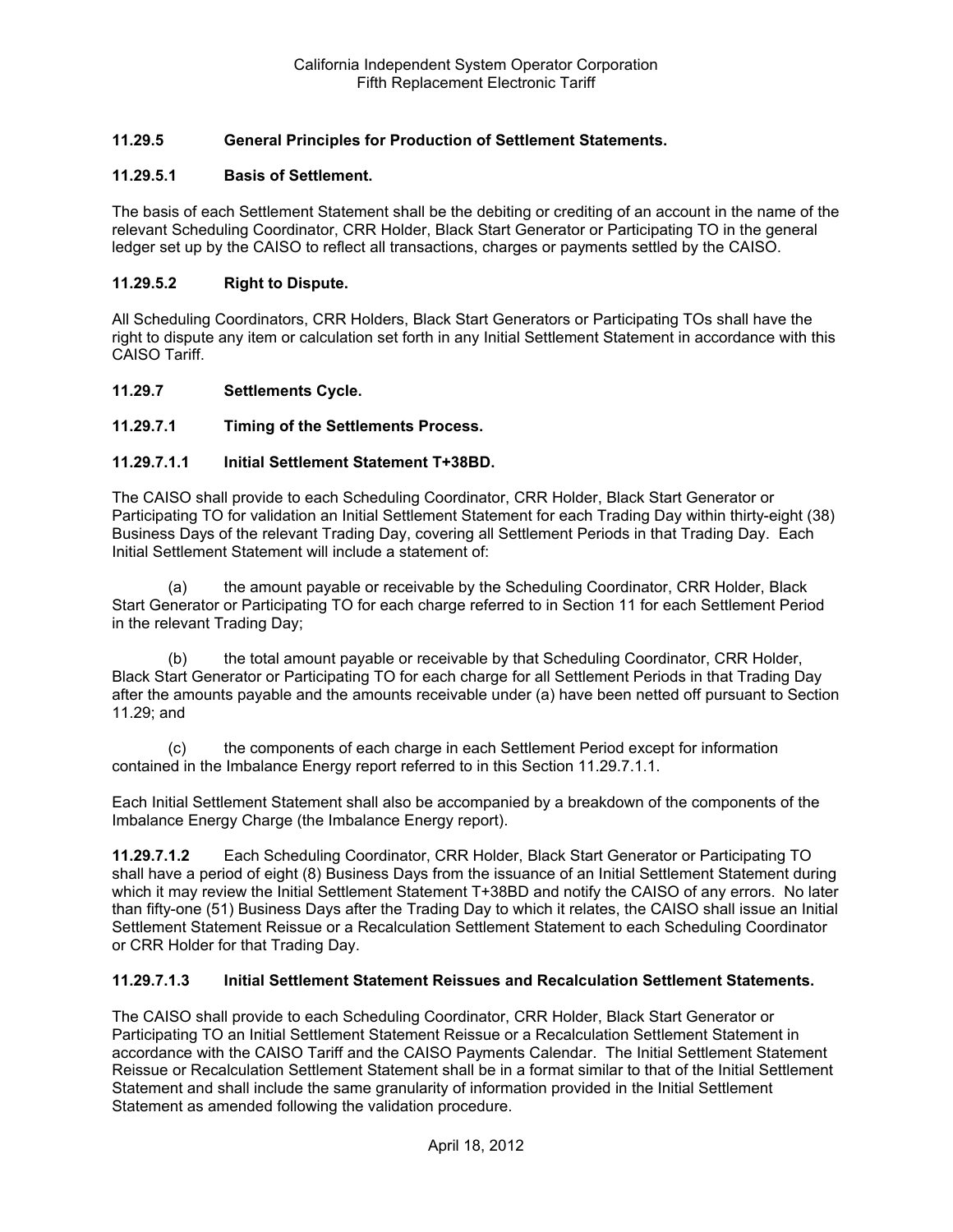**11.29.7.1.4** Each Scheduling Coordinator, CRR Holder, Black Start Generator or Participating TO shall have a period of ten (10) Business Days from the issuance of the Initial Settlement Statement Reissue or Recalculation Settlement Statement during which it may review the Incremental Changes on the Initial Settlement Statement Reissue or Recalculation Settlement Statement and notify the CAISO of any errors. No later than twenty-five (25) Business Days from the date of issuance of the Initial Settlement Statement Reissue or Recalculation Settlement Statement, the CAISO shall issue the 76th Day Recalculation Settlement Statement and shall incorporate any required corrections in a subsequent Initial Settlement Statement.

## **11.29.7.2 Basis for Billing and Payment.**

The Initial Settlement Statement T+38BD, Initial Settlement Statement Reissue, Recalculation Settlement Statement and the Recalculation Settlement Statement T+76BD shall constitute the basis for billing and associated automatic funds transfers in accordance with this CAISO Tariff. The Initial Settlement Statement T+38BD shall constitute the basis for billing and associated automatic funds transfers for all charges in the first instance. The Initial Settlement Statement Reissue and Recalculation Settlement Statement shall constitute the basis for billing and associated automatic funds transfers for adjustments to charges set forth in the Initial Settlement Statement T+38BD. Each Scheduling Coordinator, CRR Holder, Black Start Generator, and Participating TO shall pay any net debit and shall be entitled to receive any net credit shown in an Invoice or Payment Advice on the Payment Date, whether or not there is any dispute regarding the amount of the debit or credit.

## **11.29.7.2.1 Elimination of Invoices under \$10.00.**

Preliminary and final Invoices and Payment Advices due to or from any Market Participant for amounts less than \$10.00 will be adjusted to \$0.00 and no amount will be due to or from that Market Participant for that Invoice or Payment Advice.

### **11.29.7.3 Settlement Statement Re-runs and Post Final Adjustments.**

The CAISO is authorized to perform Settlement Statement Re-runs following approval of the CAISO Governing Board. A request to perform a Settlement Statement Re-run may be made at any time by a Scheduling Coordinator, CRR Holder, Black Start Generator, or Participating TO by notice in writing to the CAISO Governing Board. The CAISO Governing Board shall, in considering whether to approve a request for a Settlement Statement Re-run, determine in its reasonable discretion whether there is good cause to justify the performance of a Settlement Statement Re-run.

**11.29.7.3.1** If a Settlement Statement Re-run is ordered by the CAISO Governing Board, the CAISO shall arrange to have the Settlement Statement Re-run carried out as soon as is reasonably practicable following the CAISO Governing Board's order, subject to the availability of staff and computer time, compatible software, appropriate data and other resources.

**11.29.7.3.2** The cost of a Settlement Statement Re-run shall be borne by the Scheduling Coordinator, CRR Holder, Black Start Generator, or Participating TO requesting it, unless the Settlement Statement Re-run was needed due to a clerical oversight or error on the part of the CAISO staff.

**11.29.7.3.3** Where a Settlement Statement Re-run indicates that the accounts of Scheduling Coordinators, CRR Holders, Black Start Generators, or Participating TOs should be debited or credited to reflect alterations to Settlements previously made under this CAISO Tariff, for those Scheduling Coordinators, CRR Holders, Black Start Generators, or Participating TOs affected by the statement rerun, the CAISO shall reflect the amounts to be debited or credited in the next subsequent Recalculation Settlement Statement that it issues following the Settlement Statement Re-run to which the provisions of this Section 11 apply.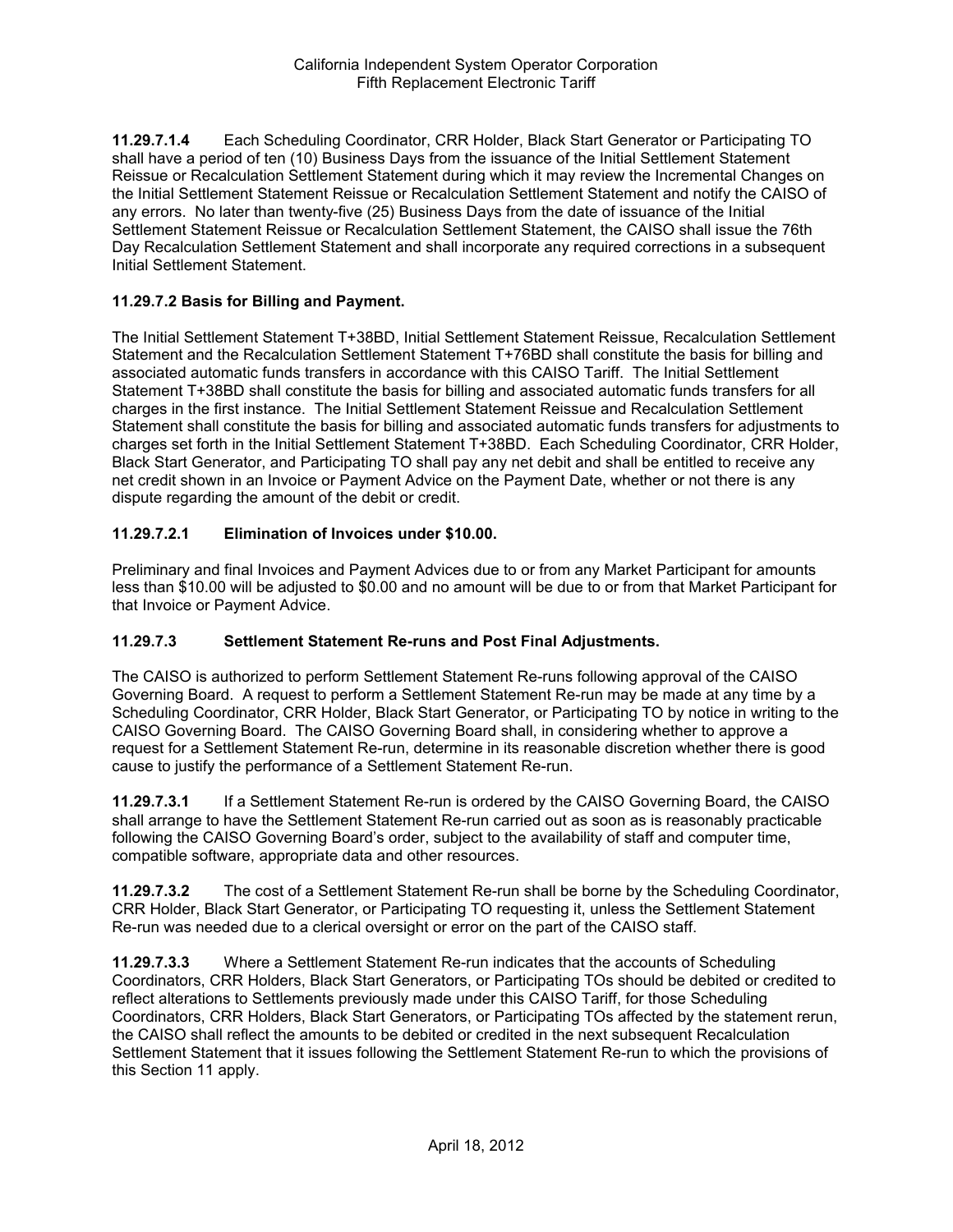**11.29.7.3.4** Reruns, post closing adjustments and the financial outcomes of CAISO ADR Procedures and any other dispute resolution may be invoiced separately from monthly market activities. The CAISO shall provide a Market Notice at least thirty (30) days prior to such invoicing identifying the components of such Invoice or Payment Advice.

## **11.29.8 Confirmation and Validation.**

## **11.29.8.1 Confirmation.**

It is the responsibility of each Scheduling Coordinator, CRR Holder, Black Start Generator, or Participating TO to notify the CAISO if it fails to receive a Settlement Statement on the date specified for the publication of such Settlement Statement in the CAISO Payments Calendar. Each Scheduling Coordinator, CRR Holder, Black Start Generator, or Participating TO shall be deemed to have received its Settlement Statement on the dates specified, unless it notifies the CAISO to the contrary.

## **11.29.8.2 Validation.**

Each Scheduling Coordinator, CRR Holder, Black Start Generator, or Participating TO shall have the opportunity to review the terms of the Initial Settlement Statement T+38BD that it receives. The Scheduling Coordinator, CRR Holder, Black Start Generator, or Participating TO shall be deemed to have validated each Initial Settlement Statement unless it has raised a dispute or reported an exception within eight (8) Business Days from the date of issuance. Once validated, an Initial Settlement Statement shall be binding on the Scheduling Coordinator, CRR Holder, Black Start Generator or Participating TO to which it relates, unless the CAISO performs a Settlement Statement Re-run pursuant to Section 11.29.7.3.

The notice of dispute, if any, shall state clearly the Trading Day, the issue date of the Initial Settlement Statement, the item disputed, the reasons for the dispute, the amount claimed (if appropriate) and shall be accompanied with all available evidence reasonably required to support the claim.

### **11.29.8.3 Validation of Initial Settlement Statement Reissue and Recalculation Settlement Statements.**

Each Scheduling Coordinator, CRR Holder, Black Start Generator or Participating TO shall have the opportunity to review the Incremental Changes that appear on the Initial Settlement Statement Reissue and Recalculation Settlement Statement that it receives. The Scheduling Coordinator, CRR Holder, Black Start Generator or Participating TO shall be deemed to have validated the Incremental Changes on each Initial Settlement Statement Reissue and Recalculation Settlement Statement unless it has raised a dispute or reported an exception regarding those Incremental Changes within ten (10) Business Days from the date of issuance. Once validated, the Incremental Changes on the Initial Settlement Statement Reissue and Recalculation Settlement Statement shall be binding on the Scheduling Coordinator, CRR Holder, Black Start Generator or Participating TO to which it relates, unless the CAISO performs a Settlement Statement Re-run pursuant to Section 11.29.7.3. The notice of dispute shall state clearly the Trading Day, the issue date of the Initial Settlement Statement Reissue and Recalculation Settlement Statement, the item disputed, the reasons for the dispute, the amount claimed (if appropriate) and shall be accompanied with all available evidence reasonably required to support the claim. The only Recalculation Settlement Statement that cannot be disputed is the one issued on T+60BD.

### **11.29.8.4 Recurring Disputes or Exceptions.**

A Scheduling Coordinator, CRR Holder, Black Start Generator or Participating TO may request the CAISO to treat as recurring a dispute or exception raised in accordance with Sections 11.29.8.1 and 11.29.8.2 above, if a dispute or exception would apply to subsequent Initial and the Initial Settlement Statement Reissue and Recalculation Settlement Statements. A request for recurring treatment may be made for any valid reason provided that subsequent Initial Settlement Statements T+38BD, Initial Settlement Statement Reissue and Recalculation Settlement Statements would be affected, including but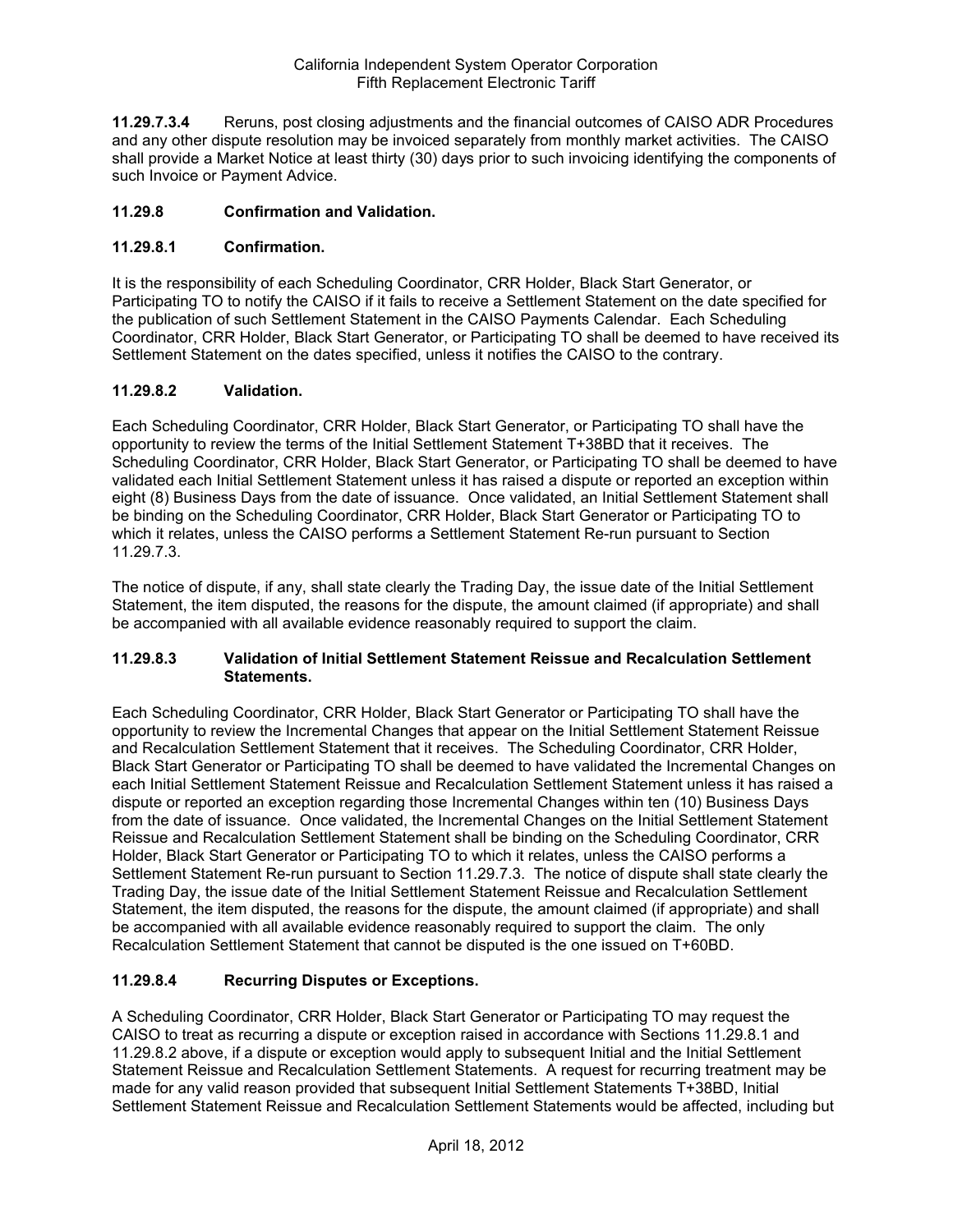not limited to, that the disputed calculation will recur, or that a disagreement as to policy will affect calculations in subsequent Initial Settlement Statement T+38BD, the Initial Settlement Statement Reissue and Recalculation Settlement Statements. If a Scheduling Coordinator, CRR Holder, Black Start Generator or Participating TO wishes to request that the CAISO treat a dispute as recurring, it shall, in the notice, clearly indicate that it requests such treatment and set forth in detail the reasons that support such treatment. To the extent possible, the Scheduling Coordinator, CRR Holder, Black Start Generator or Participating TO shall state the types of charges and dates to which the dispute will apply, and provide estimates of the amounts that will likely be claimed on each date. The CAISO shall make a determination on such a request within five (5) Business Days of receipt. To preserve its right to dispute an item, a Scheduling Coordinator, CRR Holder, Black Start Generator or Participating TO must continue to raise a dispute or report an exception until it is notified by the CAISO that the CAISO agrees to treat the dispute or exception as recurring. If the CAISO grants a request to treat a dispute or exception as recurring, the dispute raised or exception reported by the Scheduling Coordinator, CRR Holder, Black Start Generator or Participating TO shall be deemed to apply to every subsequent Initial Settlement Statement T+38BD, the Initial Settlement Statement Reissue and Recalculation Settlement Statement provided to the Scheduling Coordinator, CRR Holder, Black Start Generator or Participating TO from the date that the CAISO grants the request for recurrent treatment until: a) ninety (90) days have elapsed, unless the CAISO indicates a different expiration date on its response to the request, in which case the expiration date shall be as stated by the CAISO in its response or b) the dispute or exception is resolved, whichever is shorter. The CAISO may deny a request that the CAISO treat a dispute as recurring for any valid reason, including because the request is not adequately specific as to the basis for recurring treatment or the subsequent calculations that will be affected.

# **11.29.8.5 Amendment.**

Regarding a dispute related to an Initial Settlement Statement, if the CAISO agrees with the amount claimed, it shall incorporate the relevant data into the Initial Settlement Statement Reissue or Recalculation Settlement Statement. Regarding a dispute related to an Incremental Change in an Initial Settlement Statement Reissue or Recalculation Settlement Statement, the CAISO shall make a determination on the dispute no later than twenty-five (25) Business Days from the issuance of the Initial Settlement Statement Reissue or Recalculation Settlement Statement, and, if the CAISO agrees with the amount claimed, shall incorporate the relevant data into the next Recalculation Settlement Statement issued on T+76BD.

# **11.29.8.6 CAISO Contact.**

If the CAISO does not agree with the amount claimed or if it requires additional information, it shall make reasonable efforts (taking into account the time it received the notice of dispute and the complexity of the issue involved) to contact the relevant Scheduling Coordinator, CRR Holder, Black Start Generator or Participating TO to resolve the issue before issuing the Initial Settlement Statement Reissue or Recalculation Settlement Statement. If it is not possible to contact the relevant party, the CAISO shall issue the Initial Settlement Statement Reissue or Recalculation Settlement Statement without taking into account the dispute notice.

# **11.29.10 Billing and Payment.**

The CAISO shall prepare and send to each Scheduling Coordinator, CRR Holder, Black Start Generator or Participating TO two Invoices or Payment Advices for each calendar month. The first Invoice or Payment Advice will be based on the Initial Settlement Statement T+38BD and the second Invoice or Payment Advice will be based on the Initial Settlement Statement Reissue or Recalculation Settlement Statement(s). Each Invoice or Payment Advice will show amounts which are to be paid by or to each Scheduling Coordinator, CRR Holder, Black Start Generator or Participating TO, the Payment Date, being the date on which such amounts are to be paid or received and details of the CAISO Clearing Account to which any amounts owed by Scheduling Coordinators, CRR Holder, Black Start Generator or Participating TO are to be paid.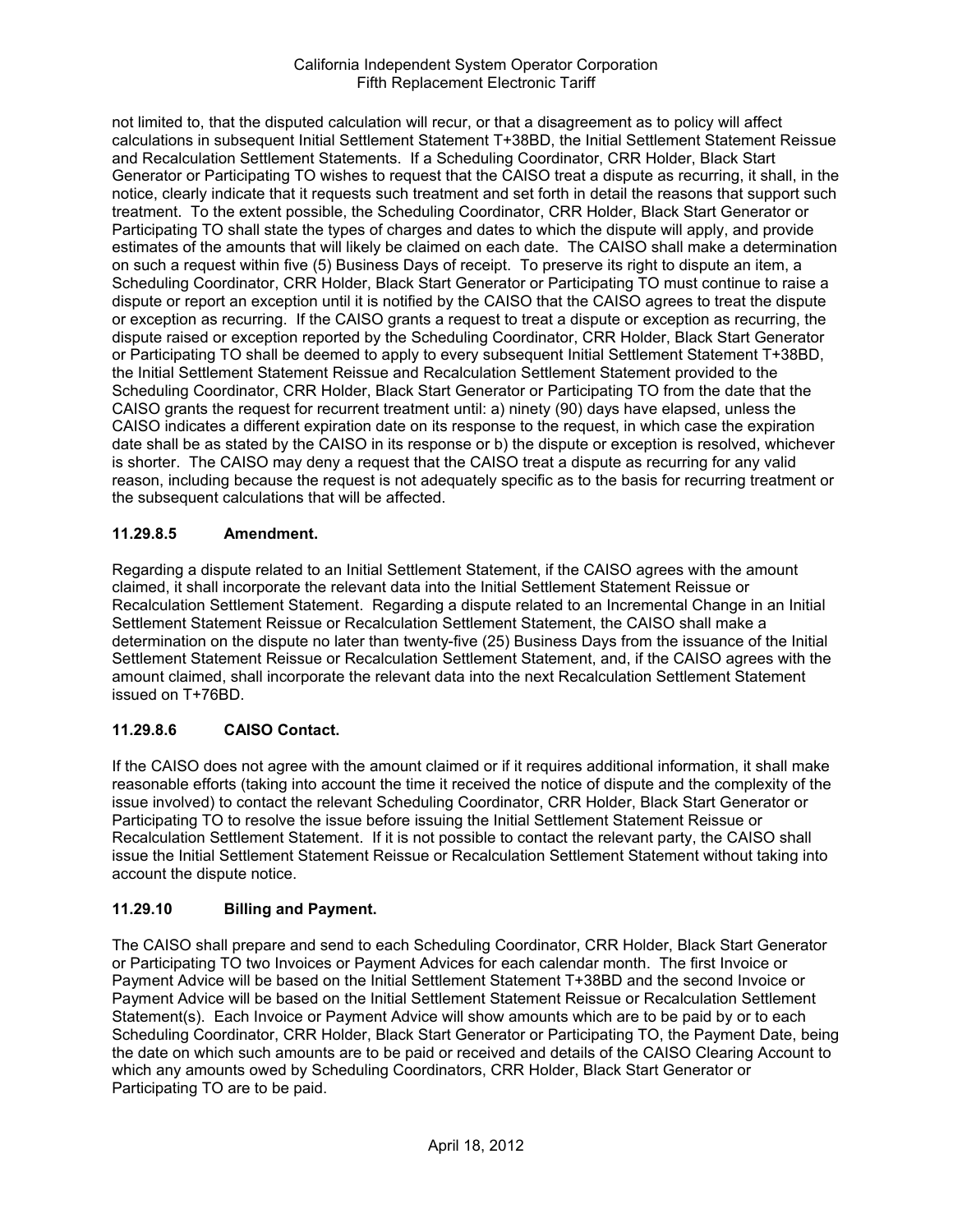The Invoices or Payment Advices will also include the total charges for each component of the Grid Management Charge, the total charges associated with any Interest for each relevant Trading Month, the FERC Annual Charges due monthly, as well as any disbursements associated with a shortfall receipt distribution.

A separate Invoice for the FERC Annual Charges due annually will be issued by the CAISO to the Scheduling Coordinator in accordance with Section 11.19.1.2. The CAISO will issue separate Invoices for NERC/WECC Charges as described in Section 11.20.

A separate Invoice for a shortfall allocation will be issued by the CAISO to Scheduling Coordinators in the event of a payment default in accordance with Section 11.29.17.1.

Settlement Statement Reruns, post closing adjustments and the financial outcomes of CAISO ADR Procedures and any other dispute resolution may be invoiced separately from monthly market activities. The CAISO shall provide a Market Notice at least thirty (30) days prior to such invoicing identifying the components of such Invoice or Payment Advice.

## **11.29.10.1 Emergency Procedures.**

## **11.29.10.2 Use of Estimated Data.**

In the event of an emergency or a failure of any of the CAISO software or business systems, the CAISO may use estimated Settlement Statements and Invoices and Payment Advices and may implement any temporary variation of the timing requirements relating to the Settlement and billing process contained in the CAISO Tariff. Details of the variation and the method chosen to produce estimated data, Settlement Statements and Invoices and Payment Advices will be published on the CAISO Website.

### **11.29.10.3 Payment of Estimated Statements and Invoices.**

When estimated Settlement Statements and Invoices or Payment Advices are issued by the CAISO, payments between the CAISO and Market Participants shall be made on an estimated basis and the necessary corrections shall be made by the CAISO as soon as practicable. The corrections will be reflected as soon as practicable in later Settlement Statements and Invoices and Payment Advices issued by the CAISO. Failure to make such estimated payments shall result in the same consequences as a failure to make actual payments.

### **11.29.10.4 Validation and Correction of Estimated Statements and Invoices.**

The CAISO shall use its best efforts to verify the estimated data and to make the necessary corrections as soon as practicable. The corrections will be reflected as soon as practicable in later Settlement Statements and Invoices and Payment Advices issued by the CAISO.

### **11.29.10.5 Estimated Statements to be Final.**

In the event that the CAISO is of the opinion that, despite its best efforts, it is not possible for it to verify the estimated data because actual data is not reasonably expected to become available to the CAISO in the foreseeable future, the CAISO shall consult with the Market Participants in order to develop the most appropriate substitute data including using data provided by Market Participants. Following such determination of substitute data, the CAISO shall send to the relevant Market Participants revised Settlement Statements and Invoices and Payment Advices. The provisions of Section 11.29.8.6 shall apply to payment of revised Invoices issued in accordance with these emergency procedures. Failure to make payments of such revised Invoices shall result in the same consequences as a failure to make actual payments.

# **11.29.21.2 Evidence of Unpaid Amount.**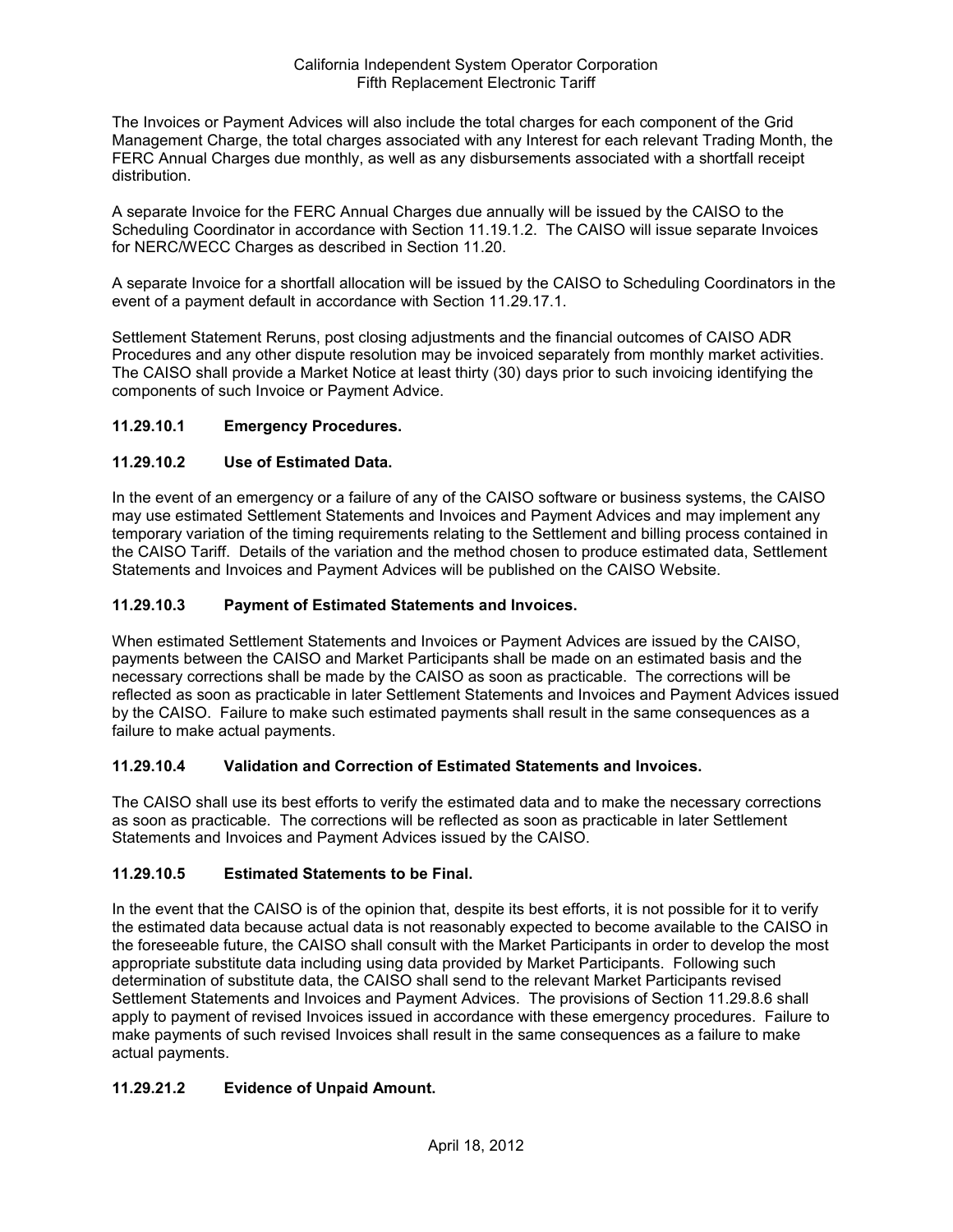The CAISO shall, on request, certify in writing the amounts owed by a CAISO Debtor that remain unpaid and the CAISO Creditors to whom such amounts are owed and shall provide certified copies of the relevant Initial Settlement Statement T+38BD and the Initial Settlement Statement Reissue and Recalculation Settlement Statements, Invoices, Payment Advices, and other documentation on which the CAISO's certificate was based to the CAISO Debtor and the relevant CAISO Creditors. A CAISO certificate given under this Section 11.29.21.2 may be used as prima facie evidence of the amount due by a CAISO Debtor to CAISO Creditors in any legal proceedings.

## **11.29.23 Communications.**

The Initial Settlement Statement T+38BD, any Initial Settlement Statement Reissue, the Recalculation Settlement Statements and Invoices, and Payment Advices will be considered issued to CAISO Creditors or CAISO Debtors when released by the CAISO's secure communication system. Communications on a Payment Date relating to payment shall be made by the fastest practical means including by telephone. If there is a failure of a communication system and it is not possible to communicate by electronic means, then the CAISO or CAISO Creditor or CAISO Debtor, as the case may be, shall communicate by facsimile but only if the recipient is first advised by telephone to expect the facsimile. Methods of communication between the CAISO and Market Participants may be varied by the CAISO giving not less than ten (10) days notice to Market Participants on the CAISO's secure communication system.

## **11.29.24 CAISO Payments Calendar.**

### **11.29.24.1 Preparation.**

In September of each year, the CAISO will prepare a draft CAISO Payments Calendar for the following calendar year showing for each Trading Day:

(a) The date by which Scheduling Coordinators are required to provide Settlement Quality Meter Data for all their Scheduling Coordinator Metered Entities for each Settlement Period in the Trading Day;

(b) The date on which the CAISO will issue Initial Settlement Statements and Invoices and Payment Advices to Scheduling Coordinators or CRR Holders, Black Start Generators and Participating TOs for that Trading Day;

(c) The date by which Scheduling Coordinators, CRR Holders, Black Start Generators and Participating TOs are required to notify the CAISO of any disputes in relation to their Initial Settlement Statements pursuant to Section 11.29.8.2;

(d) The date on which the CAISO will issue the Initial Settlement Statement Reissue and Recalculation Settlement Statements for T+51BD, T+60BD and T+76BD, and Invoices and Payment Advices to Scheduling Coordinators, CRR Holders, Black Start Generators and Participating TOs for that Trading Day;

(e) The date and time by which CAISO Debtors are required to have made payments into the CAISO Clearing Account in payment of Invoices for that Trading Day;

(f) The dates and times on which CAISO Creditors will receive payments from the CAISO Clearing Account of amounts owing to them for that Trading Day; and

(g) In relation to Reliability Must-Run Charges and RMR Payments, the details set out in paragraph 3 of Appendix N, Part J.

The CAISO will make a draft of the CAISO Payments Calendar available on the CAISO Website to Scheduling Coordinators, CRR Holders, Black Start Generators, Participating TOs and RMR Owners any of which may submit comments and objections to the CAISO within two weeks of the date of posting of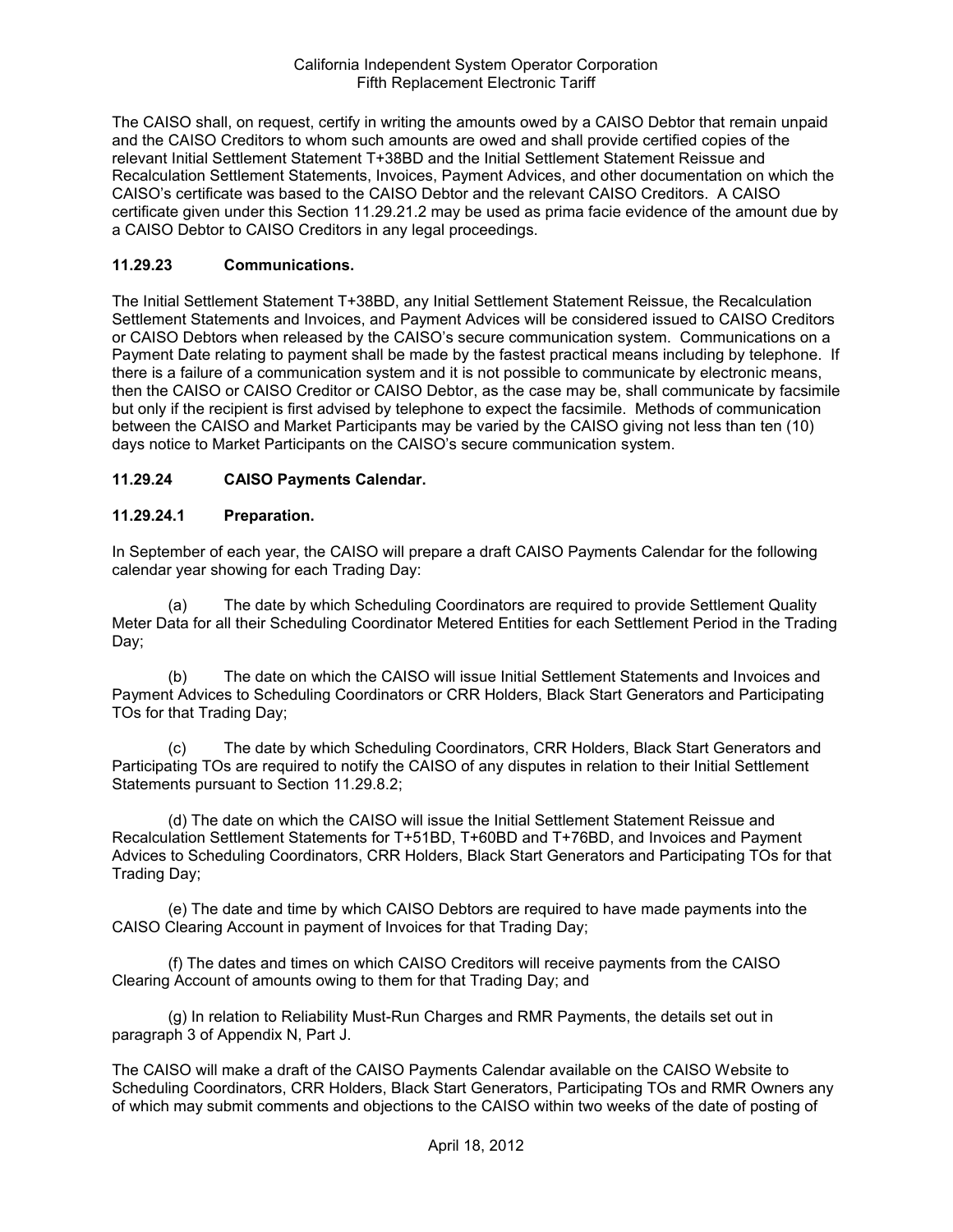the draft on the CAISO Website. No later than October 31st in each year, the CAISO will publish the final CAISO Payments Calendar for the following calendar year, after considering the comments and objections received from Scheduling Coordinators, CRR Holders, Black Start Generators, Participating TOs and RMR Owners. The final CAISO Payments Calendar will be posted on the CAISO Website, and will show for the period from 1 January to 31 December in the next succeeding year (both dates inclusive), the dates on which Settlement Statements shall be published by the CAISO and the Payment Dates on which the CAISO will pay the Participating TOs the Wheeling revenues allocated to them pursuant to Section 26.1.4.3.

#### **2. Definitions**

As used in this Appendix O, the capitalized terms defined below shall have the definitions specified in this Section 2. All other capitalized terms shall have the meaning specified in the Master Definition Supplement in Attachment A.

**Incremental Change:** The change in dollar value of a specific Charge Code from the Initial Settlement Statement T+33BD to the Initial Settlement Statement Reissue or Recalculation Settlement Statement including any new Charge Codes or Trading Day charges appearing for the first time on the Initial Settlement Statement, Reissue or Recalculation Settlement Statement.

**Initial Settlement Statement T+38BD**: A Settlement Statement generated by the CAISO for the calculation of Settlements for a given Trading Day, which is published on the thirty eight Business Day from the relevant Trading Day (T+38BD) and is prior to the Invoice or Payment Advice published for the relevant bill period.

**Settlement Statement Re-run:** The recalculation of a Settlement Statement in accordance with the provisions of the CAISO Tariff.

**Recalculation Settlement Statement:** The reissue of an Initial Settlement Statement T+38BD by the CAISO on the fifty-first (51st) Business Day from the relevant Trading Day (T+51BD) if T+51BD falls on a calendar day that is after the day the invoice or Payment Advice for the bill period containing the relevant Trading Day is scheduled to publish.

**Recalculation Settlement Statement T+76BD:** The reissue of an Initial Settlement Statement Reissue or the Recalculation Settlement Statement by the CAISO on the seventy-sixth (76th) Business Day from the relevant Trading Day (T+76BD).

**Settlement Statement:** Any one of the following: Initial Settlement Statement T+38BD, Initial Settlement Statement Reissue, Recalculation Settlement Statement and Recalculation Settlement Statement T+76BD.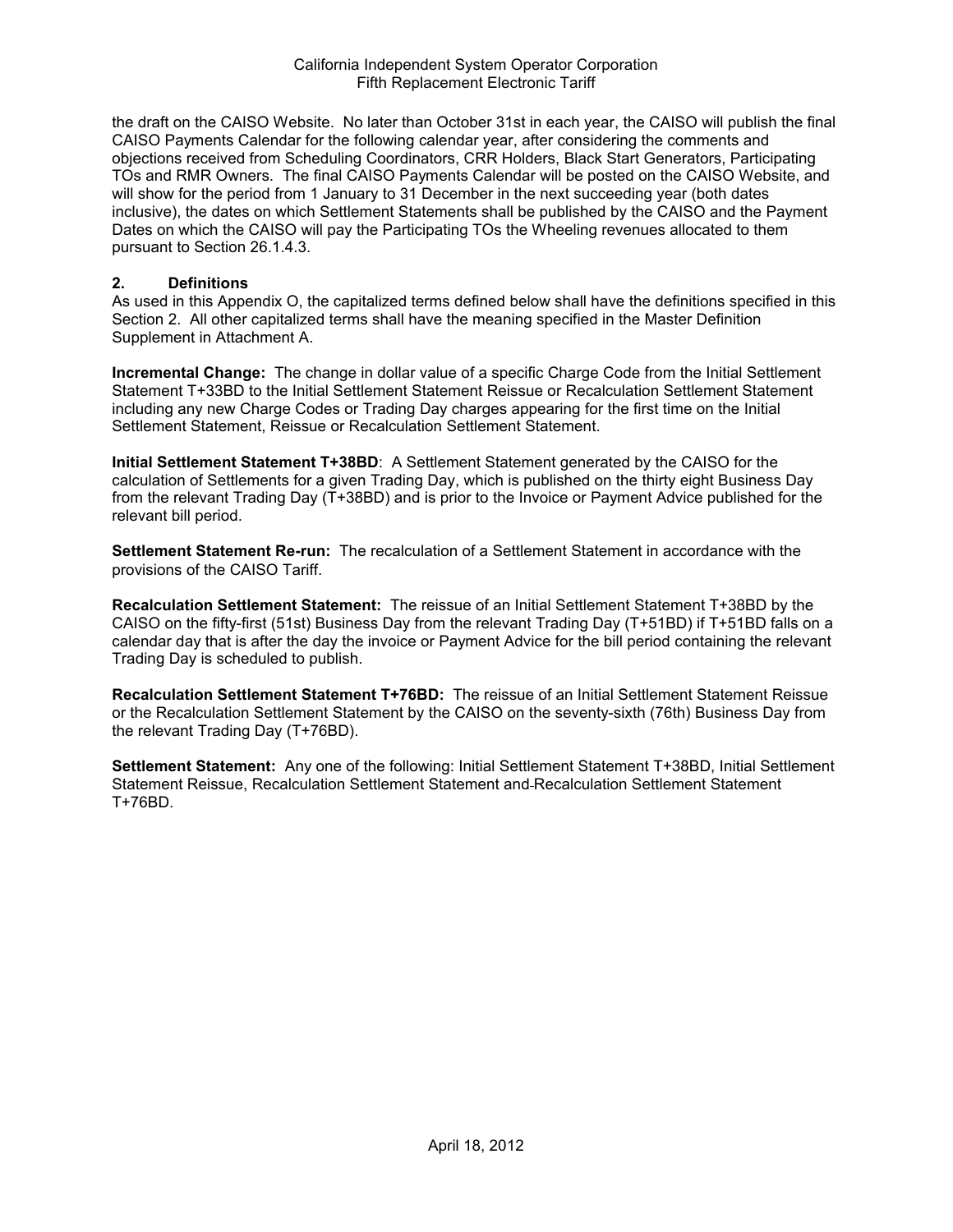## **Appendix I Station Power Protocol**

### **1 General Conditions**

#### **1.1 Procurement**

Station Power may be voluntarily self-supplied through On-Site Self-Supply or Remote Self-Supply. Third Party Supply may serve Station Power only to the extent permissible under the rules and regulations of the applicable Local Regulatory Authority.

### **1.2 Eligibility**

**1.2.1** Only Station Power Loads associated with Generating Units in the CAISO Balancing Authority Area that are part of an approved Station Power Portfolio may be self-supplied in accordance with this SPP. Each Generating Unit must be subject to a PGA, QF PGA, or MSS Agreement. Any generating facility outside the CAISO Balancing Authority Area owned by the same entity is eligible to provide Remote Self-Supply to Station Power Loads, subject to the terms of this SPP. Generating Units wishing to self-supply Station Power, by means other than netting permitted under Section 10.1.3 of the CAISO Tariff, shall complete the application process specified in Section 2 of this SPP.

**1.2.2** Station Power may be self-supplied by a single corporate entity, government agency, or joint powers agency or other legal entity organized under the laws of the State of California. A Station Power Portfolio may not include any facilities that are owned by the owner's corporate Affiliates. In the case of a joint powers agency, a Station Power Portfolio may not include facilities independently owned by one or more members or other legally distinct entities. If an entity owns a portion of a jointly owned Generating Unit, such ownership share may be included in a Station Power Portfolio up to the amount of the associated entitlement to Energy from the jointly-owned Generating Unit provided that: (i) the entity has the right to call upon that Energy for its own use; and (ii) the Energy entitlement is not characterized as a sale from the jointly owned Generating Unit to any of its joint owners.

**1.2.3** Net Output from generating facilities outside the CAISO Balancing Authority Area may be included in a Station Power Portfolio and used as a source of Remote Self-Supply to serve Station Power of Generating Units in the CAISO Balancing Authority Area and part of the Station Power Portfolio, so long as the following conditions are fulfilled:

- (a) Imports of Net Output must be submitted in Self-Schedules using a Resource ID specified by the CAISO;
- (b) HASP Intertie Schedules using such Resource ID do not exceed the available Net Output of such generating facilities in any hour;
- (c) Firm transmission service to a Scheduling Point that assures delivery into the CAISO Balancing Authority Area is secured; and
- (d) Meter Data for generating facilities located outside the CAISO Balancing Authority Area shall be subject to CAISO audit to verify performance in accordance with these requirements.

### **1.3 Limitations**

**1.3.1** Station Power supplied by contemporaneous on-site Generation is treated as permitted netting under Section 10.1.3 of this CAISO Tariff. This SPP neither expands opportunities for nor imposes additional conditions on permitted netting. In accordance with this CAISO Tariff, such contemporaneous self-supplied Station Power need not be submitted in Self-Schedules with the CAISO.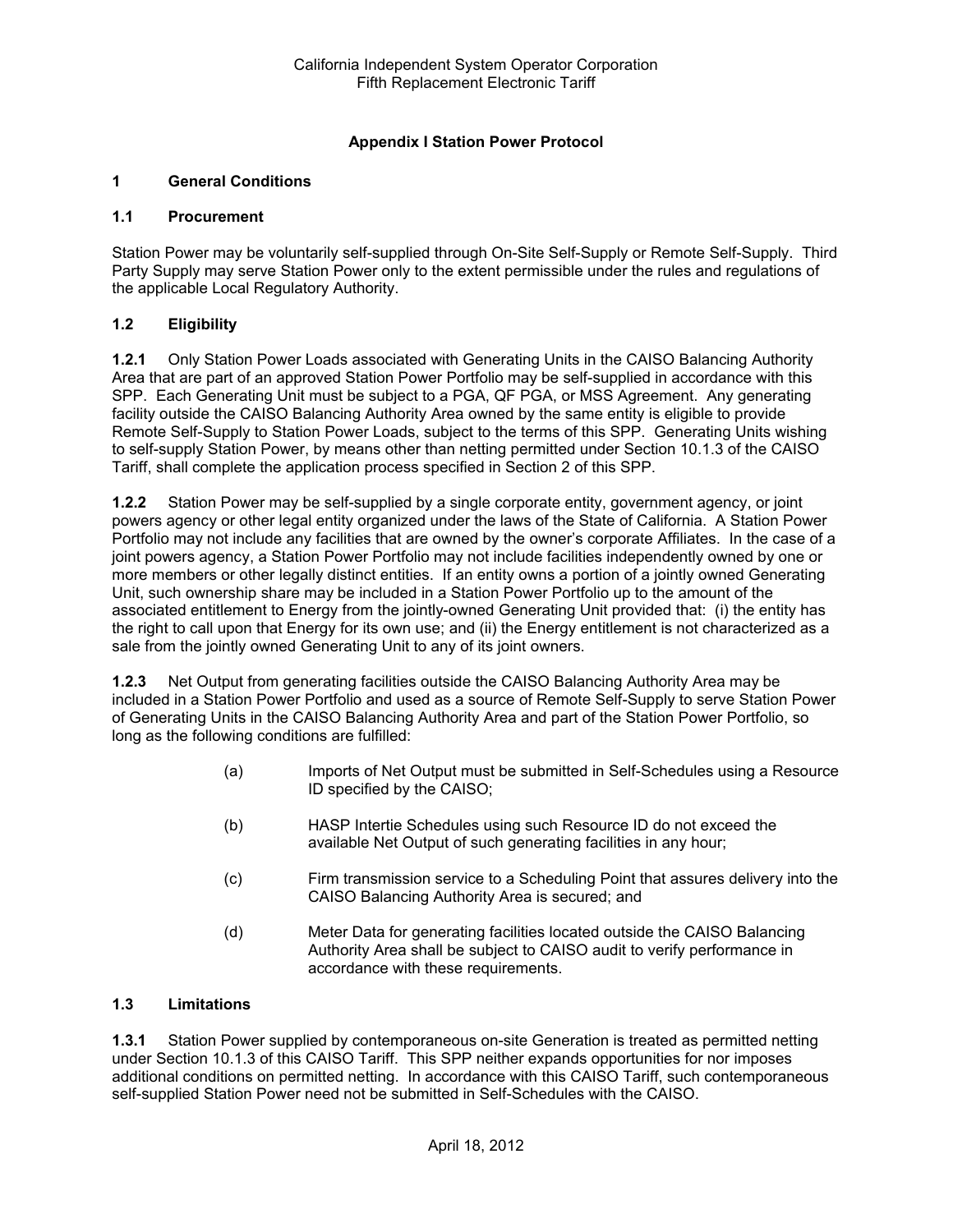**1.3.2** Self-supply of Station Power shall be strictly voluntary. Nothing in this SPP is intended to: 1) preclude a Generating Unit from purchasing Station Power pursuant to an applicable retail rate or tariff; or 2) supersede otherwise applicable jurisdiction of a Local Regulatory Authority, except in the event of a conflict between federal and state tariff provisions, in which case the federal tariff provisions will control.

## **2 Station Power Requirements and Review**

### **2.1 Applications to Self-Supply Station Power**

**2.1.1** An application to establish a Station Power Portfolio or to modify the configuration of Station Power meters or the generating facilities included in a Station Power Portfolio must be submitted according to the process specified by the CAISO and posted on the CAISO Website, and shall include the following information:

- (a) One-line diagrams clearly showing the location and ownership of all Generating Units and Station Power meters, their connection to the CAISO Controlled Grid or distribution system, and the status of breakers and switchgear for normal system operation.
- (b) Identification of any generating facilities outside the CAISO Balancing Authority Area, to be used to provide Remote Self-Supply of Station Power within the proposed Station Power Portfolio. No loads associated with generating facilities outside the CAISO Balancing Authority Area may be supplied under this SPP.
- (c) Certification that the applicant is the sole owner of all generating facilities proposed to be included in the Station Power Portfolio, and that the applicant has the right to call on Energy for its own use from its ownership share of any jointly owned facilities that are proposed to be used to self-supply Station Power.
- (d) Demonstration that each Station Power meter is certified in accordance with the CAISO Tariff.
- (e) Verification that each Station Power meter is subject to a Meter Service Agreement for CAISO Metered Entities, and that each Generating Unit is bound to the CAISO Tariff by a PGA, QF PGA, or MSS Agreement.
- (f) Verification that the applicant has arranged for terms of service with the responsible UDC or MSS Operator for the use of any distribution facilities required to self-supply Station Power.

**2.1.2** On the CAISO's written request, the applicant will provide additional information that the CAISO reasonably determines is necessary to verify the planned operation of the Station Power Portfolio and meet the requirements of Section 2.1.1 of this SPP.

### **2.2 CAISO Monitoring and Review**

**2.2.1** The CAISO will take the following actions with respect to each application to establish a Station Power Portfolio:

> (a) The CAISO shall post on the CAISO Website a listing of the specific Station Power meters and Generating Units located in the CAISO Balancing Authority Area (which may include a Pseudo-Tie of a Generating Unit to the CAISO Balancing Authority Area, provided that firm transmission service has been reserved across the transmission path from the CAISO Intertie to the Pseudo-Tie Generating Unit and the Station Power service is provided by a UDC or MSS Operator within the CAISO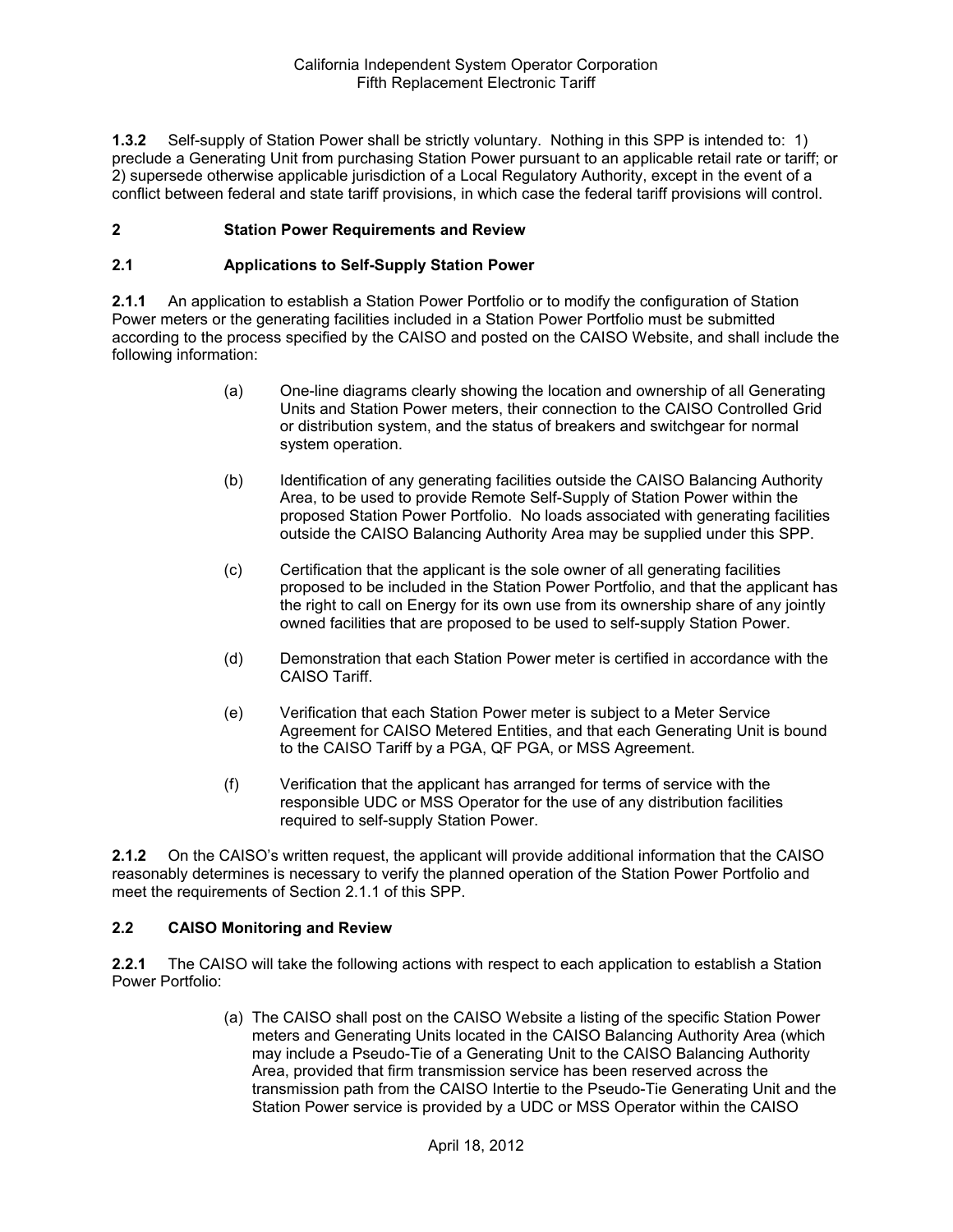Balancing Authority Area), and any generating facilities outside the CAISO Balancing Authority Area, that compose each Station Power Portfolio, and which are eligible to participate in the self-supply of Station Power in accordance with this SPP.

- (b) The CAISO will provide the appropriate UDC or MSS Operator and the Local Regulatory Authority with one-line diagrams and other information regarding each application.
- (c) The CAISO will make a determination in consultation with the UDC or MSS Operator and the Local Regulatory Authority on the factual question of whether distribution facilities are involved in the requested self-supply of Station Power. Any disputes regarding such determinations shall be subject to the dispute resolution procedures of this CAISO Tariff.
- (d) The CAISO will verify metering schemes and assign unique Load identifiers consistent with the CAISO data templates and validation rules that the Scheduling Coordinator responsible for each meter will be required to use for scheduling and Settlement.

**2.2.2** The CAISO shall promptly review each application to establish or modify a Station Power Portfolio. Within ten (10) Business Days after the submittal of the application, the CAISO shall notify the applicant in writing that the application is complete, or shall list any specific deficiencies or additional information that the CAISO reasonably requires to complete the application. The CAISO shall use all reasonable efforts to make the changes necessary for the new or modified configurations to take effect and the Station Power Portfolio to begin self-supplying Station Power within twenty (20) Business Days after a complete application is submitted. In no event shall a Station Power Portfolio begin self-supplying Station Power until any and all required changes to the configuration of metering or other equipment are completed as required under Section 6 of this SPP. The CAISO will have an ongoing right to request additional information reasonably necessary to verify that conditions on the self-supply of Station Power as specified in this SPP are met.

# **3 Self-Supply Verification and CAISO Charges**

# **3.1 Self-Supply Verification**

At the end of each Netting Period, the CAISO will calculate the Net Output for each Generating Unit in the Station Power Portfolio. If the Net Output is positive, then all Station Power associated with that Generating Unit will have been served by On-Site Self-Supply. Any positive Net Output from facilities in the Station Power Portfolio will be available to provide Remote Self-Supply to any Generating Unit with negative Net Output. If the available Remote Self-Supply is less than the aggregate negative Net Output in the Station Power Portfolio, then such shortfall will be deemed to have been served by Third Party Supply. The CAISO will incorporate these determinations in its accounting and billing for the Netting Period by reassigning Station Power to unique Load identifiers for Remote Self-Supply and Third Party Supply, as required.

# **3.2 Charges on Metered Demand**

Station Power that is not eligible for permitted netting in accordance with Section 10.1.3 of this CAISO Tariff must be submitted in Self-Schedules in accordance with the CAISO Tariff, and will be assessed all charges applicable to metered Demand under the CAISO Tariff, except as provided in Section 4.1 of this SPP.

### **3.3 Administrative Charge**

Scheduling Coordinators of Generating Units that have Station Power meters shall be assessed an administrative charge in accordance with Schedule 5 of Appendix F.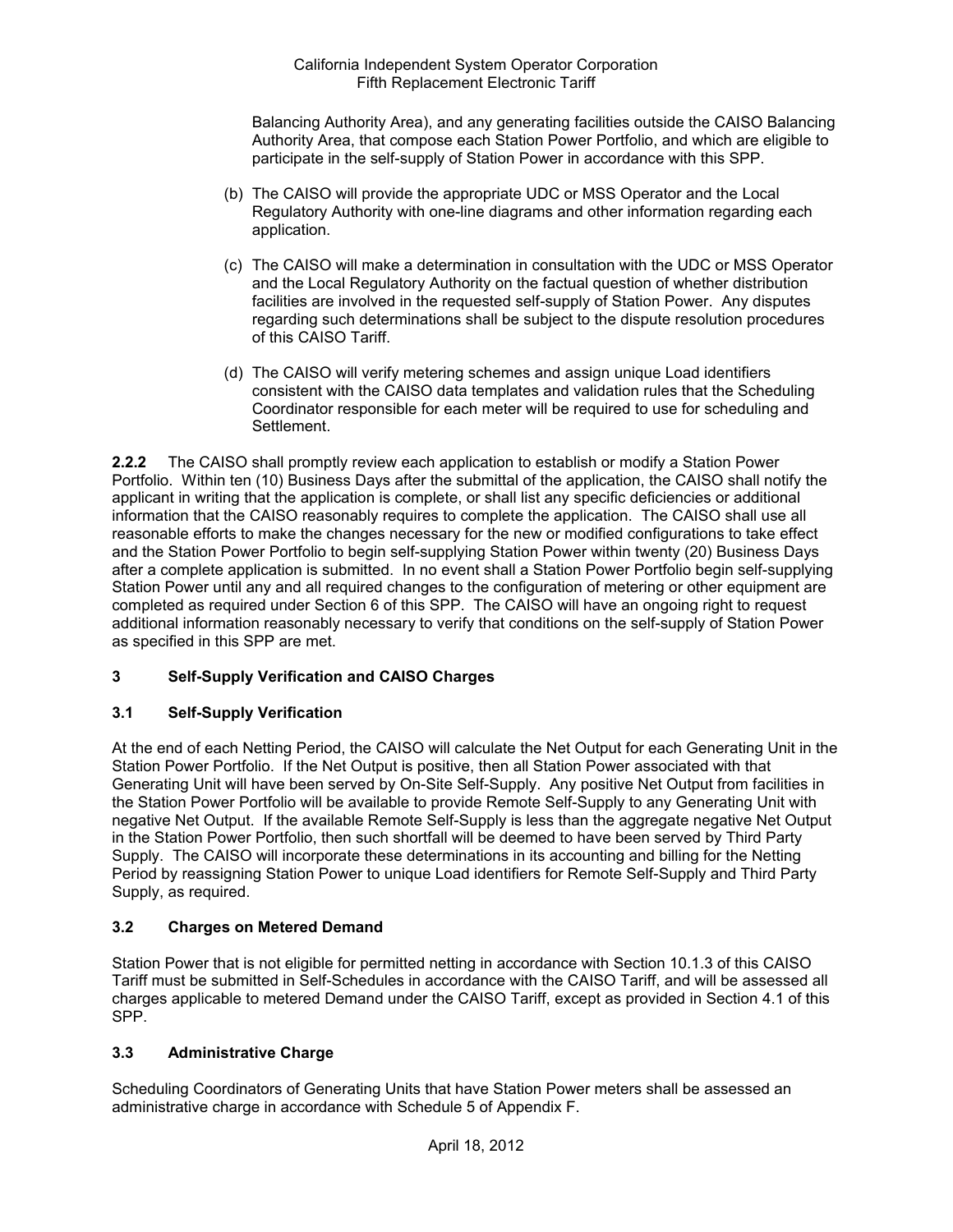# **4 Transmission Service**

**4.1** Station Power Load that is directly connected to the transmission facilities or directly connected to the Distribution System of a UDC or MSS Operator located in a PTO Service Territory and that is determined to have been served by On-Site Self-Supply shall be deemed not to have used the CAISO Controlled Grid and shall not be included in the Gross Load of the applicable UDC or MSS Operator. Station Power that is served by Wheeling service and that is determined to have been served by On-Site Self-Supply shall be deemed not to have used the CAISO Controlled Grid and shall not be included in the hourly Self-Schedules (in kWh) of the applicable Scheduling Coordinator that are subject to the Wheeling Access Charge.

**4.2** Station Power Load that is directly connected to the transmission facilities or directly connected to the Distribution System of a UDC or MSS Operator located in a PTO Service Territory and that is determined to have been served by Remote Self-Supply or Third Party Supply shall be included in the Gross Load of the applicable UDC or MSS Operator. Station Power that is served by Wheeling service and that is determined to have been served by Remote Self-Supply or Third Party Supply shall be included in the hourly Self-Schedules (in kWh) of the applicable Scheduling Coordinator that are subject to the Wheeling Access Charge.

**4.3** If the Generating Unit requires the use of distribution facilities or other facilities that are not part of the CAISO Controlled Grid, then the Generating Unit will be subject to the appropriate charges of the applicable UDC, MSS Operator or owner of such non-CAISO Controlled Grid facilities.

# **5 Energy Pricing**

All deviations between metered Generation or Station Power and that submitted in Self-Schedules will be settled at the resource-specific LMP at the applicable Custom LAP for the Station Power Load. The determination of Net Output and attribution of On-Site Self-Supply, Remote Self-Supply and Third Party Supply to serving Station Power under this SPP shall apply only to determine whether Station Power was self-supplied during the Netting Period and will have no effect on the price of Energy sold or consumed by any facility in the Station Power Portfolio.

## **6 Metering**

**6.1** In order to self-supply Station Power under this SPP by means other than netting permitted under Section 10.1.3 of this CAISO Tariff, a Generating Unit must be subject to a Meter Service Agreement for CAISO Metered Entities pursuant to CAISO Tariff Section 10.3.1. A meter certified in accordance with the CAISO Tariff is required for Station Power Load taken under the SPP. Separate metering is required for any on-site Load that does not meet the definition of Station Power. Under no circumstances may ineligible Loads be included in the Meter Data collected by the CAISO from a Station Power meter.

**6.2** Any costs associated with owning or operating metering or related facilities necessary to selfsupply Station Power according to the terms of this SPP are the responsibility of the owner-applicant.

**6.3** A single Scheduling Coordinator must represent the unique Load identifiers assigned by the CAISO for On-Site Self-Supply and Remote Self-Supply associated with each Station Power meter.

### **7 Provision Of Data To UDC Or MSS Operator**

The CAISO will provide the applicable UDC or MSS Operator with the amount of On-Site Self-Supply, Remote Self-Supply, and Third Party Supply serving Station Power at the granularity required to allow the UDC or MSS Operator to assess charges, if any, under the applicable retail tariff(s).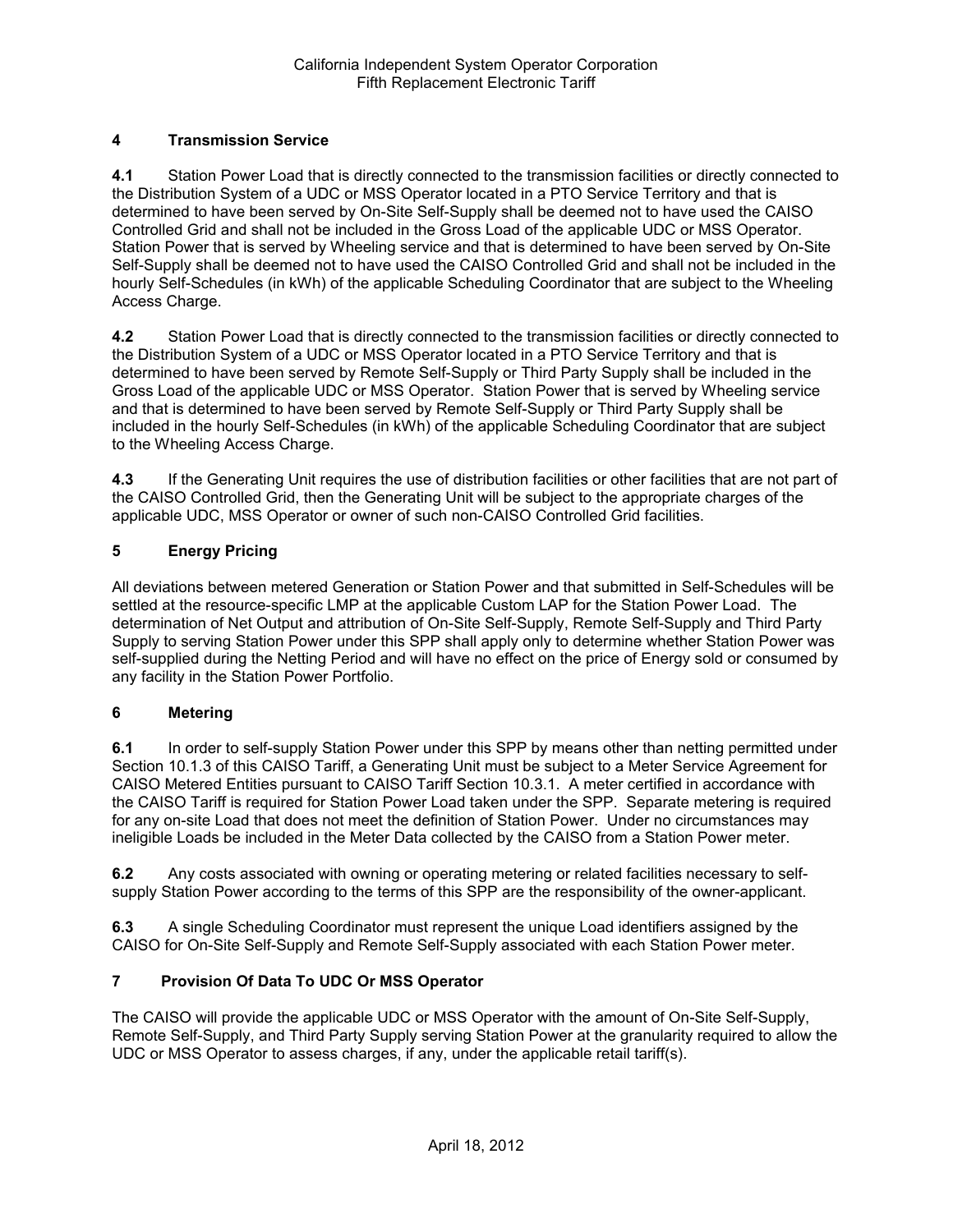## **APPENDIX J**

### **GRANDFATHERED METERING AND SETTLEMENT PROVISIONS FOR TRADING DAYS PRIOR TO**

### **OCTOBER 1, 2011**

#### **1. Grandfathering of Metering and Settlement Provisions for Trading Days Prior to October 1, 2011.**

Notwithstanding any other provisions of the CAISO Tariff the following provisions shall apply to transactions conducted prior to October 1, 2011. In all other respects, the CAISO Tariff, including the provisions of Sections 10, 11, and 37 not covered by this Appendix J, will apply to transactions that occurred prior to October 1, 2011.

## **10.2.1.3 Provision of and Access to Settlement Quality Meter Data**

Scheduling Coordinators may obtain Settlement Quality Meter Data relating to the CAISO Metered Entities they represent by directly accessing the Settlement Quality Meter Data Systems as specified in the applicable Business Practice Manual.

- For CAISO Metered Entities, Revenue Quality Meter Data obtained by successfully polled meters will be validated, estimated and edited by the CAISO to produce Settlement Quality Meter Data (actual), which will be made available to Scheduling Coordinators within five (5) Business Days from the Trading Day (T+5B) and will be used in the Initial Settlement Statement T+7B calculation.
- In the event that Revenue Quality Meter Data remains unavailable at noon on the fifth Business Day after the Trading Day (T+5B) due to unsuccessfully polled meters or facility and/or systems failures, the CAISO will estimate Settlement Quality Meter Data for CAISO Metered Entities for any outstanding metered Demand and/or Generation for the Initial Settlement Statement T+7B calculation as provided in Section 11.1.5.
- If the CAISO is notified in accordance with Section 10.2.13.2 that the revenue quality meter for a CAISO Metered Entity requires repair, the CAISO will produce Settlement Quality Meter Data (actual) for that entity using the estimation procedures referred to in Section 10.2.9, which will be made available to the Scheduling Coordinator for the CAISO Metered Entity within forty-three (43) calendar days from the Trading Day (T+43C) and will be used in the Recalculation Settlement Statement T+38B calculation.

### **10.3.6 Settlement Quality Meter Data Submission**

Scheduling Coordinators shall submit to the CAISO Actual Settlement Quality Meter Data or Scheduling Coordinator Estimated Settlement Quality Meter Data, as provided in Section 10.3.6.1(a), for Scheduling Coordinator Metered Entities they represent for each Settlement Period in an Operating Day according to the timelines established in Section 10.3.6.1 and the CAISO Payments Calendar and as provided in the applicable Business Practice Manual. Scheduling Coordinators must also submit Settlement Quality Meter Data (actual and Scheduling Coordinator estimated) on demand as provided in the applicable Business Practice Manual.

#### **10.3.6.1 Timing of Settlement Quality Meter Data Submission for Calculation of Initial Settlement Statement T+7B.**

Scheduling Coordinators must submit Actual Settlement Quality Meter Data or Scheduling Coordinator Estimated Settlement Quality Meter Data for the Scheduling Coordinator Metered Entities they represent to the CAISO no later than noon on the fifth Business Day after the Trading Day (T+5B) for the Initial Settlement Statement T+7B calculation. Scheduling Coordinators cannot submit Estimated Settlement Quality Meter Data for Proxy Demand Resources.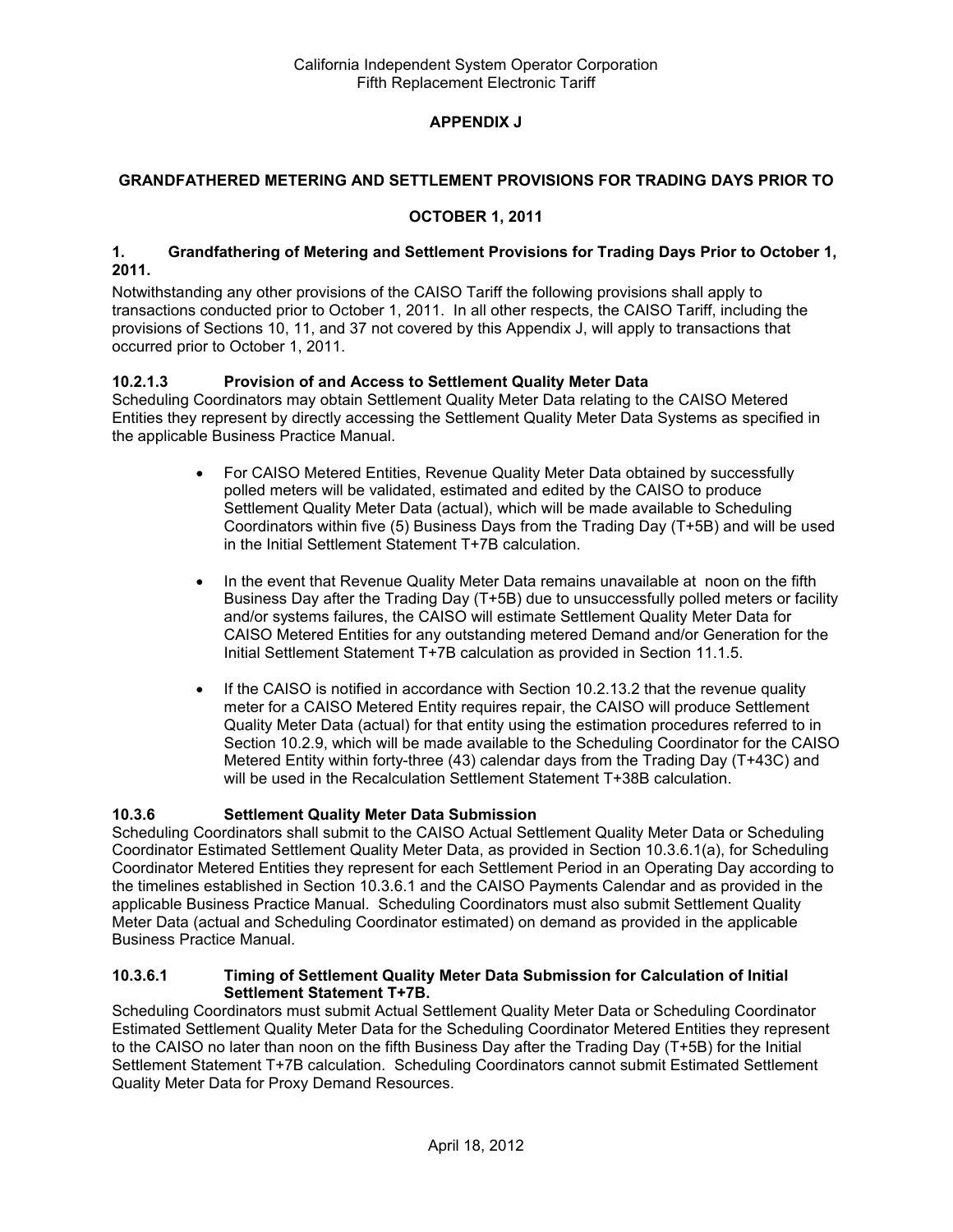- (a) In the absence of Actual Settlement Quality Meter Data, Scheduling Coordinators may submit Scheduling Coordinator Estimated Settlement Quality Meter Data using interval metering when available, sound estimation practices, and other available information including, but not limited to, bids, schedules, forecasts, temperature data, operating logs, recorders, and historical data. Scheduling Coordinator Estimated Settlement Quality Meter Data must be a good faith estimate that reasonably represents Demand and/or Generation quantities for each Settlement Period.
- (a) When Actual Settlement Quality Meter Data or Scheduling Coordinator Estimated Settlement Quality Meter Data is not received by the CAISO for a Scheduling Coordinator Metered Entity within five (5) Business Days from the Trading Day (T+5B), the CAISO will estimate the entity's Settlement Quality Meter Data for any outstanding metered Demand and/or Generation, excluding a Proxy Demand Resource, for use in the Initial Settlement Statement T+7B calculation, as provided in Section 11.1.5.

#### **10.3.6.2 Timing of Settlement Quality Meter Data Submission for Recalculation Settlement Statement T+38B**

Scheduling Coordinators must submit Actual Settlement Quality Meter Data for the Scheduling Coordinator Metered Entities they represent to the CAISO no later than midnight on the forty-third (43) calendar day after the Trading Day (T+43C) for the Recalculation Settlement Statement T+38B. A Scheduling Coordinator that timely submits Actual Settlement Quality Meter Data for the Initial Settlement Statement T+7B pursuant to Section 10.3.6.1 may submit revised Actual Settlement Quality Meter Data for the Recalculation Settlement Statement T+38B no later than the forty-third (43) calendar day after the Trading Day pursuant to this Section.

- (a) When Actual Settlement Quality Meter Data is not received by the CAISO for a Scheduling Coordinator Metered Entity by forty-three (43) calendar days after the Trading Day (T+43C), the Scheduling Coordinator has failed to submit complete and accurate meter data as required by Section 37.5.2.1 and will be subject to monetary penalty pursuant to Section 37.5.2.2.
- (b) Any Scheduling Coordinator Estimated Settlement Quality Meter Data submitted by a Scheduling Coordinator on behalf of the Scheduling Coordinator Metered Entities it represents that is not replaced with Actual Settlement Quality Meter Data by forty-three (43) calendar days after the Trading Day (T+43C) has failed to submit complete and accurate meter data as required by Section 37.5.2.1 and will be subject to monetary penalty pursuant to Section 37.5.2.2. In the absence of Actual Settlement Quality Meter Data, Scheduling Coordinator Estimated Settlement Quality Meter Data will be used in the Recalculation Settlement Statements.
- (c) The CAISO will not estimate a Scheduling Coordinator Metered Entity's Settlement Quality Meter Data for any outstanding metered Demand and/or Generation for use in a Recalculation Settlement Statement calculation. Any previous CAISO Estimated Settlement Quality Meter Data that the Scheduling Coordinator does not replace with Actual Settlement Quality Meter Data by forty-three (43) calendar days after the Trading Day (T+43C) will be set to zero. The CAISO will follow the control process described in the BPM for Metering to monitor and identify the CAISO Estimated Settlement Quality Meter Data that was not timely replaced and will take proactive measures to obtain the Actual Settlement Quality Meter Data. A Scheduling Coordinator that fails to replace CAISO Estimated Settlement Quality Meter Data with Actual Settlement Quality Meter Data by forty-three (43) calendar days after the Trading Day (T+43C) has failed to provide complete and accurate Settlement Quality Meter Data as required by Section 37.5.2.1 and will be subject to monetary penalty pursuant to Section 37.5.2.2.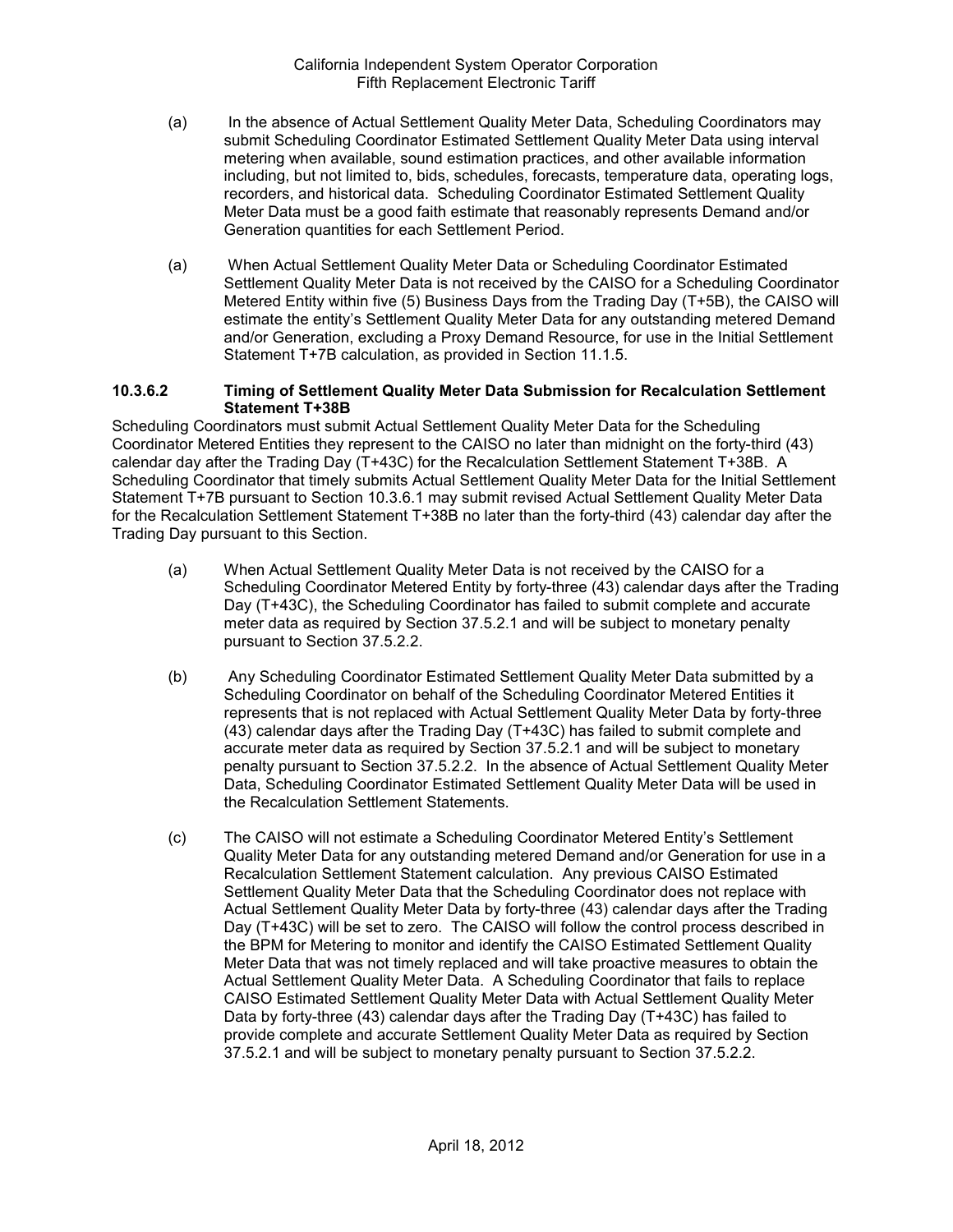#### **10.3.6.3 Timing of Settlement Quality Meter Data Submission for Recalculation Settlement Statements after the Recalculation Settlement Statement T+38B**

Scheduling Coordinators may continue to submit Actual Settlement Quality Meter Data for the Scheduling Coordinator Metered Entities they represent to the CAISO for use in Recalculation Settlement Statements subsequent to the Recalculation Settlement Statement T+38B according to timelines established in the CAISO Payments Calendar. Provided, however, that Scheduling Coordinators submitting Actual Settlement Quality Meter Data more than forty-three (43) calendar days after the Trading Day (T+43C) have failed to provide complete and accurate Settlement Quality Meter Data as required by Section 37.5.2.1 and will be subject to monetary penalty pursuant to Section 37.5.2.2.

## **11.29 Billing And Payment Process**

The CAISO will calculate for each charge the amounts payable by the relevant Scheduling Coordinator, CRR Holder, Black Start Generator or Participating TO for each Settlement Period of the Trading Day, and the amounts payable to that Scheduling Coordinator, CRR Holder, Black Start Generator or Participating TO for each charge for each Settlement Period of that Trading Day and shall arrive at a net amount payable for each charge by or to that Scheduling Coordinator, CRR Holder, Black Start Generator or Participating TO for each charge for that Trading Day. Each of these amounts will appear in the Settlement Statements that the CAISO will provide to the relevant Scheduling Coordinator, CRR Holder, Black Start Generator or Participating TO.

The components of the Grid Management Charge will be included in an Initial Settlement Statement T+7B, and any Recalculation Settlement Statement with the other types of charges referred to in Section 11.

## **11.29.1 Billing And Payment Process Based On Settlement Statements**

The billing and payment process shall be based on the issuance of Initial Settlement Statement T+7B and the Recalculation Settlement Statements.

## **11.29.2 Time-Frame For Payments Or Charges**

Payments or charges for the items referred to in Section 11.1.2 (except for the charges payable under long-term contracts) for each Trading Day in each calendar month shall be made five (5) Business Days after issuance of the Invoices and Payment Advices issued in accordance with Section 11.29.10. Payments for FERC Annual Charges will be made in accordance with Section 11.19.

### **11.29.5 General Principles For Production Of Settlement Statements**

### **11.29.5.1 Basis of Settlement**

The basis of each Settlement Statement shall be the debiting or crediting of an account in the name of the relevant Scheduling Coordinator, CRR Holder, Black Start Generator or Participating TO in the general ledger set up by the CAISO to reflect all transactions, charges or payments settled by the CAISO.

### **11.29.5.2 Right to Dispute**

All Scheduling Coordinators, CRR Holders, Black Start Generators or Participating TOs shall have the right to dispute any item or calculation set forth in any Initial Settlement Statement T+7B, Recalculation Settlement Statement T+38B, or Incremental Changes in Recalculation Settlement Statements T+76B, T+18M, and T+35M in accordance with this CAISO Tariff, but not those set forth in Recalculation Settlement Statement T+36M.

### **11.29.7 Settlements Cycle**

### **11.29.7.1 Timing of the Settlements Process**

The CAISO will publish: (i) Initial Settlement Statements T+7B on the seventh Business Day from the relevant Trading Day (T+7B), (ii) Recalculation Settlement Statements on the thirty-eighth Business Day from the relevant Trading Day (T+38B), (iii) Recalculation Settlement Statements on the seventy-sixth Business Day after the Trading Day (T+76B), (iv) Recalculation Settlement Statements on the Business Day eighteen (18) calendar months from the relevant Trading Day (T+18M) if necessary, (v)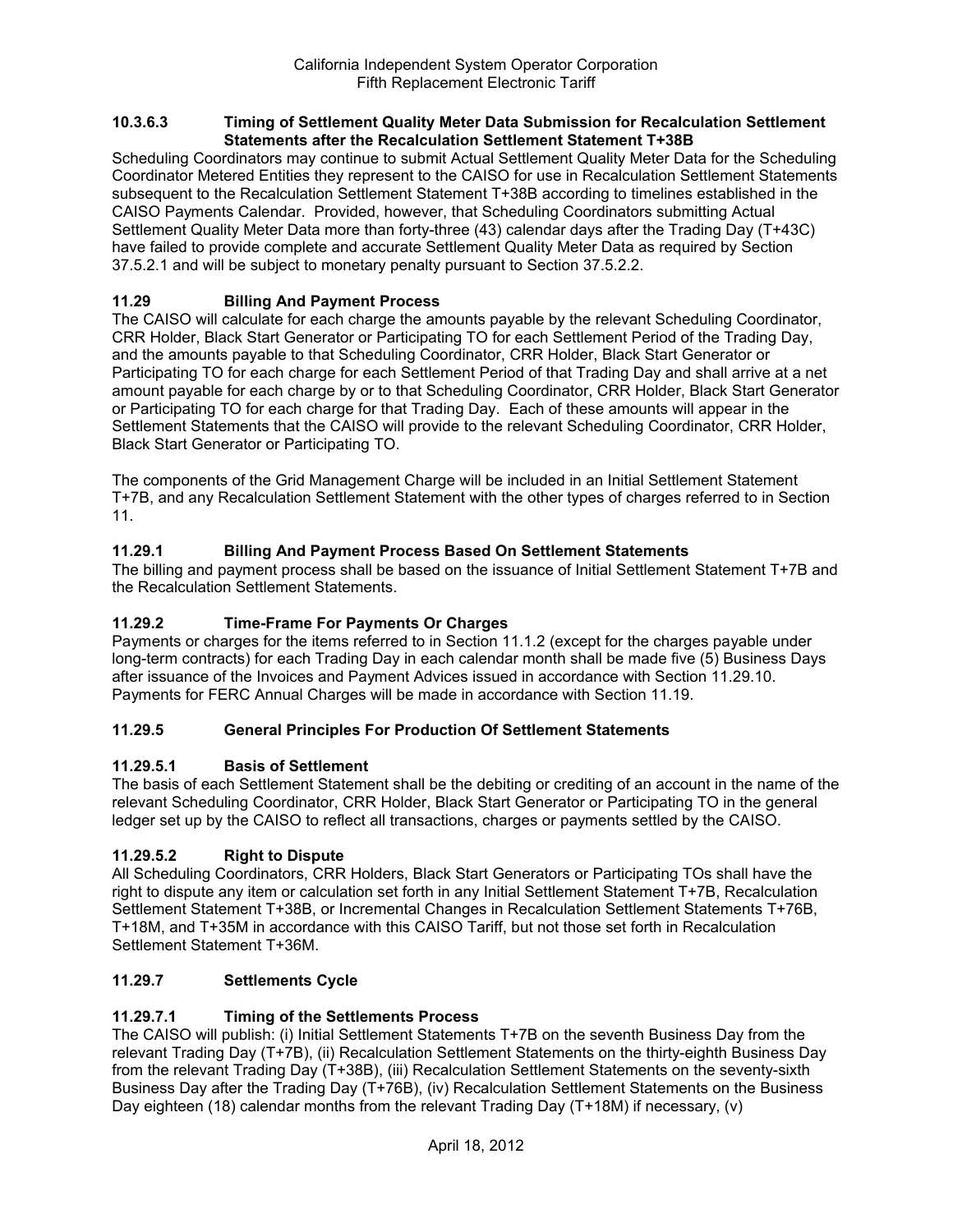Recalculation Settlement Statements on the Business Day thirty-five (35) calendar months from the relevant Trading Day (T+35M) if necessary, (vi) Recalculation Settlement Statements on the Business Day thirty-six (36) calendar months from the relevant Trading Day (T+36M) if necessary, and (v) any other Recalculation Settlement Statement authorized under Section 11.29.7.3. The CAISO will issue a notice to the market if a Recalculation Settlement Statement T+18M, Recalculation Settlement Statement T+35M, Recalculation Settlement Statement T+36M, or any additional Recalculation Settlement Statement is required for a Trading Day. The CAISO will notify affected Market Participants regarding failed or late publication of any Settlement Statements specified above and will rectify such failed or late publications pursuant to its procedure posted on the CAISO Website.

## **11.29.7.1.1 Initial Settlement Statement T+7B**

The CAISO shall provide to each Scheduling Coordinator, CRR Holder, Black Start Generator or Participating TO for validation an Initial Settlement Statement T+7B for each Trading Day within seven (7) Business Days of the relevant Trading Day, covering all Settlement Periods in that Trading Day. Each Initial Settlement Statement T+7B will be produced using available Settlement Quality Meter Data (either actual or estimated) and CAISO Estimated Settlement Quality Meter Data. The Initial Settlement Statement T+7B will include the following:

- (a) the amount payable or receivable by the Scheduling Coordinator, CRR Holder, Black Start Generator or Participating TO for each charge referred to in Section 11 for each Settlement Period in the relevant Trading Day;
- (b) the total amount payable or receivable by that Scheduling Coordinator, CRR Holder, Black Start Generator or Participating TO for each charge for all Settlement Periods in that Trading Day after the amounts payable and the amounts receivable under (a) have been netted off pursuant to Section 11.29; and
- (c) the components of each charge in each Settlement Period except for information contained in the Imbalance Energy report referred to in this Section 11.29.7.1.1; and
- (d) a breakdown of the components of the Imbalance Energy charge (the Imbalance Energy report).

### **11.29.7.1.2 Recalculation Settlement Statements**

The CAISO shall provide to each Scheduling Coordinator, CRR Holder, Black Start Generator or Participating TO Recalculation Settlement Statements in accordance with the CAISO Tariff and the CAISO Payments Calendar. Recalculation Settlement Statements shall be in a format similar to that of the Initial Settlement Statement T+7B and shall include the same granularity of information provided in the Initial Settlement Statement T+7B as amended following the validation procedure.

# **11.29.7.1.3 Recalculation Settlement Statement – Bridge Period**

For Trading Days April 1, 2009 through October 31, 2009, the settlement timeline shall include: (i) issuance of Recalculation Settlement Statement T+18M if necessary, Recalculation Settlement Statement T+35M if necessary, and Recalculation Settlement Statement T+36M, if necessary to adjust any charge set forth in a previously published Settlement Statement for any Trading Day within this period; and (ii) any other Recalculation Settlement Statement authorized under Section 11.29.7.3.

Any Recalculation Settlement Statement issued pursuant to this Section shall be subject to the same provisions in the CAISO Tariff as are applicable to a Recalculation Settlement Statement T+18M, Recalculation Settlement Statement T+35M, Recalculation Settlement Statement T+36M, or any other Recalculation Settlement Statement authorized under Section 11.29.7.3, including, but not limited to, Section 11.29.7.2 (Basis for Billing and Payment), Section 11.29.8 (Confirmation and Validation), and Section 11.29.9 (Payment Procedures), except that Section 11.29.10.2 (Interest) shall not apply.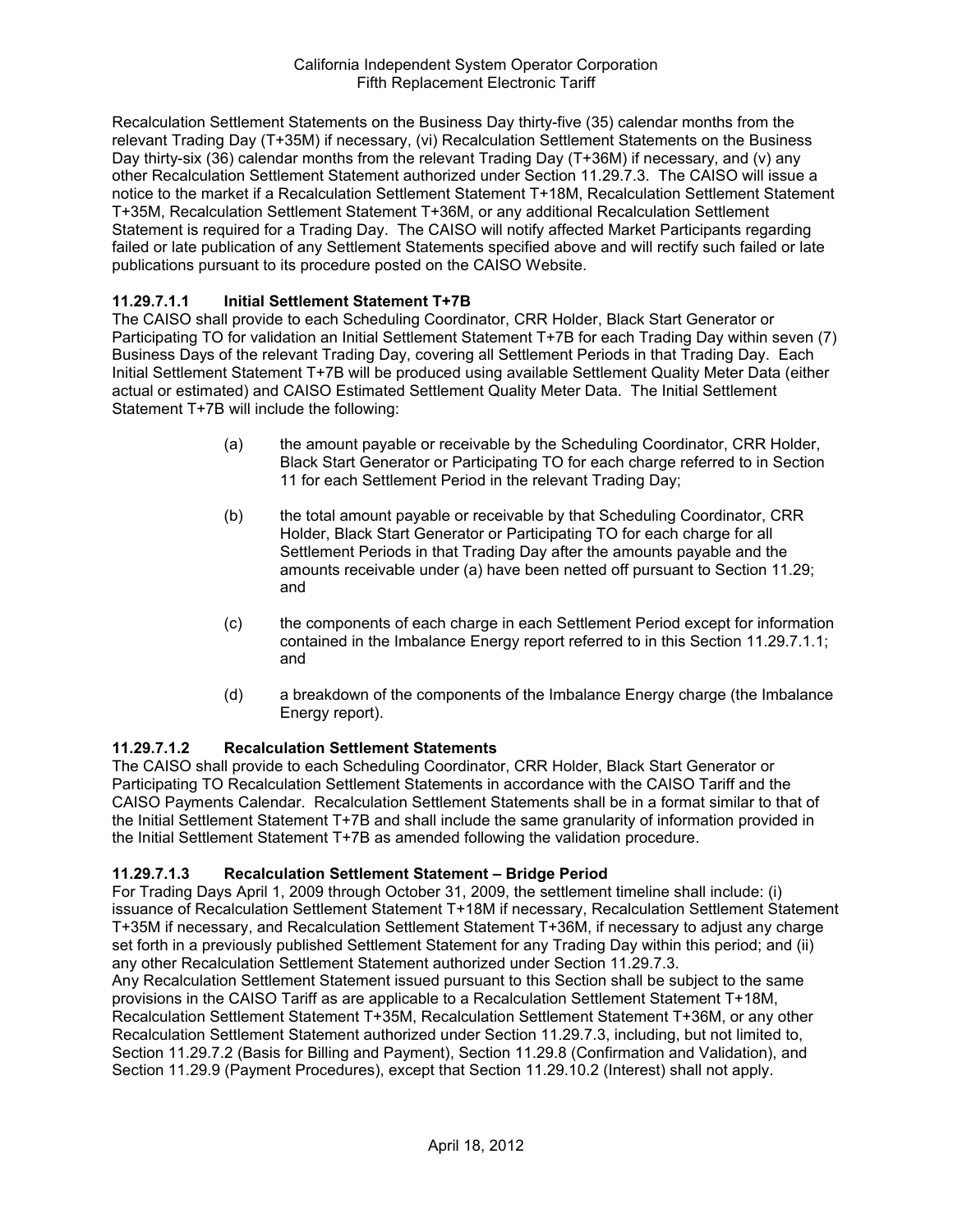The CAISO will include the publication dates and related invoice dates for the Recalculation Settlement Statements for Trading Days within the period April 1, 2009 through October 31, 2009 on the CAISO Payments Calendar prepared in accordance with Section 11.29.24.

The CAISO will issue a notice to the market if a Recalculation Settlement Statement T+18M, Recalculation Settlement Statement T+35M, Recalculation Settlement Statement T+36M, or any additional Recalculation Settlement Statement is required for a Trading Day within the period April 1, 2009 through October 31, 2009.

To the extent that any provision in this Section is in conflict or inconsistent with CAISO Tariff Appendix H (Grandfathered Metering and Settlement Provisions for Trading Days Prior to November 1, 2009), the provision in this Section shall prevail.

## **11.29.7.2 Basis for Billing and Payment**

The Initial Settlement Statement T+7B and any Recalculation Settlement Statement shall constitute the basis for billing in accordance with this CAISO Tariff. The Initial Settlement Statement T+7B shall constitute the basis for billing for all charges in the first instance. The Recalculation Settlement Statement T+38B shall constitute the basis for billing for adjustments to charges set forth in the Initial Settlement Statement T+7B. Each Scheduling Coordinator, CRR Holder, Black Start Generator, and Participating TO shall pay any net debit and shall be entitled to receive any net credit shown in an Invoice or Payment Advice on the Payment Date, whether or not there is any dispute regarding the amount of the debit or credit.

## **11.29.7.2.1 Elimination of Invoices under \$10.00**

Invoices and Payment Advices due to or from any Scheduling Coordinator, CRR Holder, Black Start Generator, or Participating TO for amounts less than \$10.00 will be adjusted to \$0.00 and no amount will be due to or from that Scheduling Coordinator, CRR Holder, Black Start Generator, or Participating TO for that Invoice or Payment Advice.

### **11.29.7.3 Additional Recalculation Settlement Statements**

The CAISO shall issue no Recalculation Settlement Statements other than to Recalculation Settlement Statements T+38B, Recalculation Settlement Statements T+76B, Recalculation Settlement Statements T+18M, Recalculation Settlement Statements T+35M, and Recalculation Settlement Statements T+36M, unless directed by the CAISO Governing Board or pursuant to a FERC order.

**11.29.7.3.1** If an additional Recalculation Settlement Statement is ordered by the CAISO Governing Board, the CAISO shall arrange to have the Recalculation Settlement Statement carried out as soon as is reasonably practicable following the CAISO Governing Board's order, subject to the availability of staff and computer time, compatible software, appropriate data and other resources.

**11.29.7.3.2** The cost of an additional Recalculation Settlement Statement shall be borne by the Scheduling Coordinator, CRR Holder, Black Start Generator, or Participating TO requesting it, unless an additional Recalculation Settlement Statement was needed due to a clerical oversight or error on the part of the CAISO staff.

**11.29.7.3.3** Where an additional Recalculation Settlement Statement indicates that the accounts of Scheduling Coordinators, CRR Holders, Black Start Generators, or Participating TOs should be debited or credited to reflect alterations to Settlements previously made under this CAISO Tariff, for those Scheduling Coordinators, CRR Holders, Black Start Generators, or Participating TOs affected by the additional Recalculation Settlement Statement, the CAISO shall reflect the amounts to be debited or credited in the next scheduled semi-monthly Invoice or Payment Advice for the end of the month.

**11.29.7.3.4** Recalculation Settlement Statements, post closing adjustments and the financial outcomes of CAISO ADR Procedures and any other dispute resolution may be invoiced separtely from monthly market activities in accordance with Section 11.29.10.3.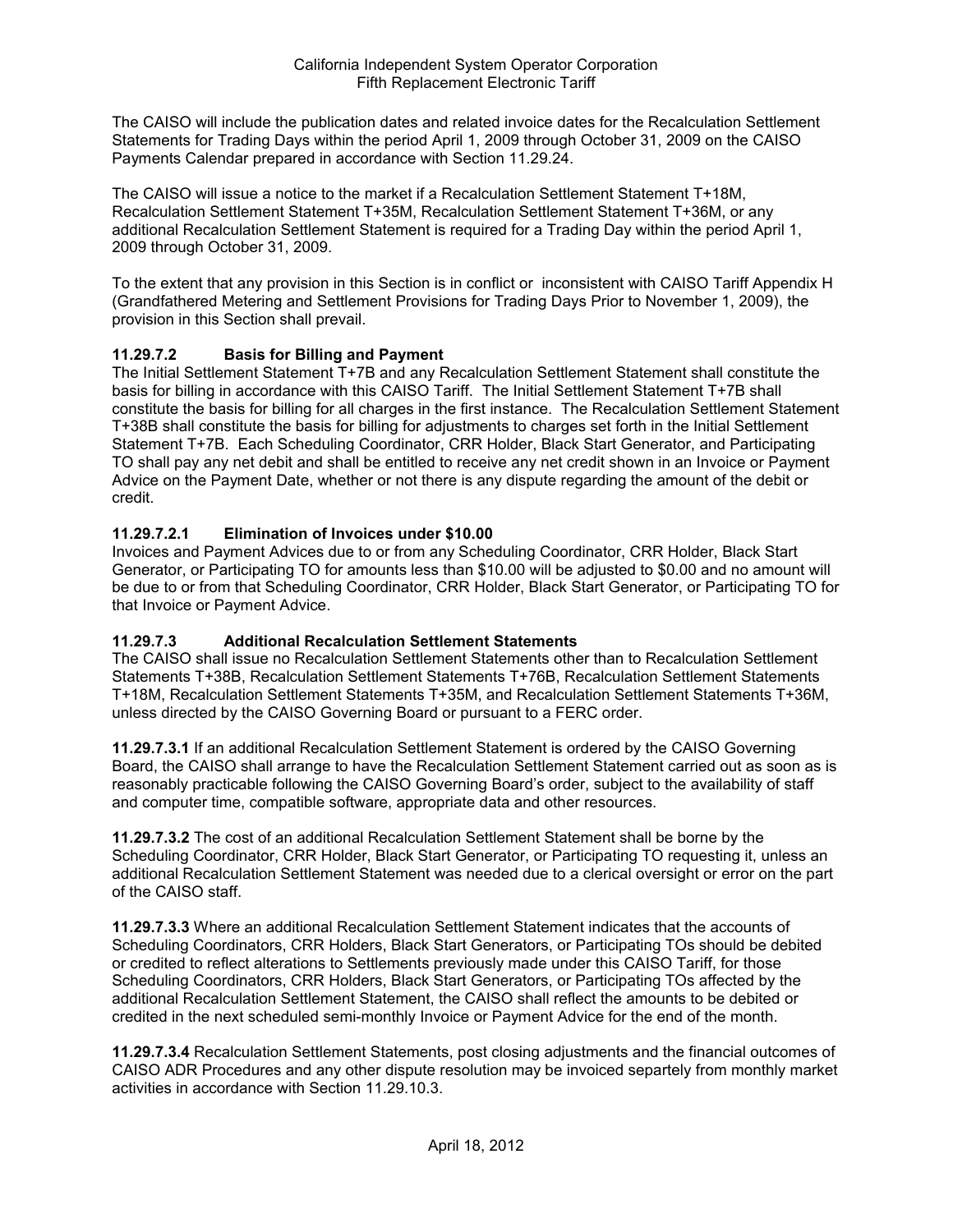## **11.29.8 Confirmation And Validation**

## **11.29.8.1 Confirmation**

It is the responsibility of each Scheduling Coordinator, CRR Holder, Black Start Generator, or Participating TO to notify the CAISO if it fails to receive a Settlement Statement on the date specified for the publication of such Settlement Statement in the CAISO Payments Calendar. Each Scheduling Coordinator, CRR Holder, Black Start Generator, or Participating TO shall be deemed to have received its Settlement Statement on the dates specified, unless it notifies the CAISO to the contrary.

#### **11.29.8.2 Validation of Initial Settlement Statement T+7B and Recalculation Settlement Statement T+38B**

### **11.29.8.3 Validation of Additional Recalculation Settlement Statements**

Each Scheduling Coordinator, CRR Holder, Black Start Generator or Participating TO shall have the opportunity to review the Incremental Changes, including the CAISO's implementation of a prior accepted dispute, that appear on or are omitted from any Recalculation Settlement Statement T+76B, Recalculation Settlement Statement T+18M or Recalculation Settlement Statement T+35M that it receives. The Scheduling Coordinator, CRR Holder, Black Start Generator or Participating TO shall be deemed to have validated the Incremental Changes on each Recalculation Settlement Statement unless it has raised a dispute or reported an exception regarding those Incremental Changes within time periods set forth in Sections 11.29.8.4.1 through 11.29.8.4.6 from the date of issuance. Once validated, the Incremental Changes on a Recalculation Settlement Statement T+76B , Recalculation Settlement Statement T+18M, or Recalculation Settlement Statement T+35M shall be binding on the Scheduling Coordinator, CRR Holder, Black Start Generator or Participating TO to which it relates, except to the extent that the CAISO performs an additional Recalculation Settlement Statement pursuant to Section 11.29.7.3.

The notice of dispute shall state clearly the Trading Day, the issue date of the Recalculation Settlement Statement, the item disputed, the reasons for the dispute, and the amount claimed (if appropriate) and shall be accompanied with all available evidence reasonably required to support the claim. The only Recalculation Settlement Statement that cannot be disputed is Recalculation Settlement Statement T+36M.

## **11.29.8.4 Disputes or Exceptions**

### **11.29.8.5 CAISO Timeline for Determining Settlement Statement Disputes**

The timeline for the CAISO to reach a determination on a settlement statement dispute shall be as follows:

- (a) For a settlement statement dispute based on an Initial Settlement Statement T+7B, Recalculation Settlement Statement T+38B, Recalculation Settlement Statement T+76B, or Recalculation Settlement Statement T+18M, the CAISO shall reach a determination to approve or deny the dispute, and provide electronic notice of the outcome to the Scheduling Coordinator that submitted the dispute, no later than twenty (20) Business Days after the end of the dispute period for that settlement statement; with the exception of complex disputes or unless otherwise agreed to by the disputing Scheduling Coordinator. In the event that the CAISO's determination results in an adjustment to payments and/or charges, the CAISO in its notice to the disputing Scheduling Coordinator shall identify the subsequent recalculation settlement statement expected to include the adjustment.
- (b) For a settlement statement dispute based on Recalculation Settlement Statement T+35M, the CAISO shall reach a determination to approve or deny the dispute, and provide electronic notice of the outcome to the Scheduling Coordinator that submitted the dispute, no later than fourteen (14) days after the end of the dispute period for that settlement statement. Valid disputes regarding data appearing on Recalculation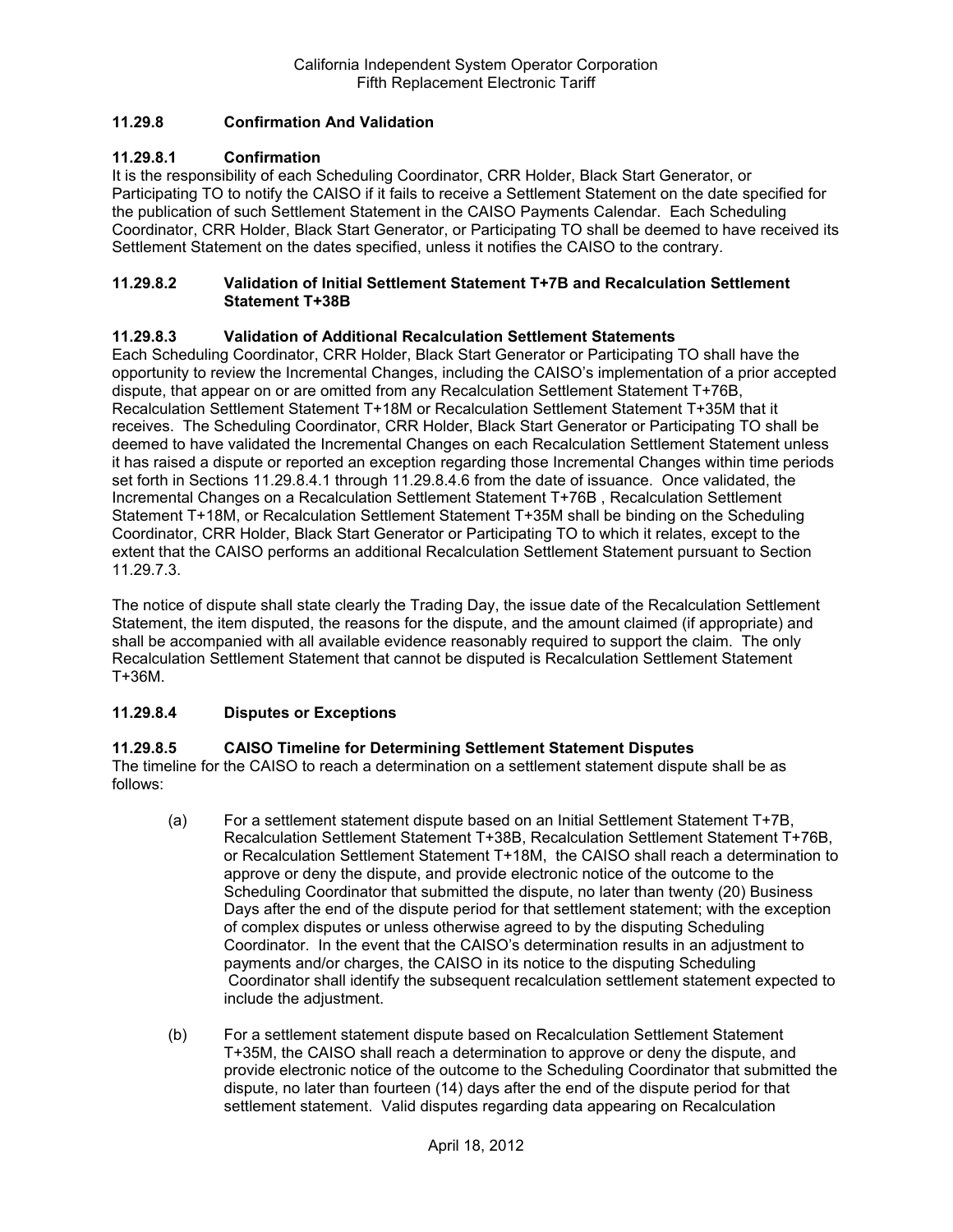Settlement Statement T+35M will be reflected on Recalculation Settlement Statement T+36M.

(c) Complex settlement statement disputes involve policy considerations, entail extensive research, require granular review of previous market runs, include complicated data or calculations, or depend on additional information to be provided by the disputing Scheduling Coordinator or a third party. The CAISO in its sole discretion may designate a settlement statement dispute to be complex dispute. The CAISO will advise the disputing Scheduling Coordinator within twenty (20) Business Days after the end of the dispute period for that settlement statement if a dispute is a complex dispute. The CAISO shall make reasonable efforts to reach a determination to approve or deny a complex dispute resulting from (i) an Initial Settlement Statement T+7B, Recalculation Settlement Statement T+38B, or Recalculation Settlement Statement T+76B, no later than fifteen (15) months after the Trading Day so that any resultant adjustment will be included on the Recalculation Settlement Statement T+18M, and (ii) a Recalculation Settlement Statement T+18M, no later than thirty-three (33) months after the Trading Day so that any resultant adjustment will be included on the Recalculation Settlement Statement T+35M.

## **11.29.10 Billing And Payment**

The CAISO shall prepare and send to each Scheduling Coordinator, CRR Holder, Black Start Generator or Participating TO two Invoices or Payment Advices for each billing period in each calendar month. There are two (2) billing periods in each calendar month. The first billing period is from the first to the fifteenth day of the month and second billing period is from the sixteenth to the last of day of the month. The CAISO will publish Invoices and Payment Advices for the first semi-monthly billing period in a month on the seventh Business Day after the Trading Day that is the fifteenth day of the month. The CAISO will publish Invoices and Payment Advices for the second semi-monthly billing period in a month on the seventh Business Day after the Trading Day that is the end of the month. Each Invoice or Payment Advice will show amounts which are to be paid by or to each Scheduling Coordinator, CRR Holder, Black Start Generator or Participating TO, the Payment Date, being the date on which such amounts are to be paid or received, and details of the CAISO Clearing Account to which any amounts owed by or to Scheduling Coordinators, CRR Holder, Black Start Generator or Participating TO are to be paid. Revenues owed from a Scheduling Coordinator, CRR Holder, Black Start Generator or Participating TO are expressed as a positive amount on an Invoice. Revenues owed to a Scheduling Coordinator, CRR Holder, Black Start Generator or Participating TO are expressed as a negative amount on a Payment Advice. Payments or charges for the items referred to in an Invoice or Payment Advice (except for the charges payable under long-term contracts) for each Trading Day in each calendar month shall be made five (5) Business Days after the date on which the semi-monthly Invoice or Payment Advice is issued.

### **11.29.10.1 Billing Periods**

Each Invoice or Payment Advice will include one (1) semi-monthly billing period and up to five (5) other billing periods. The other billing periods correspond to the dates on which the Recalculation Settlement Statements are published. Any Invoice or Payment Advice for a billing period corresponding to a Recalculation Settlement Statement will be reflected on the next scheduled semi-monthly Invoice or Payment Advice for the end of the month. Each billing period will be represented separately on the Invoice or Payment Advice but the net Invoice or Payment Advice for a Scheduling Coordinator, CRR Holder, Black Start Generator or Participating TO will reflect the entity's net financial obligations in all billing periods.

### **11.29.10.2 Interest**

Interest will be applied to any Incremental Changes through Recalculation Settlement Statement T+36M. Interest will be calculated separately for the billing period from the first to the fifteenth day of the month and for the billing period from the sixteenth to the last of day of the month. The rate of interest will be the interest rate calculated in accordance with 18 C.F.R. 35.19a of FERC's regulations.

### **11.29.10.3 Other Invoicing Provisions**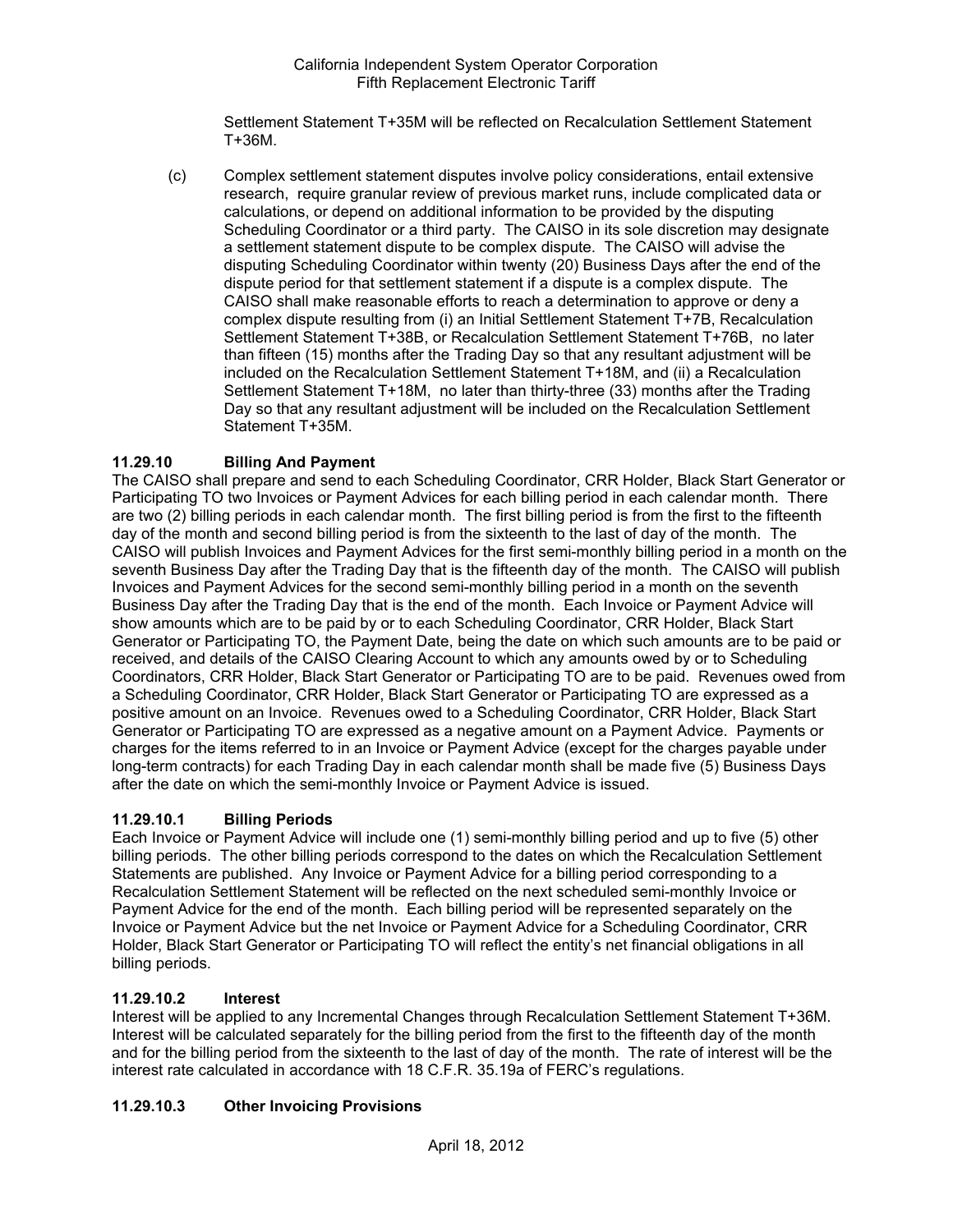The Invoices or Payment Advices will also include the total charges for each component of the Grid Management Charge, the total charges associated with any Interest for each relevant Trading Month, the FERC Annual Charges due monthly, as well as any disbursements associated with a shortfall receipt distribution.

A separate Invoice for the FERC Annual Charges due annually will be issued by the CAISO to the Scheduling Coordinator in accordance with Section 11.19.1.2. The CAISO will issue separate Invoices for NERC/WECC Charges as described in Section 11.20.

A separate Invoice for a shortfall allocation will be issued by the CAISO to Scheduling Coordinators in the event of a payment default in accordance with Section 11.29.17.1.

In the event of an allocation of a payment default in accordance with Section 11.29.17.2, the CAISO may either issue separate Invoices to Default-Invoiced SCIDs pursuant to Section 11.29.17.2.1 or to SCIDs pursuant to Section 11.29.17.2.2, as applicable, or may issue Invoices through its standard invoicing process that include the allocation of the payment default.

Recalculation Settlement Statements, post closing adjustments and the financial outcomes of CAISO ADR Procedures and any other dispute resolution may be invoiced separately from monthly market activities. The CAISO shall provide a Market Notice at least five (5) Business Days prior to such invoicing identifying the components of such Invoice or Payment Advice.

# **11.29.10.4 Emergency Procedures**

## **11.29.10.5 Use of Estimated Data**

In the event of an emergency or a failure of any of the CAISO software or business systems, the CAISO may use estimated Settlement Statements and Invoices and Payment Advices and may implement any temporary variation of the timing requirements relating to the Settlement and billing process contained in the CAISO Tariff. Details of the variation and the method chosen to produce estimated data, Settlement Statements and Invoices and Payment Advices will be published on the CAISO Website.

# **11.29.21.2 Evidence of Unpaid Amount**

The CAISO shall, on request, certify in writing the amounts owed by a CAISO Debtor that remain unpaid and the CAISO Creditors to whom such amounts are owed and shall provide certified copies of the relevant Initial Settlement Statement T+7B and the Recalculation Settlement Statements, Invoices, Payment Advices, and other documentation on which the CAISO's certificate was based to the CAISO Debtor and the relevant CAISO Creditors. A CAISO certificate given under this Section 11.29.21.2 may be used as prima facie evidence of the amount due by a CAISO Debtor to CAISO Creditors in any legal proceedings.

### **11.29.23 Communications**

The Initial Settlement Statement T+7B, any Recalculation Settlement Statement, and Invoices, and Payment Advices will be considered issued to CAISO Creditors or CAISO Debtors when released by the CAISO's secure communication system. Communications on a Payment Date relating to payment shall be made by the fastest practical means including by telephone. If there is a failure of a communication system and it is not possible to communicate by electronic means, then the CAISO or CAISO Creditor or CAISO Debtor, as the case may be, shall communicate by facsimile but only if the recipient is first advised by telephone to expect the facsimile. Methods of communication between the CAISO and Market Participants may be varied by the CAISO giving not less than ten (10) days notice to Market Participants on the CAISO's secure communication system.

### **11.29.24.1 Preparation**

In September of each year, the CAISO will prepare a draft CAISO Payments Calendar for the following calendar year showing for each Trading Day: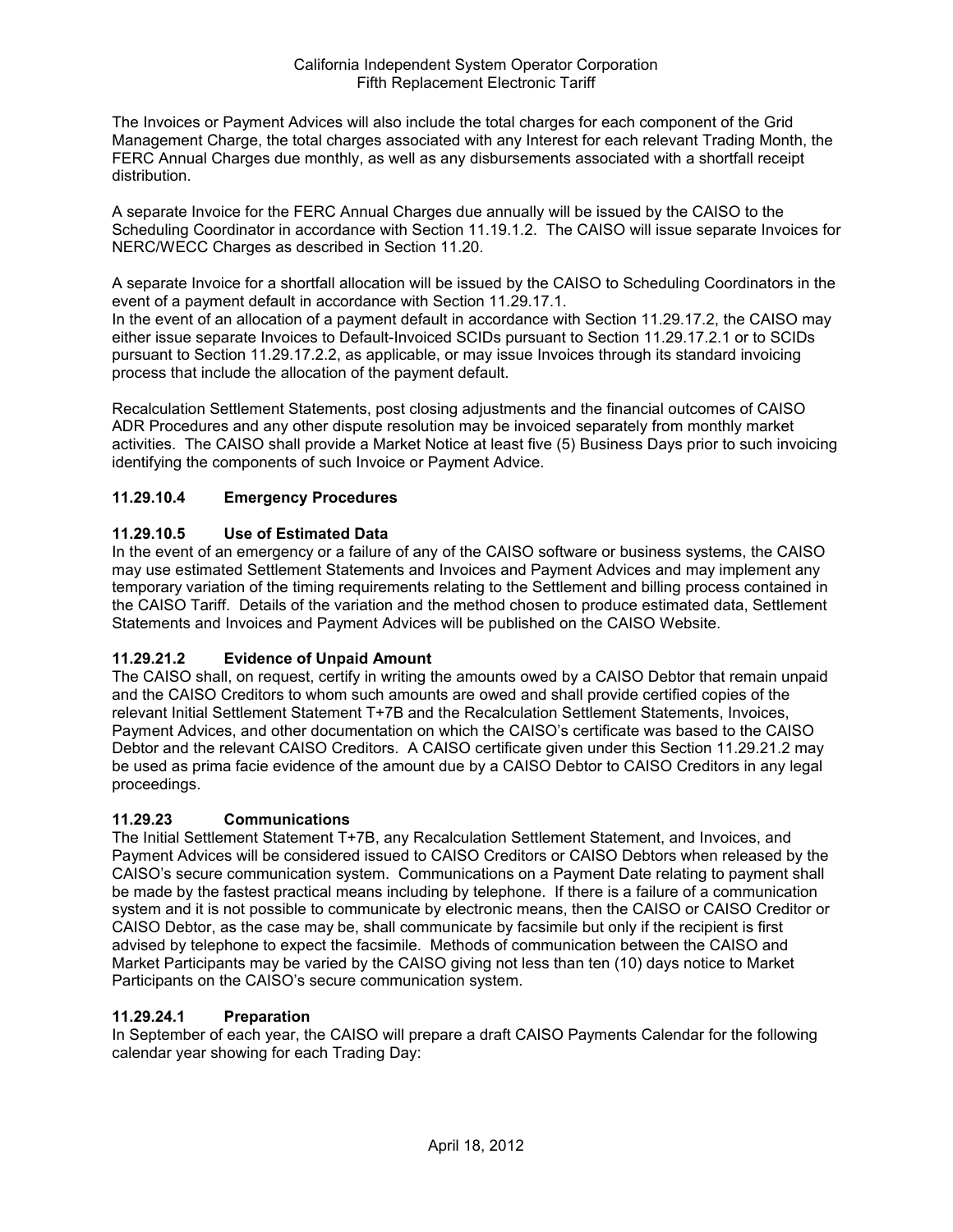- (a) The date by which Scheduling Coordinators are required to provide Actual Settlement Quality Meter Data or Scheduling Coordinator Estimated Settlement Quality Meter Data for all their Scheduling Coordinator Metered Entities for each Settlement Period in the Trading Day;
- (b) The date on which the CAISO will issue Initial Settlement Statements T+7B and Invoices and Payment Advices to Scheduling Coordinators or CRR Holders, Black Start Generators and Participating TOs for that Trading Day;
- (c) The date by which Scheduling Coordinators, CRR Holders, Black Start Generators and Participating TOs are required to notify the CAISO of any disputes in relation to their Initial Settlement Statements T+7B pursuant to Section 11.29.8.2;
- (d) The date on which the CAISO will issue the Recalculation Settlement Statements T+38B, T+76B, T+18M, T+35M, and T+36M, and Invoices and Payment Advices to Scheduling Coordinators, CRR Holders, Black Start Generators and Participating TOs for that Trading Day;
- (e) The dates by which Scheduling Coordinators, CRR Holders, Black Start Generators and Participating TOs are required to notify the CAISO of any disputes in relation to their Recalculation Settlement Statements T+38B, T+76B, T+18M and T+35M.
- (f) The date and time by which CAISO Debtors are required to have made payments into the CAISO Clearing Account in payment of Invoices for that Trading Day;
- (g) The dates and times on which CAISO Creditors will receive payments from the CAISO Clearing Account of amounts owing to them for that Trading Day; and
- (h) In relation to Reliability Must-Run Charges and RMR Payments, the details set out in paragraph 3 of Appendix N, Part J.

The CAISO will make a draft of the CAISO Payments Calendar available on the CAISO Website to Scheduling Coordinators, CRR Holders, Black Start Generators, Participating TOs and RMR Owners any of which may submit comments and objections to the CAISO within two weeks of the date of posting of the draft on the CAISO Website. No later than October 31st in each year, the CAISO will publish the final CAISO Payments Calendar for the following calendar year, after considering the comments and objections received from Scheduling Coordinators, CRR Holders, Black Start Generators, Participating TOs and RMR Owners. The final CAISO Payments Calendar will be posted on the CAISO Website, and will show for the period from 1 January to 31 December in the next succeeding year (both dates inclusive), the dates on which Settlement Statements shall be published by the CAISO and the Payment Dates on which the CAISO will pay the Participating TOs the Wheeling revenues allocated to them pursuant to Section 26.1.4.3.

# **37.5.2 Inaccurate Meter Data**

# **37.5.2.1 Expected Conduct**

Market Participants shall provide complete and accurate Settlement Quality Meter Data for each Trading Hour and shall correct any errors in such data no later than forty-three (43) calendar days after the Trading Day (T+43C). The failure to provide complete and accurate Settlement Quality Meter Data, as required by Section 10.3.6 that causes an error to exist in such Settlement Quality Meter Data after fortythree (43) calendar days after the Trading Day (T+43C) shall be a violation of this rule. Scheduling Coordinators that fail to submit Scheduling Coordinator Estimated Settlement Quality Meter Data that is complete and based on a good faith estimate that reasonably represents Demand and/or Generation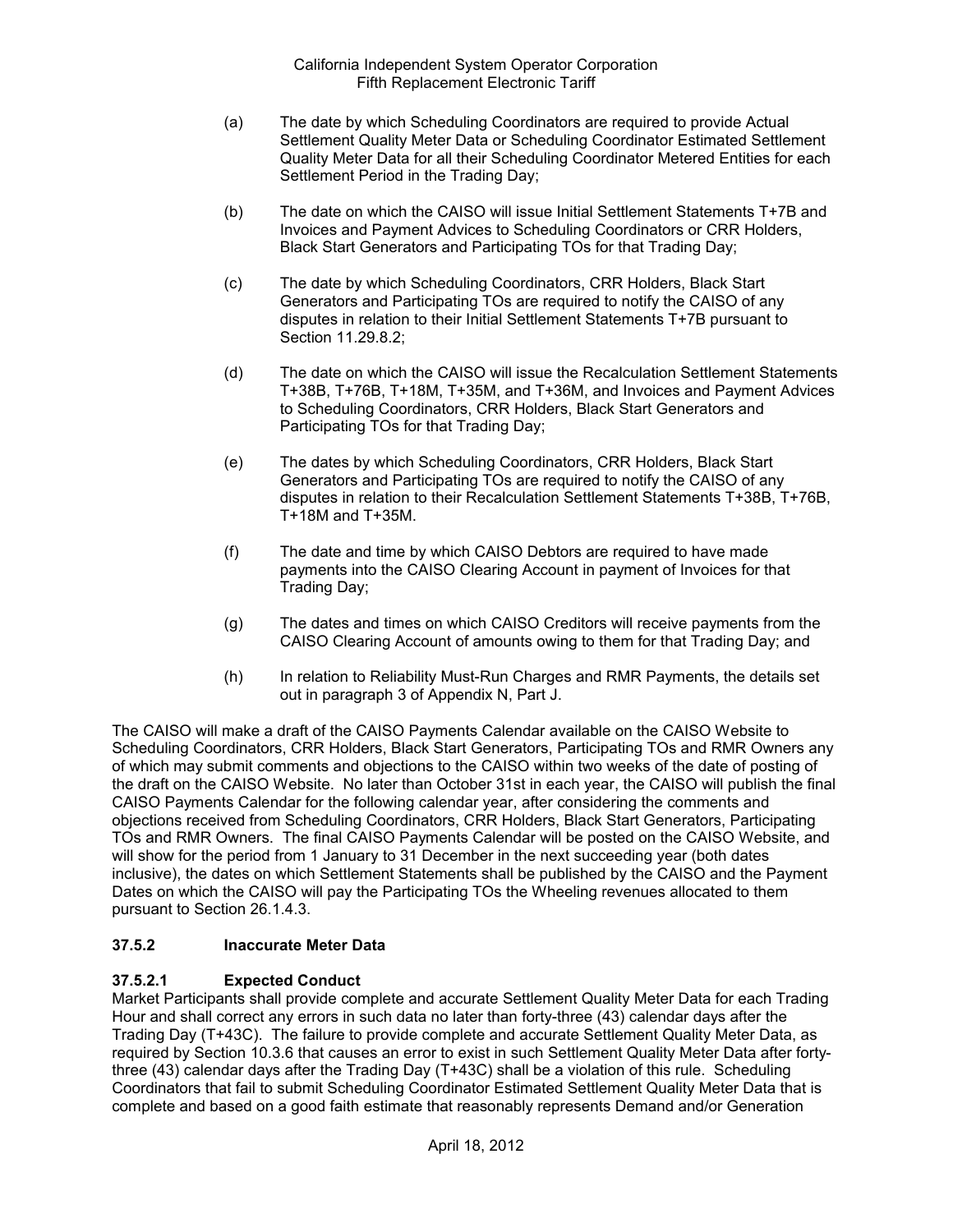quantities for each Settlement Period as required by Section 10 and that results in an error that is discovered after forty three (43) calendar days after the Trading Day (T+43C) shall be a violation of this rule.

## **37.5.2.2 Sanctions**

Violations under this Section 37.5.2 shall be subject to Sanction described in Section 37.11.

## **37.5.2.3 Disposition of Sanction Proceeds**

For purposes of redistributing collected market adjustments, any amounts collected under this provision shall be applied first to those parties affected by the conduct. Any excess amounts shall be disposed of as set forth in Section 37.9.4.

## **37.11 Method For Calculating Penalties**

### **37.11.1 Method For Calculating Inaccurate Meter Data Penalty**

There is no Sanction for the submission of inaccurate Meter Data used for an Initial Settlement Statement T+ 7B. However, an error in submitted Meter Data that exists after forty three (43) calendar days after the Trading Day (T+43C) constitutes a Rule of Conduct violation. The level of the Sanction depends on whether the Scheduling Coordinator or the CAISO discovered the error. An increased penalty will apply for errors that are discovered by the CAISO.

Table A1 below shows how the level of the Sanction depends on the following factors: whether or not the Scheduling Coordinator finds the error; whether or not the Scheduling Coordinator owes the market, and whether or not the CAISO performs a re-run of the market or produces a Recalculation Settlement Statement. If the CAISO issues a Recalculation Settlement Statement or performs a re-run, then Settlement to all Scheduling Coordinators is recalculated, and the impact of such re-runs on charges assessed will be considered. A penalty charge equal to thirty (30) percent of the estimated value of the Energy error will apply if the Scheduling Coordinator discovers the error or seventy-five (75) percent of the estimated value of the Energy error if the CAISO discovers the error. Penalty assessment and disposition of penalty proceeds will be administered as described in Section 37.9.1 and Section 37.9.4 respectively. A Sanction will not be imposed unless such Sanction is more than \$1,000 for at least one Trading Day during the period for which there was incomplete or inaccurate Meter Data.

|  | Table A1-<br>Calculation of<br>Inaccurate Meter Data<br>Penalty When There<br>Is A Recalculation<br>Settlement Statement<br>or re-run<br>Case | Does SC Owe<br>Market? |                                                  |
|--|-----------------------------------------------------------------------------------------------------------------------------------------------|------------------------|--------------------------------------------------|
|  | Case 1: SC Identifies<br>Inaccurate Meter Data                                                                                                | Yes                    | Penalty = (MWh x applicable price) $\times$ 0.30 |
|  | Case 1: SC Identifies<br>Inaccurate Meter Data                                                                                                | No.                    | Penalty = (MWh x applicable price) $\times$ 0.30 |
|  | Case 2: CAISO<br>Identifies Inaccurate<br>Meter Data                                                                                          | Yes                    | Penalty = (MWh x applicable price) $x$ 0.75      |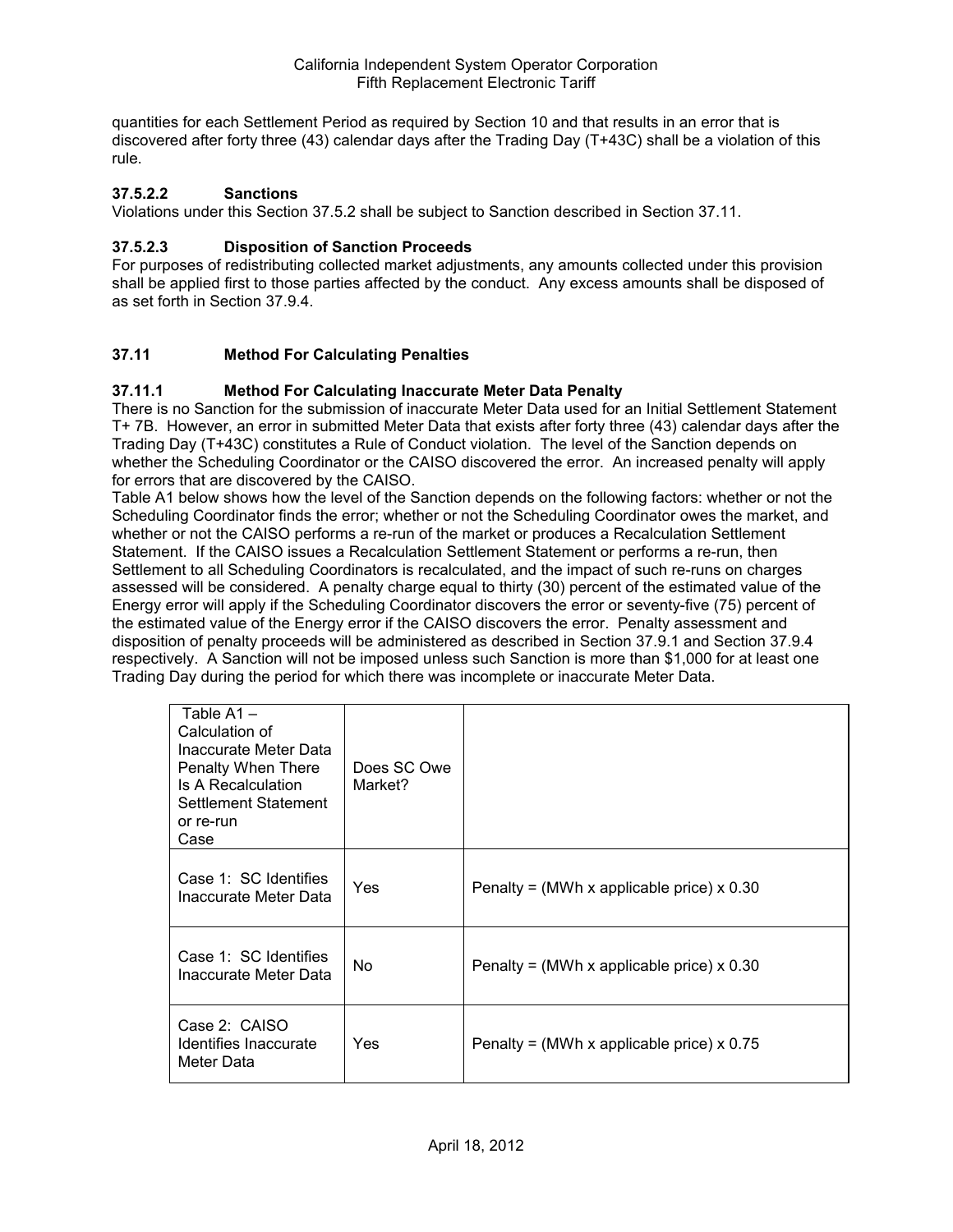| Case 2: CAISO<br>Identifies Inaccurate<br>Meter Data | No | Penalty = (MWh x applicable price) x 0.75 |
|------------------------------------------------------|----|-------------------------------------------|
|------------------------------------------------------|----|-------------------------------------------|

Note to Table A1:

The applicable price will be the greater of: (1) the simple average of the relevant twelve (12) five-minute LMPs for each hour in which inaccurate Meter Data occurred; or (2) \$10/MWh. The LMP used will be the values posted on OASIS for each Trading Hour of the applicable Trading Day period.

2. Method for Calculating Inaccurate Meter Data Penalty When there is not a Recalculation Settlement Statement or re-run.

If the CAISO does not perform a Recalculation Settlement Statement or re-run, for cases of inaccurate Meter Data, Table A2 will be used to determine and allocate penalty and any market adjustment amount. The market adjustment approximates the financial impact on the market; however, it does not completely reflect all the Settlement consequences of inaccurately submitted Meter Data. The approximated value of the inaccurate Meter Data in question will be calculated and returned to the market based on the average of the pro rata share of Unaccounted for Energy (UFE) charged in the utility Service Area during the period of the inaccurate Meter Data event. The thirty (30) percent or seventy-five (75) percent penalty will be distributed as discussed in Section 37.9.4. For cases where the CAISO does not perform a Recalculation Settlement Statement or re-run and the Scheduling Coordinator does not owe the market, then no market adjustment will be performed and no penalty will be assessed.

| TARI F A <sub>2</sub><br>Calculation Of<br>Inaccurate Meter Data<br>Penalty When There<br>Is Not a Recalculation<br><b>Settlement Statement</b><br>or re-run<br>Case | <b>Does</b><br>SC Owe<br>Market? | CAISO does not perform a Recalculation Settlement<br>Statement or re-run                                        |
|----------------------------------------------------------------------------------------------------------------------------------------------------------------------|----------------------------------|-----------------------------------------------------------------------------------------------------------------|
| Case 1: SC Identifies<br>Inaccurate Meter Data                                                                                                                       | Yes                              | Market Adjustment = $(MWh \times \text{applicable price})$<br>Penalty = (MWh x applicable price)) $\times$ 0.30 |
| Case 1: SC Identifies<br>Inaccurate Meter Data                                                                                                                       | No.                              | No market adjustment will be made                                                                               |
| Case 2: CAISO<br>Identifies Inaccurate<br>Meter Data                                                                                                                 | Yes                              | Market Adjustment = $(MWh \times applicable\ price)$<br>Penalty = (MWh x applicable price) $x$ 0.75             |
| Case 2: CAISO<br>Identifies Inaccurate<br>Meter Data                                                                                                                 | N <sub>o</sub>                   | No market adjustment will be made                                                                               |

Notes to Table A2: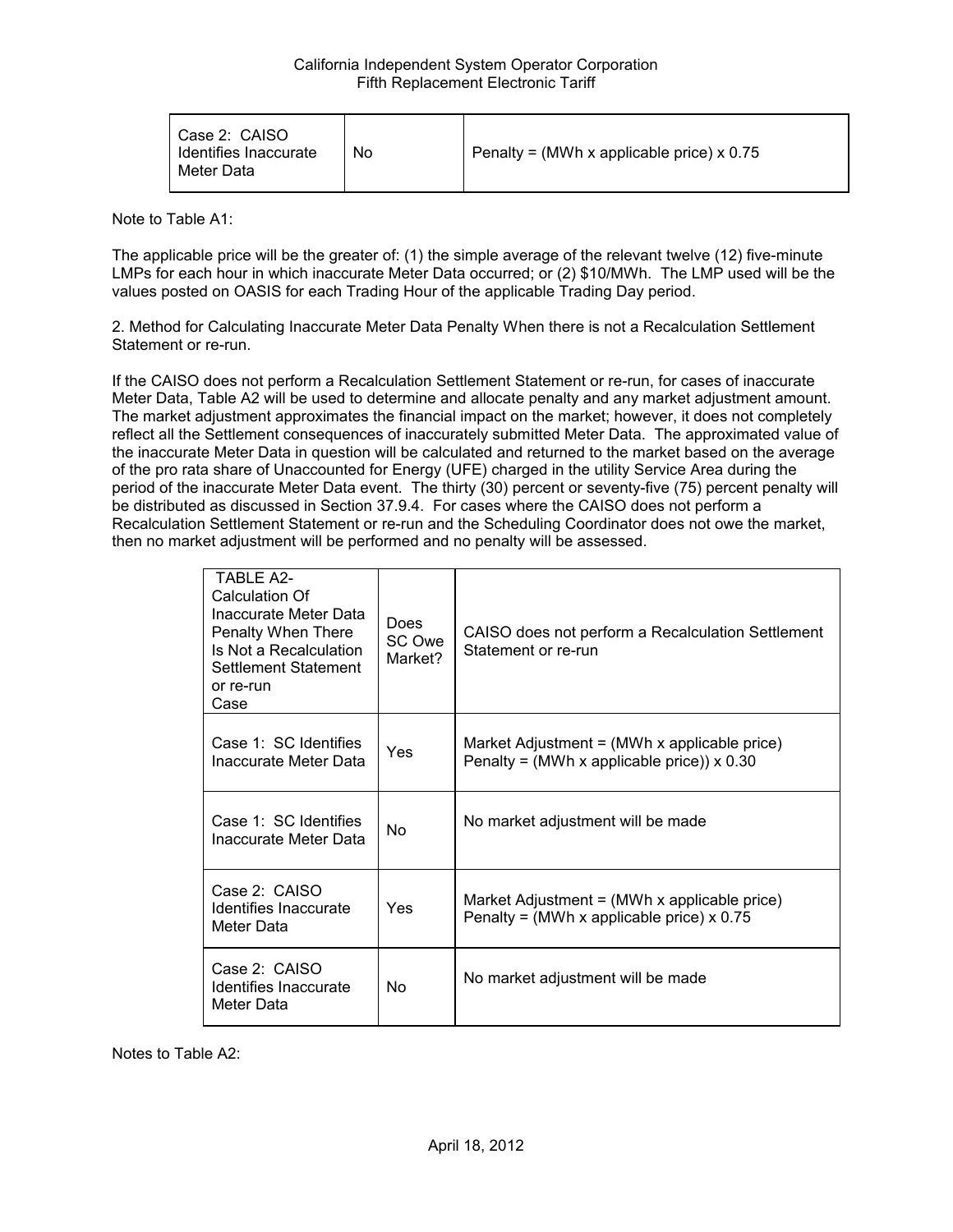The applicable price will be the greater of: (1) the simple average of the relevant twelve (12) five-minute LMPs for each hour in which inaccurate Meter Data occurred; or (2) \$10/MWh. The LMP used will be the value posted on OASIS for each Trading Hour of the applicable Trading Day.

A Sanction will be imposed only if the Sanction is more than \$1,000 for at least one Trading Day during the period for which there was incomplete or inaccurate Meter Data.

If the error is to the detriment of the responsible Scheduling Coordinator (e.g., under-reported Generation or over-reported Demand), and the CAISO does not produce a Recalculation Settlement Statement or perform a re-run, then no market adjustment will be made and no penalty will be assessed. If the CAISO produces a Recalculation Settlement Statement or performs a re-run after the error is corrected, then the Scheduling Coordinator will be given credit for the additional Energy through the normal Settlement process. If the Scheduling Coordinator is paid for an error due to a Recalculation Settlement Statement or re-run, then a Sanction will be assessed to assure that Recalculation Settlement Statements or re-runs do not diminish the incentive to correct such errors. This Sanction would be thirty (30) percent of the Energy value of the error if the Scheduling Coordinator discovers the error or seventy-five (75) percent estimated value of the error if the CAISO discovers the error.

If the error is to the detriment of the market, then a charge equal to thirty (30) percent or seventy-five (75) percent of the estimated value of the error, as appropriate, will be added to the charge for the Energy. If there is no Recalculation Settlement Statement or re-run, then the cost of Energy supplied by the CAISO (and inappropriately charged to the market as Unaccounted for Energy) must be recovered as well, and the charge will be equal to one hundred thirty (130) percent or one hundred seventy-five (175) percent of the estimated value of the error, as appropriate.

### **2. Definitions**

As used in this Appendix J, the capitalized terms defined below shall have the definitions specified in this Section 2. All other capitalized terms shall have the meaning specified in the Master Definition Supplement in Attachment A.

#### **- Incremental Change**

The change in dollar value of a specific Charge Code from the Initial Settlement Statement T+7B to a subsequent Recalculation Settlement Statement including any new Charge Codes or Trading Day charges appearing for the first time on a Settlement Statement.

### **- Recalculation Settlement Statement**

The recalculation of a Settlement Statement in accordance with the provisions of the CAISO Tariff, which includes the Recalculation Settlement Statement T+38B, the Recalculation Settlement Statement T+76B, the Recalculation Settlement Statement T+18M, the Recalculation Settlement Statement T+35M, the Recalculation Settlement Statement T+36M or any other Recalculation Settlement Statement authorized by the CAISO Governing Board.

### **- Recalculation Settlement Statement T+76B**

The reissue of an Initial Settlement Statement T+7B or a Recalculation Settlement Statement T+38B by the CAISO on the seventy-sixth (76th) Business Day from the relevant Trading Day (T+76B).

### **- Settlement Statement**

Any one of the following: Initial Settlement Statement T+7B, Recalculation Settlement Statement T+38B, Recalculation Settlement Statement T+76B, Recalculation Settlement Statement T+18M, Recalculation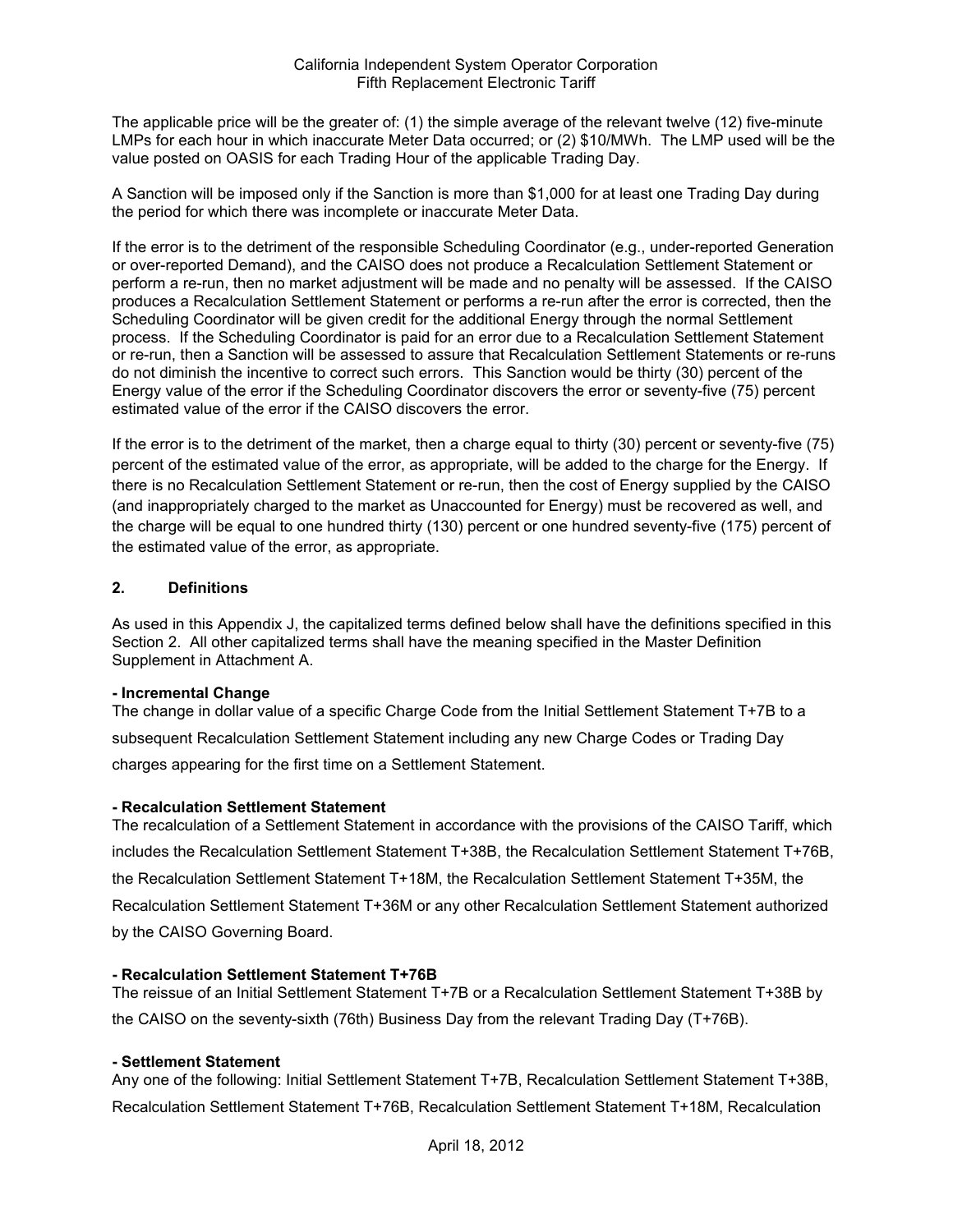Settlement Statement T+35M, Recalculation Settlement Statement T+36M, or any other Recalculation Settlement Statement authorized by the CAISO Governing Board.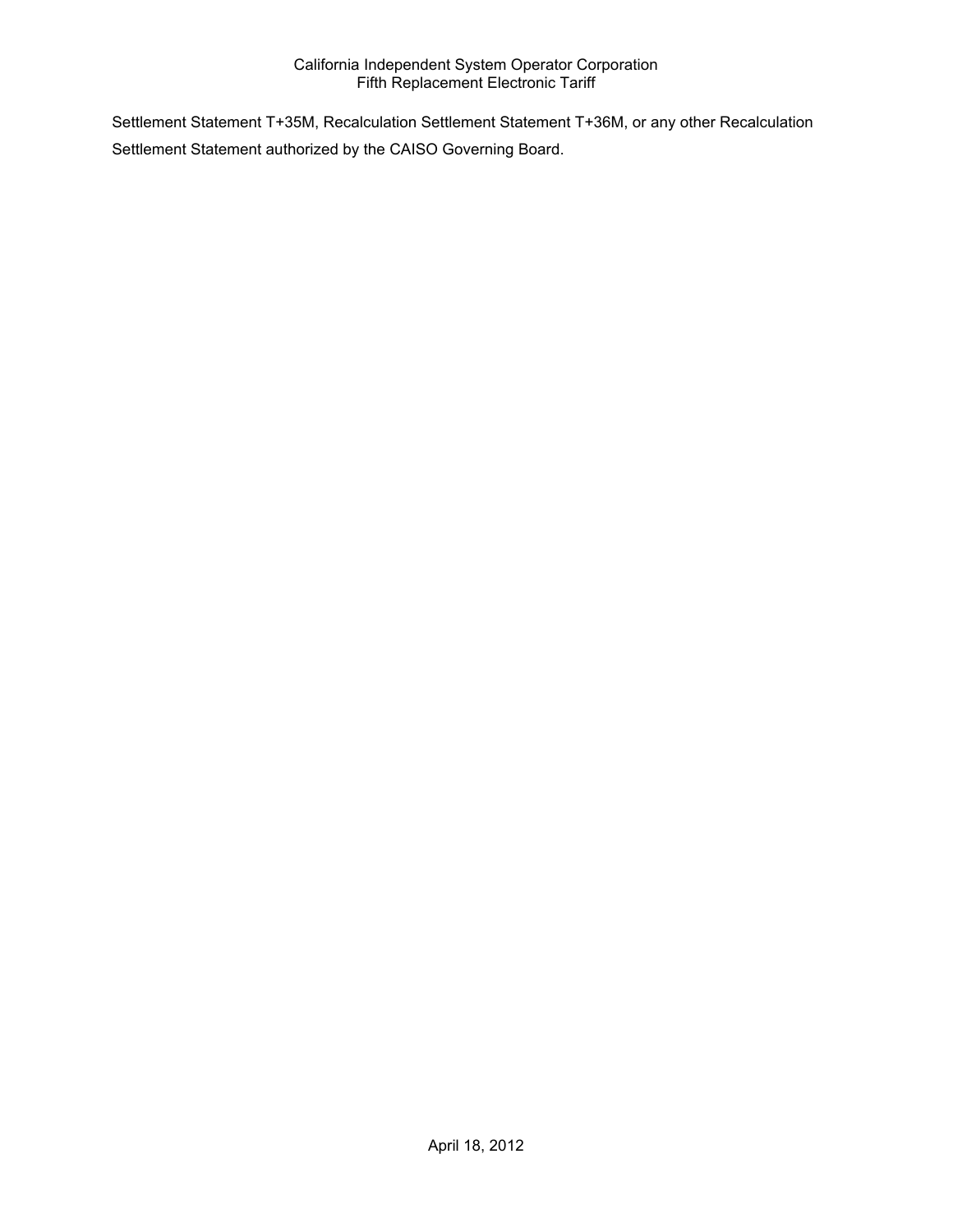## **Appendix K Ancillary Service Requirements Protocol (ASRP)**

#### **PART A**

# **CERTIFICATION FOR REGULATION**

**A 1** An Ancillary Service Provider wishing to provide Regulation as an Ancillary Service from a resource whether pursuant to a CAISO award or as part of a self-provision arrangement must meet the following operating characteristics and technical requirements in order to be certified by the CAISO to provide Regulation service unless granted a temporary exemption by the CAISO in accordance with criteria which the CAISO shall publish on the CAISO Website;

#### **A 1.1 Operating Characteristics**

- **A 1.1.1** the rated capacity of the resource must be 500 KW or greater (i.e. the resource must be capable of providing at least 500 KW of Regulation) unless the resource is participating in an aggregation arrangement approved by the CAISO;
- **A 1.1.2** the maximum amount of Regulation to be offered must be reached within a period that may range from a minimum of ten (10) minutes to a maximum of thirty (30) minutes, as such period may be specified by the CAISO and published on the CAISO Website;
- **A 1.1.3** the resource must be able to increase or decrease real power levels immediately in response to signals from the CAISO's EMS control;
- **A 1.1.4** Regulation capacity offered by a resource must be dispatchable on a continuous basis for at least sixty (60) minutes in the Day Ahead Market and at least thirty (30) minutes in the Real Time Market after issuance of the Dispatch Instruction, including (if necessary) attaining this capability using Regulation Energy Management. The CAISO will measure continuous Energy from the time a resource reaches its award capacity. Scheduling Coordinators for Non-Generator Resources located within the CAISO Balancing Authority Area that require Energy from the Real-Time Market to offer their full capacity as Regulation Energy Management may request the use of Regulation Energy Management as described in Section 8.4.1.2. The Scheduling Coordinators for a resource using Regulation Energy Management may submit a Regulation Bid for capacity (MW) of up to four (4) times the maximum Energy (MWh) the resource can generate or curtail for fifteen (15) minutes after issuance of the Dispatch Instruction.

#### **A 1.2 Technical Requirements**

#### **A 1.2.1 Control**

- **A 1.2.1.1** a direct, digital, unfiltered control signal generated from the CAISO EMS through a standard CAISO direct communication and direct control system, must meet the minimum performance standards for communications and control which will be developed and posted by the CAISO on the CAISO Website;
- **A 1.2.1.2** the resource response (in MW) to a control signal must meet the minimum performance standards for control and response which will be developed and posted by the CAISO on the CAISO Website. As indicated by the resource response (in MW), the resource must respond immediately, without manual operator intervention, to control signals and must sustain its specified Ramp Rate, within specified Regulation Limits, for each minute of control response (MW/minute);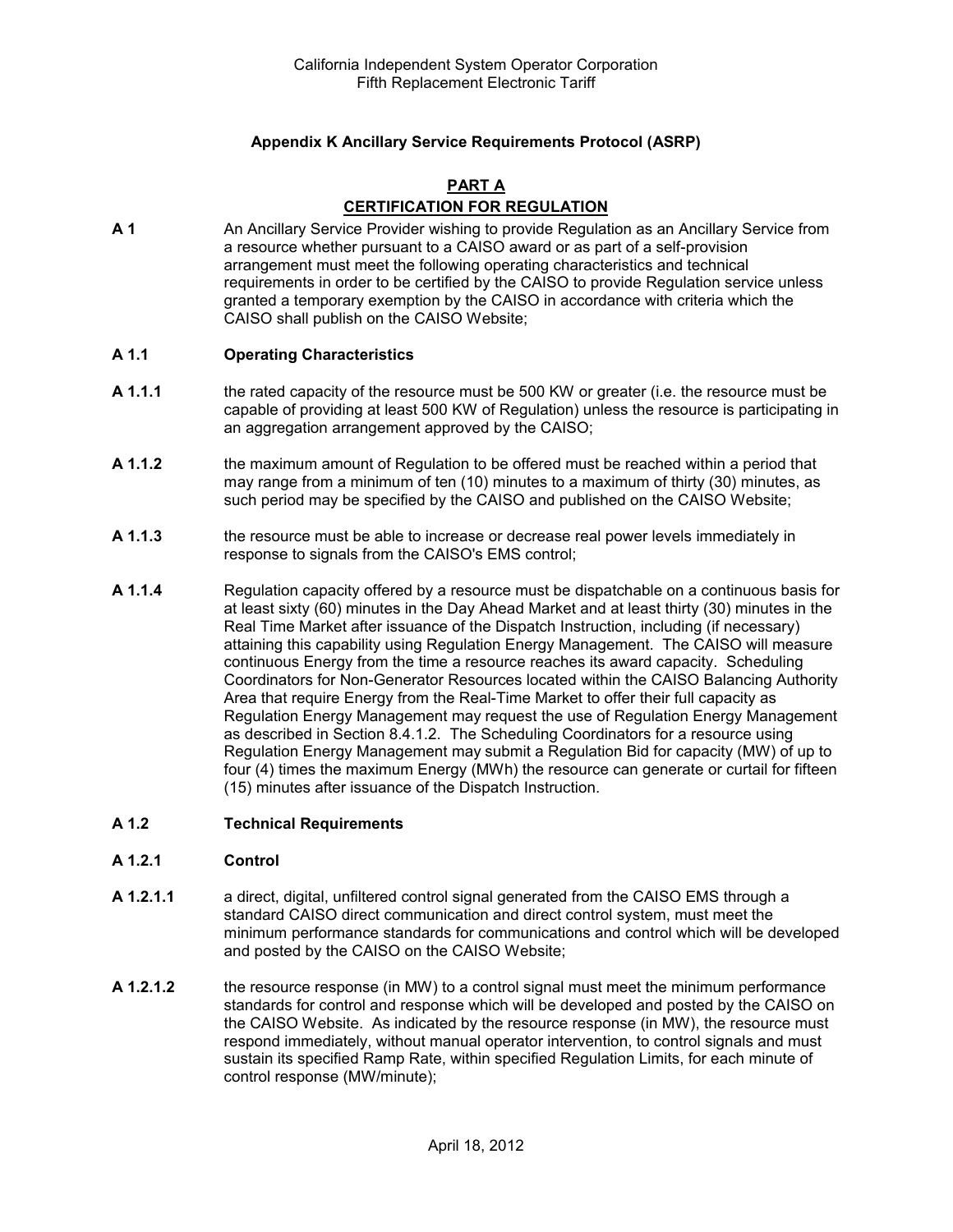**A 1.2.1.3** Ancillary Service Providers for Non-Generator Resources may define a Ramp Rate for operating as Generation and a Ramp Rate for operating as Load, respectively.

#### **A 1.2.2 Monitoring:**

the resource must have a standard CAISO direct communication and direct control system to send signals to the CAISO EMS to dynamically monitor, at a minimum the following:

- **A 1.2.2.1** actual real power level (MW);
- **A 1.2.2.2** high limit, low limit and rate limit values as selected by the resource operator; and
- **A 1.2.2.3** in-service status indication confirming availability of Regulation service.
- **A 1.2.2.4** Ancillary Service Providers for Non-Generator Resources (whether or not the resource uses Regulation Energy Management) shall provide CAISO the following additional telemetry data:
	- Resource Ramp Rate when operating as Generation (MW/min);
	- Resource Ramp Rate when operating as Load (MW/min);
	- The maximum instantaneous ability to produce or consume Energy in MW; and
	- The maximum capability to provide Energy as expressed in MWh over a fifteen (15) minute interval.

#### **A 1.2.3 Voice Communications:**

CAISO approved communication must be in place between the CAISO Control Center and the operator controlling the resource.

- **A 2** An Ancillary Service Provider wishing to be considered for certification for Regulation service by the CAISO must make a written request to the CAISO, giving details of the technical capability of the resource concerned and identifying the Scheduling Coordinator through whom the Ancillary Service Provider intends to offer Regulation service. The Ancillary Service Provider shall at the same time send a copy of its request to that Scheduling Coordinator. Technical review request forms will be available from the CAISO.
- **A 3** No later than one week after receipt of the Ancillary Service Provider's request, the CAISO shall provide the Ancillary Service Provider with a listing of required interface equipment for Regulation, including a standard CAISO direct communication and direct control system. The CAISO shall send a copy of the listing to the resource's Scheduling **Coordinator**
- **A 4** The Ancillary Service Provider may propose alternatives that it believes may provide an equivalent level of communication and control for consideration by the CAISO. Such proposals shall be in writing and contain sufficient detail for the CAISO to make a determination of suitability. The CAISO may request additional information, if required, to assist in its evaluation of the proposal.
- **A 5** The CAISO shall respond by accepting the alternative proposal, rejecting the alternative proposal, or suggesting modifications to the alternative proposal. Such acceptance, rejection, or suggested revision must be provided not later than six (6) weeks after the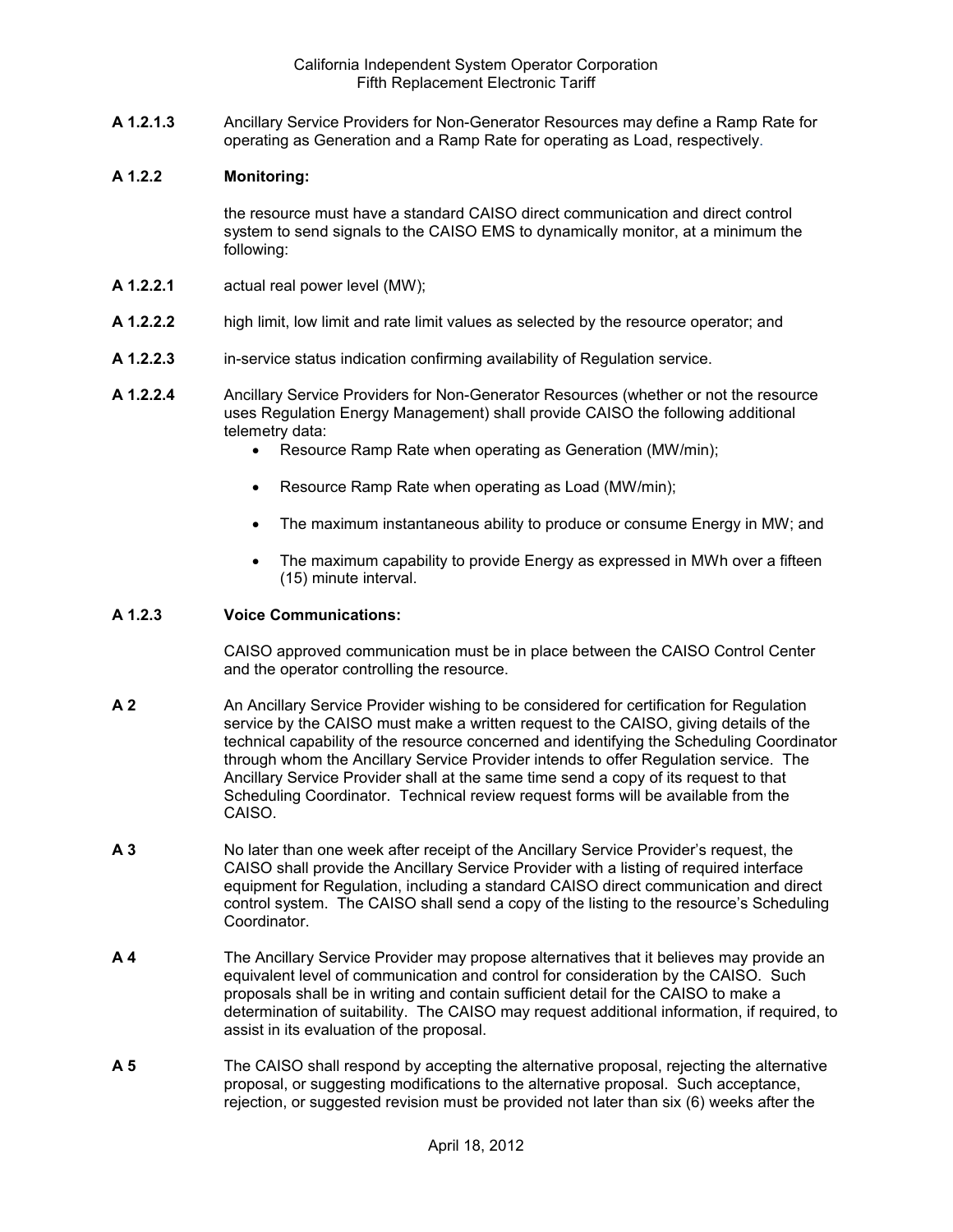proposal is received by the CAISO. The Ancillary Service Provider and the CAISO shall keep the Scheduling Coordinator informed of this process by each sending to the Scheduling Coordinator a copy of any written communication which it sends to the other.

- **A 6** Upon agreement as to any alternative method of communication and control to be used by the Ancillary Service Provider, the CAISO shall provisionally approve the proposal in writing providing a copy to the Ancillary Service Provider's Scheduling Coordinator at the same time. If agreed by the CAISO, the Ancillary Service Provider may then proceed to procure and install the equipment and make arrangements for the required communication and control.
- **A 7** Design, acquisition, and installation of the CAISO-approved communication and control equipment shall be under the control of the CAISO. The CAISO shall bear no cost responsibility or functional responsibility for such equipment, except that the CAISO shall arrange for and monitor the maintenance of the communication and control system at the Ancillary Service Provider's expense, unless otherwise agreed by the CAISO and the Ancillary Service Provider. The CAISO shall be responsible for the design, acquisition and installation of any necessary modifications to the CAISO EMS at its own cost.
- **A 8** The CAISO, in cooperation with the Ancillary Service Provider shall perform testing of the communication and control equipment to ensure that the communication and control system performs to meet the CAISO requirements.
- **A 9** When the CAISO is satisfied that the communication and control systems meet the CAISO's requirements, the Ancillary Service Provider shall request in writing that the CAISO conduct a certification test with a suggested primary date and time and at least two (2) alternative dates and times. The CAISO shall, within two (2) Business Days of receipt of the Ancillary Service Provider's request, accept a proposed time if possible or suggest at least three (3) alternatives to the Ancillary Service Provider. If the CAISO responds by suggesting alternatives, the Ancillary Service Provider shall, within two (2) Business Days of receipt of the CAISO's response, respond in turn by accepting a proposed alternative if possible or suggesting at least three (3) alternatives, and this procedure shall continue until agreement is reached on the date and time of the test. The Generator shall inform its Scheduling Coordinator of the agreed date and time of the test.
- **A 10** Testing shall be performed by the CAISO, with the cooperation of the Ancillary Service Provider. Such tests shall include, but not be limited to, the following:
	- (a) confirmation of control communication path performance;
	- (b) confirmation of voice circuit for receipt of Dispatch Instructions;
	- (c) confirmation of the resource's control performance; and
	- (d) confirmation of the CAISO EMS control to include changing the resource operating level over the range of Regulation proposed at different set points, from minimum to maximum, and at different rates of change from the minimum to the maximum permitted by the design of the resource.
- **A 10.1** Testing for Non-Generator Resources requesting the use of Regulation Energy Management shall include a market simulation as described in the CAISO's Operating Procedures.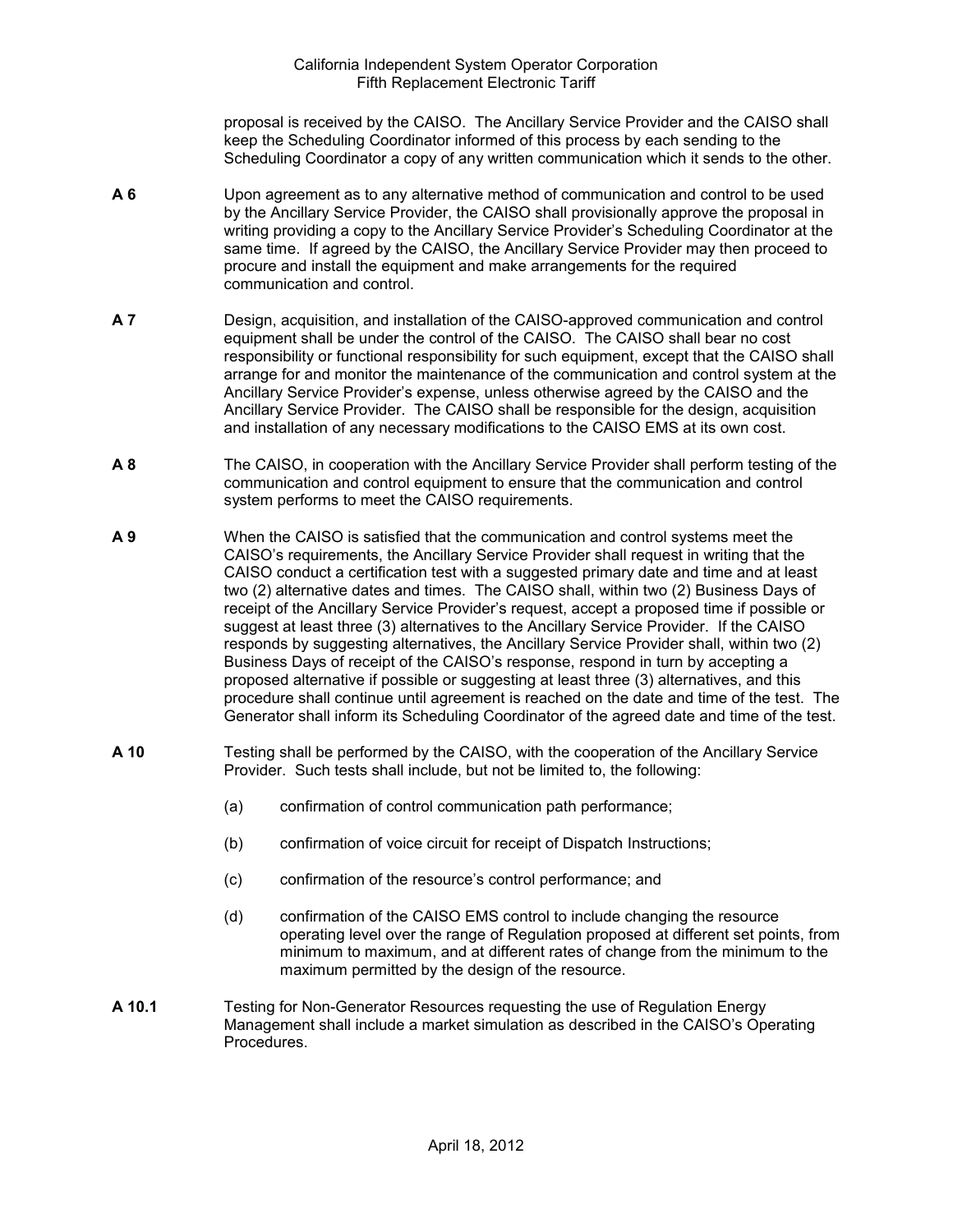- **A 11** Upon successful completion of the test, the CAISO shall certify the resource as being permitted to provide Regulation as an Ancillary Service Provider and shall provide a copy of the certificate to the Scheduling Coordinator at the same time. The Scheduling Coordinator shall request the CAISO to update its database to reflect the ability of the resource to provide Regulation.
- **A 12** The Scheduling Coordinator may submit Bids for Regulation service from the certified resource into the CAISO Markets starting with the Day-Ahead Market for the hour ending 0100 on the second Trading Day after the CAISO's database reflects the resource's certificate.
- **A 13** The certification to provide Regulation shall remain in force until:
	- (a) withdrawn by the Scheduling Coordinator or the Ancillary Service Provider by written notice to the CAISO to take effect at the time notified in the notice, which must be the end of a Trading Day; or
	- (b) if the resource obtained CAISO certification on the basis of a prior communication and control technology, until revoked by the CAISO for failure to comply with the requirement set forth in A 13.1 that the resource install a CAISO-specified standard CAISO direct communication and direct control system (unless exempted by the CAISO).
- **A 13.1** Unless exempted by the CAISO, if the resource obtained CAISO certification on the basis of a prior communication and control technology, the CAISO shall provide written notice to the Ancillary Service Provider of the Ancillary Service Provider's obligation to install a CAISO-specified standard direct communication and direct control system along with a required date for said work to be completed as mutually agreed upon by the CAISO and the Ancillary Service Provider. Failure to meet the completion date shall be grounds for the revocation of certification, provided that the CAISO must provide the Ancillary Service Provider with at least ninety (90) days advance notice of the proposed revocation.
- **A 14** The certification may be revoked by the CAISO only under provisions of the CAISO Tariff.

## **PART B CERTIFICATION FOR SPINNING RESERVE**

- **B 1** An Ancillary Service Provider wishing to provide Spinning Reserve as an Ancillary Service from a resource whether pursuant to a CAISO award or as part of a self-provision arrangement must meet the following requirements in order to be certified by the CAISO to provide Spinning Reserve service:
- **B 1.1** the rated capacity of the resource must be 500 KW or greater (i.e. the resource must be capable of providing at least 500 KW of Spinning Reserve) unless the resource is participating in an aggregation arrangement approved by the CAISO;
- **B 1.2** the resource must respond immediately and automatically in proportion to frequency deviations through the action of a governor or other control system in accordance with the following requirements:

Minimum Governor Performance:

- a. 5 percent droop;
- b. +/- 0.036 Hz deadband; and
- c. Power output changes in one second for any frequency deviation outside of the deadband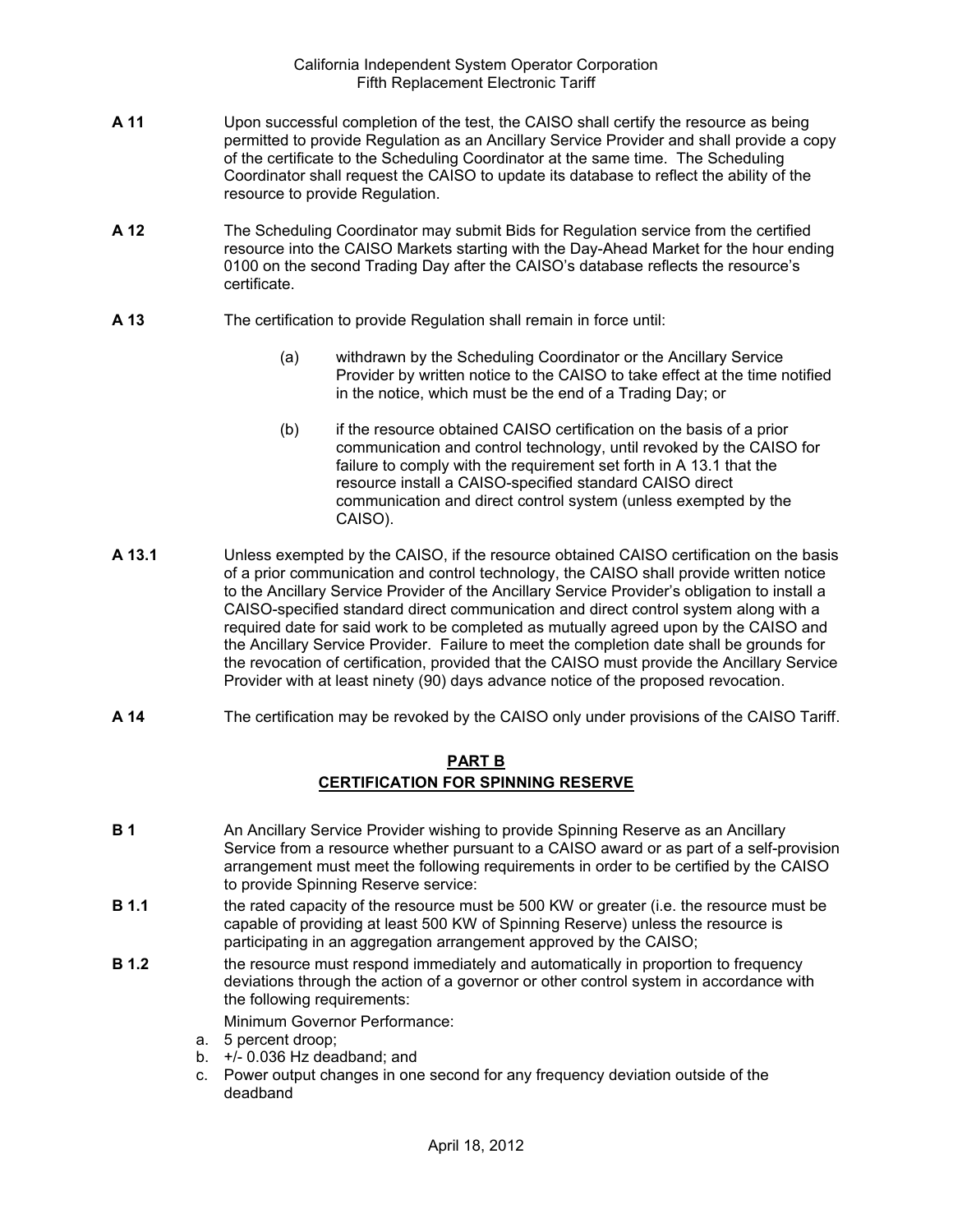Minimum Frequency Responsive Device Performance:

- a. If frequency is less than or equal to 59.92 Hz, the resource must reach ten (10) percent of its awarded spinning capacity within eight (8) seconds; and
- b. The resources must change the power it delivers or consumes in one (1) second if system frequency is less than or equal to 59.92 Hz
- **B 1.3** the operator of the resource must have a means of receiving Dispatch Instructions to initiate an increase or decrease in real power (MW) within one (1) minute of the CAISO Control Center determination that Energy from Spinning Reserve capacity must be dispatched;
- **B 1.4** the resource must be able to increase or decrease its real power (MW) by the maximum amount of Spinning Reserve to be offered within ten (10) minutes and be capable of maintaining its real power for thirty (30) minutes from the time the resource reaches its award capacity;
- **B 1.5** CAISO approved voice communications services must be in place to provide both primary and alternate voice communication between the CAISO Control Center and the operator controlling the resource; and
- **B 1.6** The communication system and the resource must pass a qualification test to demonstrate the overall ability to meet the performance requirements of the ASRP for Spinning Reserve.
- **B 2** An Ancillary Service Provider wishing to be considered for certification for Spinning Reserve service by the CAISO must make a written request to the CAISO, giving details of the technical capability of the resource concerned and identifying the Scheduling Coordinator through whom the Ancillary Service Provider intends to offer Spinning Reserve service. The Ancillary Service Provider shall at the same time send a copy of its request to that Scheduling Coordinator. Technical review request forms will be available from the CAISO.
- **B 3** No later than one week after receipt of the request, the CAISO shall provide the Ancillary Service Provider with a listing of acceptable communication options and interface equipment options for Spinning Reserve. The CAISO shall send a copy of the listing to the Ancillary Service Provider's Scheduling Coordinator.
- **B 4** The Ancillary Service Provider may elect to implement any of the approved options defined by the CAISO, and, if it wishes to proceed with its request for certification, shall give written notice to the CAISO of its selected communication option, with a copy to its Scheduling Coordinator.
- **B 5** When it receives the Ancillary Service Provider notice, the CAISO shall notify the Ancillary Service Provider and the Scheduling Coordinator in writing no later than two weeks after receipt of the notice confirming receipt of the notice and issuing provisional approval of the selected options. Upon receipt of the CAISO acknowledgment, the Ancillary Service Provider may proceed as indicated below to secure the necessary facilities and capabilities required.
- **B 6** The Ancillary Service Provider may also propose alternatives that it believes may provide an equivalent level of control for consideration by the CAISO. Such proposals shall be in writing and contain sufficient detail for the CAISO to make a determination of suitability. The CAISO may request additional information, if required, to assist in its evaluation of the proposal.
- **B 7** The CAISO shall respond by accepting the alternative proposal, rejecting the alternative proposal, or suggesting modifications to the alternative proposal. Such acceptance, rejection, or suggested revision must be provided not later than six weeks after the proposal is received by the CAISO. The Ancillary Service Provider and the CAISO shall keep the Scheduling Coordinator informed of this process by each sending to the Scheduling Coordinator a copy of any written communication which it sends to the other.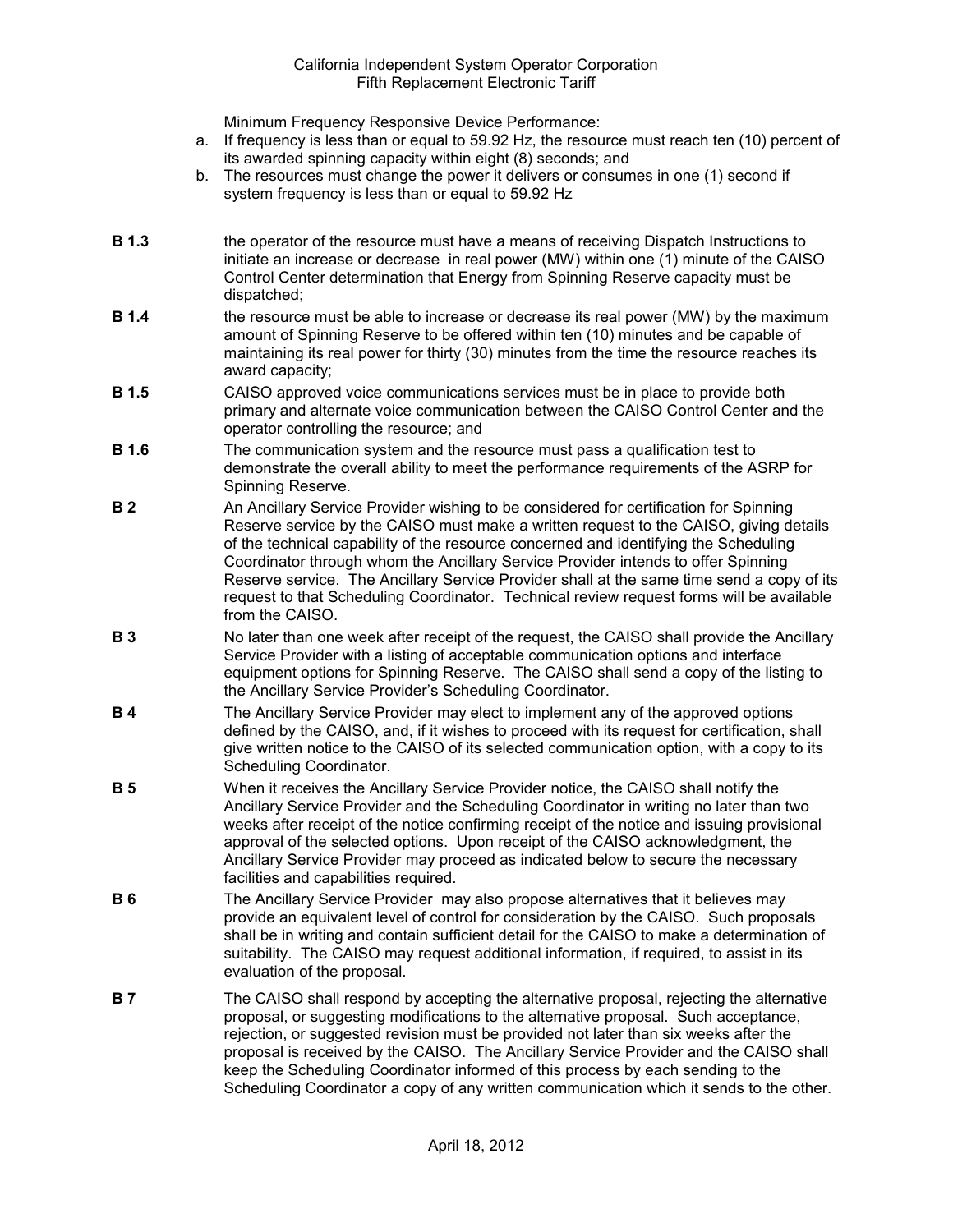- **B 8** Upon agreement as to the method of communication and control to be used by the resource, the CAISO shall provisionally approve the Ancillary Service Provider's proposal in writing providing a copy to the resource's Scheduling Coordinator at the same time. The Ancillary Service Provider may then proceed to procure and install the equipment and make arrangements for the required communication.
- **B 9** Design, acquisition, and installation of the resource's equipment shall be under the control of the respective Ancillary Service Provider. The CAISO shall bear no cost responsibility or functional responsibility for such equipment. The CAISO shall be responsible for the design, acquisition and installation of any necessary modifications to its own equipment at its own cost.
- **B 10** The Ancillary Service Provider shall perform its own testing of its equipment to ensure that the control system performs to meet the CAISO requirements.
- **B 11** When it is satisfied that its plant, equipment and communication systems meet the CAISO's requirements, the Ancillary Service Provider shall request in writing that the CAISO conduct a certification test with a suggested primary date and time and at least two alternative dates and times. The CAISO shall, within two Business Days of receipt of the request, accept a proposed time if possible or suggest at least three alternatives to the Ancillary Service Provider. If the CAISO responds by suggesting alternatives, the Ancillary Service Provider shall, within two Business Days of receipt of the CAISO's response, respond in turn by accepting a proposed alternative if possible or suggesting at least three alternatives, and this procedure shall continue until agreement is reached on the date and time of the test. The Ancillary Service Provider shall inform its Scheduling Coordinator of the agreed date and time of the test.
- **B 12** Testing shall be performed under the direction of the CAISO. Such tests shall include, but not be limited to, the following:
- **B 12.1** confirmation of control communication path performance for Dispatch Instruction;
- **B 12.2** confirmation of primary and secondary voice circuits for receipt of Dispatch Instructions;
- **B 12.3** confirmation of the resource performance to include changing the resource's real power over the range of Spinning Reserve proposed from minimum to maximum, and at different rates of change from the minimum to the maximum permitted by the design of the resource; and
- **B 12.4** testing the resource's governor or other control system performance characteristics by simulating frequency excursions outside the allowed deadband and measuring the response of the resource.
- **B 13** Upon successful completion of the test the CAISO shall certify the resource as being permitted to provide Spinning Reserve as an Ancillary Service Provider and shall provide a copy of the certificate to the Scheduling Coordinator at the same time. The Scheduling Coordinator shall request the CAISO to update its database to reflect the ability of the resource to provide Spinning Reserve.
- **B 14** The Scheduling Coordinator may bid Spinning Reserve from the certified resource into the CAISO Markets starting with the Day-Ahead Market for the hour ending 0100 on the Second Trading Day after the CAISO's database reflects the resource's certificate.
- **B 15** The certification to provide Spinning Reserve shall remain in force until withdrawn by the Scheduling Coordinator or the Ancillary Service Provider by written notice to the CAISO to take effect at the time notified in the notice, which must be the end of a Trading Day.
- **B 16** The certification may be revoked by the CAISO only under provisions of the CAISO Tariff.

## **PART C**

# **CERTIFICATION FOR NON-SPINNING RESERVE**

**C 1** An Ancillary Service Provider wishing to provide Non-Spinning Reserve as an Ancillary Service from a resource whether pursuant to the CAISO's auction or as part of a self-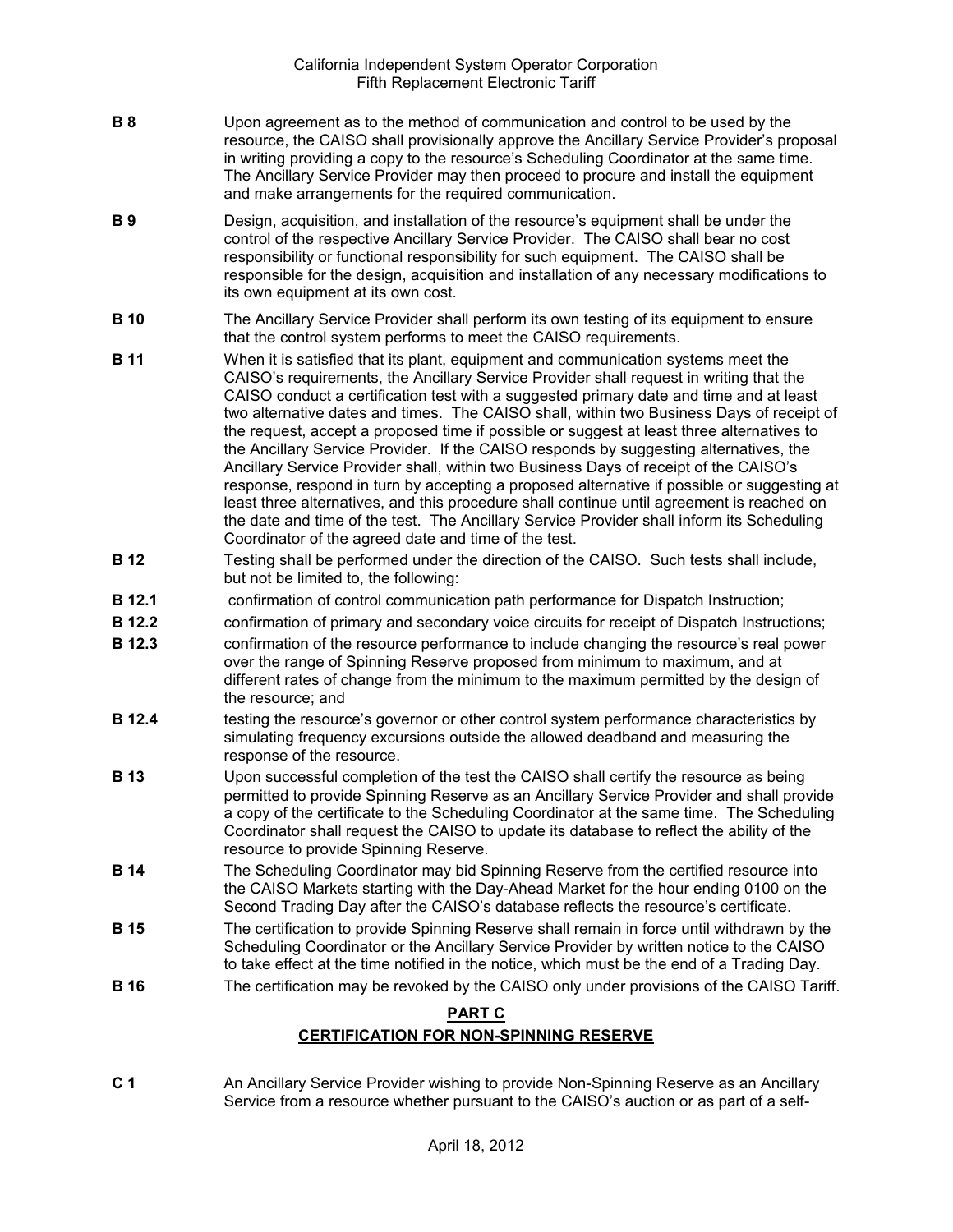provision arrangement must meet the following requirements in order to be certified by the CAISO to provide Non-Spinning Reserve service:

- **C 1.1** the rated capacity of the resource must be 500 KW or greater (i.e. the resource must be capable of providing at least 500 KW of Non-Spinning Reserve) unless the resource is participating in an aggregation arrangement approved by the CAISO;
- **C 1.2** the resource must be able to increase or decrease its real power (MW) as soon as possible to the value indicated in a Dispatch Instruction, reaching the indicated value within ten (10) minutes after issue of the instruction and be capable of maintaining output for thirty (30) minutes from the time the resource reaches its award capacity.
- **C 2** An Ancillary Service Provider wishing to provide Non-Spinning Reserve as an Ancillary Service, whether pursuant to a CAISO award or as part of a self-provision arrangement, must also meet the following requirements in order to be certified by the CAISO to provide Non-Spinning Reserve service:
- **C 2.1** the operator of the resource must have a means of receiving a Dispatch Instruction to initiate an increase or decrease in its real power (MW) within one (1) minute of the CAISO Control Center's determination that Non-Spinning Reserve capacity must be dispatched; and
- **C 2.2** the communication system and the resource must pass a qualification test to demonstrate the overall ability to meet the performance requirements for Non-Spinning Reserve.
- **C 3** An Ancillary Service Provider wishing to be considered for certification for Non-Spinning Reserve service must make a written request to the CAISO, giving details of the technical capability of the resource concerned and identifying the Scheduling Coordinator through whom the Ancillary Service Provider intends to offer Non-Spinning Reserve. The Ancillary Service Provider shall at the same time send a copy of the request to that Scheduling Coordinator. Technical review request forms will be available from the CAISO.
- **C 4** No later than one week after receipt of the Ancillary Service Provider's request, the CAISO shall provide the Ancillary Service Provider with a listing of acceptable communication options and interface equipment options for Non-Spinning Reserve. The CAISO shall send a copy of the listing to the Ancillary Service Provider's Scheduling Coordinator.
- **C 5** The Ancillary Service Provider may elect to implement any of the acceptable communication options and interface equipment options. The Ancillary Service Provider shall give written notice to the CAISO of its selected communication option and interface equipment option, with a copy to its Scheduling Coordinator.
- **C 6** When it receives the Ancillary Service Provider's notice, the CAISO shall notify the Ancillary Service Provider and the Scheduling Coordinator in writing no later than two weeks after receipt of the notice confirming receipt of the notice and issuing provisional approval of the selected options. Upon receipt of the CAISO acknowledgment the Ancillary Service Provider may proceed as indicated below to secure the necessary facilities and capabilities required.
- **C 7** The Ancillary Service Provider may also propose alternatives that it believes may provide an equivalent level of control for consideration by the CAISO. Such proposals shall be in writing and contain sufficient detail for the CAISO to make a determination of suitability. The CAISO may request additional information, if required, to assist in its evaluation of the proposal.
- **C 8** The CAISO shall respond by accepting the alternative proposal, rejecting the alternative proposal, or suggesting modifications to the alternative proposal. Such acceptance, rejection, or suggested revision must be provided not later than six weeks after the proposal is received by the CAISO. The Ancillary Service Provider and the CAISO shall keep the Scheduling Coordinator informed of this process by each sending to the Scheduling Coordinator a copy of any written communication which it sends to the other.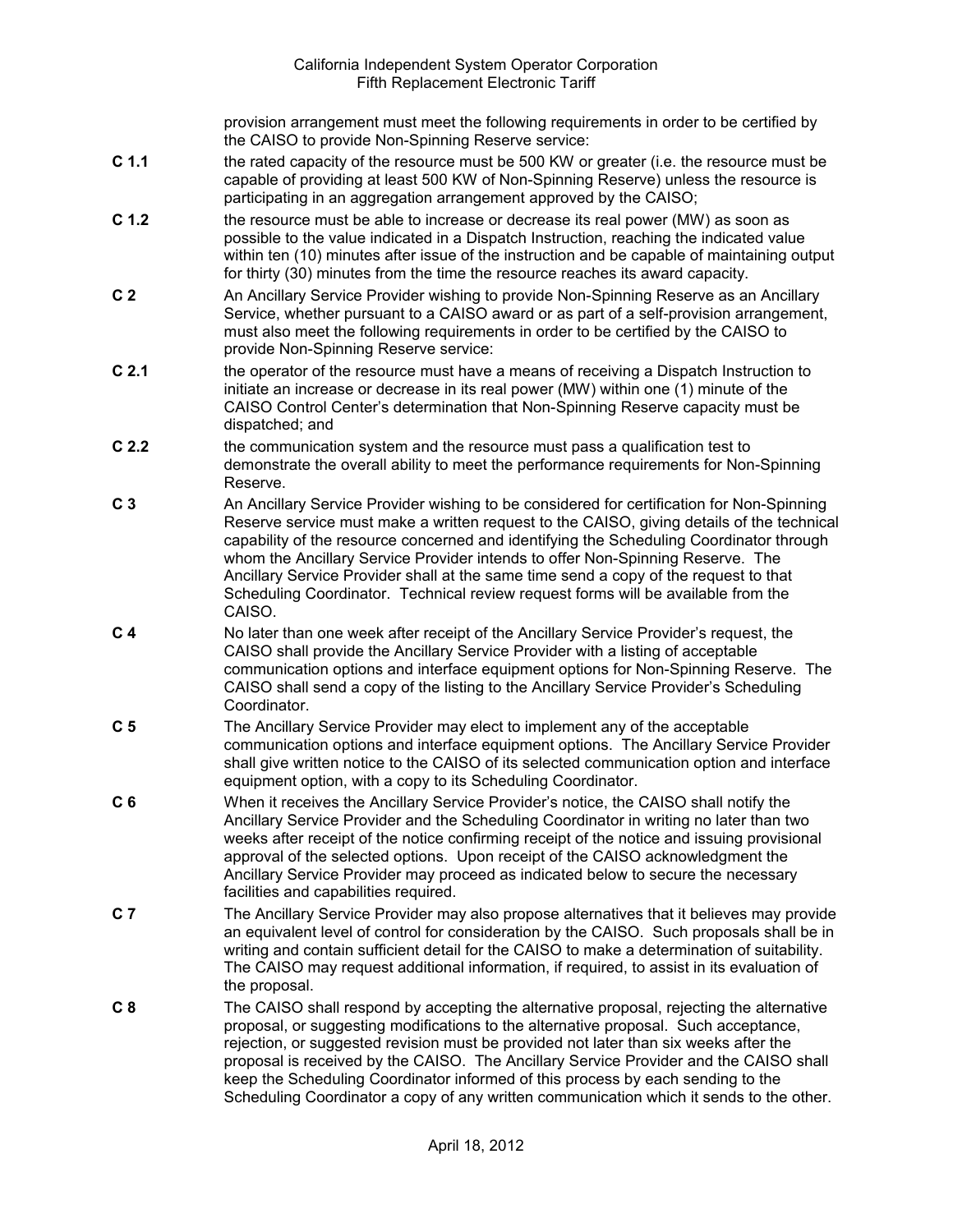- **C 9** Upon agreement as to the method of communication and control to be used by the Ancillary Service Provider, the CAISO shall provisionally approve the proposal in writing providing a copy to the Ancillary Service Provider's Scheduling Coordinator at the same time. The Ancillary Service Provider may then proceed to procure and install the equipment and make arrangements for the required communication.
- **C 10** Design, acquisition, and installation of the Ancillary Service Provider's equipment shall be under the control of the Ancillary Service Provider. The CAISO shall bear no cost responsibility or functional responsibility for such equipment. The CAISO shall be responsible for the design, acquisition and installation of any necessary modifications to the CAISO's equipment at its own cost.
- **C 11** The Ancillary Service Provider shall perform its own testing of its equipment to ensure that the control system performs to meet the CAISO requirements.
- **C 12** When it is satisfied that its plant, equipment and communication systems meet the CAISO's requirements, the Ancillary Service Provider shall request in writing that the CAISO conduct a certification test with a suggested primary date and time and at least two alternative dates and times. The CAISO shall, within two Business Days of receipt of the Ancillary Service Provider's request, accept a proposed time if possible or suggest at least three alternatives. If the CAISO responds by suggesting alternatives, the Ancillary Service Provider shall, within two Business Days of receipt of the CAISO's response, respond in turn by accepting a proposed alternative if possible or suggesting at least three alternatives, and this procedure shall continue until agreement is reached on the date and time of the test. The Ancillary Service Provider shall inform its Scheduling Coordinator of the agreed date and time of the test.
- **C 13** Testing shall be performed under the direction of the CAISO. Such tests shall include, but not be limited to, the following:
- **C 13.1** confirmation of control communication path performance;
- **C 13.2** confirmation of primary and secondary voice circuits for receipt of Dispatch Instructions;
- **C 13.3** confirmation of the resource control performance; and
- **C 13.4** confirmation of the range of resource control to include changing the real power (MW) over the range of Non-Spinning Reserve proposed.
- **C 14** Upon successful completion of the test, the CAISO shall certify the resource as being permitted to provide Non-Spinning Reserve as an Ancillary Service and shall provide a copy of the certificate to the Scheduling Coordinator at the same time. The Scheduling Coordinator shall request the CAISO to update its database to reflect the permission for the resource to provide Non-Spinning Reserve.
- **C 15** The Scheduling Coordinator may bid Non-Spinning Reserve service from the certified resource into the CAISO Markets starting with the Day-Ahead Market for the hour ending 0100 on the second Trading Day after the CAISO database reflects the resource's certificate.
- **C 16** The certification to provide Non-Spinning Reserve shall remain in force until withdrawn by the Scheduling Coordinator or the Ancillary Service Provider by written notice to the CAISO to take effect at the time notified in the notice, which must be the end of a Trading Day.
- **C 17** The certification may be revoked by the CAISO only under provisions of the CAISO Tariff.

# **PART D CERTIFICATION FOR VOLTAGE SUPPORT**

**D 1** A Generator wishing to provide Voltage Support as an Ancillary Service from a Generating Unit must meet the following requirements in order to be certified by the CAISO to provide Voltage Support service: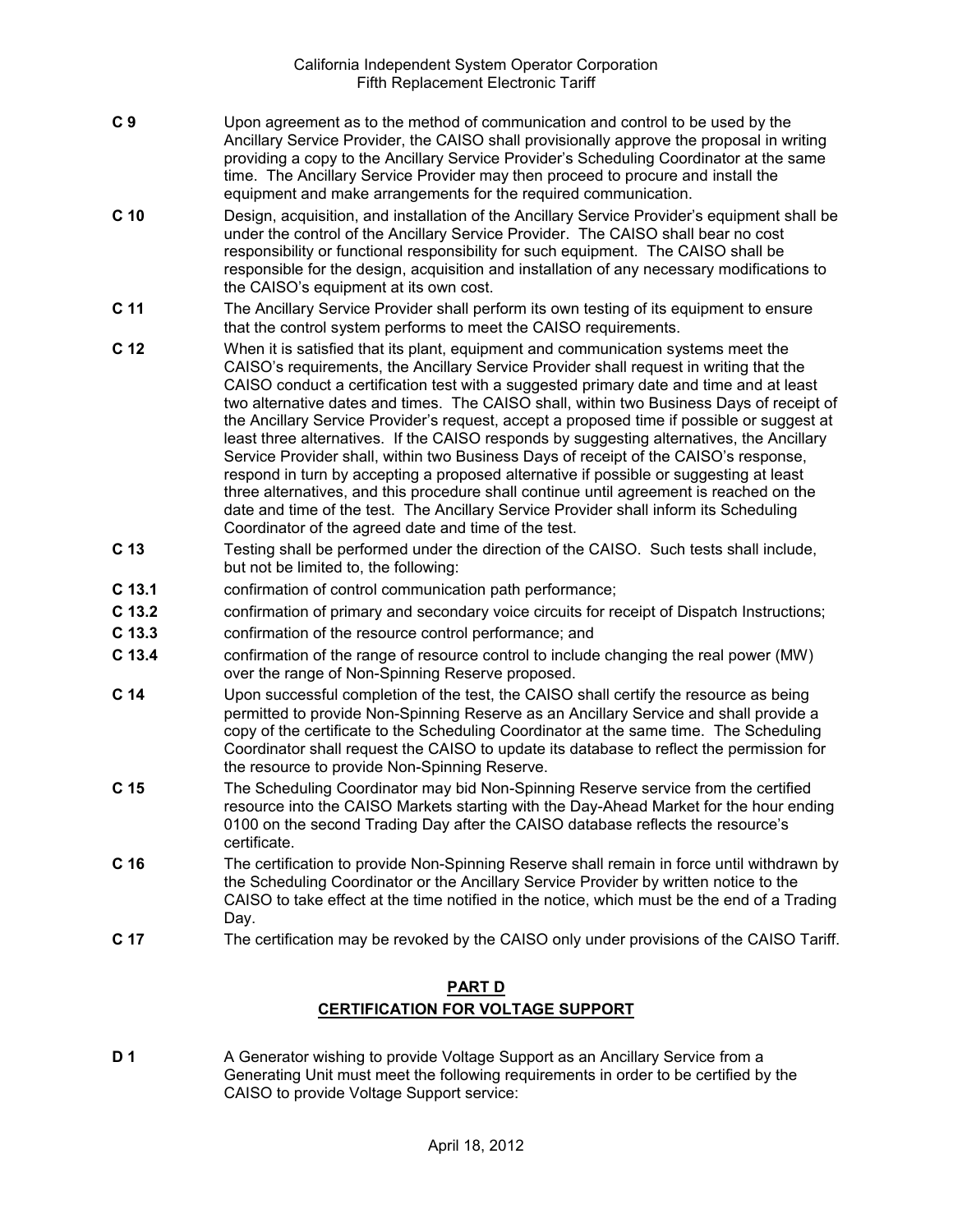- **D 1.1** the rated capacity of the Generating Unit must be 1 MW or greater unless the Generating Unit is participating in an aggregation arrangement approved by the CAISO;
- **D 1.2** the Generating Unit must be able to produce VARs at lagging power factors less than 0.90 and absorb VARs at leading power factors more than 0.95 within the safe operating parameters for the Generating Unit;
- **D 1.3** the Generating Unit must be able to produce or absorb VARs outside the 0.90 lag to 0.95 lead bandwidth over a range of real power outputs which the Generator expects to produce when offering Voltage Support;
- **D 1.4** the Generating Unit must be able to produce or absorb VARs at the boundary of the Generating Unit's capability curve by reducing real power output to either absorb or produce additional VARs within the safe operating parameters for the Generating Unit; and
- **D 1.5** metering and SCADA equipment must be in place to provide both real and reactive power data from the Generating Unit providing Voltage Support to the CAISO Control Center.
- **D 2** A Generator wishing to be considered for certification for Voltage Support service by the CAISO must make a written request to the CAISO, giving details of the technical capability of the Generating Unit concerned and identifying the Scheduling Coordinator through whom the Generator intends to offer Voltage Support service. The Generator shall at the same time send a copy of its request to that Scheduling Coordinator. The details of the Generating Unit's technical capability must include the Generating Unit name plate data, performance limits, and capability curve. The Generator must also define the operating limitations in both real and reactive power (lead and lag) to be observed when Voltage Support is being provided to the CAISO for both normal and reduced real power output conditions. Technical review request forms will be available from the CAISO.
- **D 3** No later than one week after receipt of the Generator's request, the CAISO shall provide the Generator with a listing of acceptable communication options and interface equipment options for Voltage Support. The CAISO shall send a copy of the listing to the Generator's Scheduling Coordinator.
- **D 4** The Generator may elect to implement any of the approved options defined by the CAISO, and, if it wishes to proceed with its request for certification, the Generator shall give written notice to the CAISO of its selected communication option and interface equipment option, with a copy to its Scheduling Coordinator.
- **D 5** When it receives the Generator's notice the CAISO shall notify the Generator and the Scheduling Coordinator in writing no later than two weeks after receipt of the notice confirming receipt of the notice and issuing provisional approval of the selected options. Upon receipt of the CAISO acknowledgment the Generator may proceed as indicated below to secure the necessary facilities and capabilities required.
- **D 6** The Generator may also propose alternatives that the Generator believes may provide an equivalent level of control for consideration by the CAISO. Such proposals shall be in writing no later than two weeks after receipt of the notice and contain sufficient detail for the CAISO to make a determination of suitability. The CAISO may request additional information, if required, to assist in its evaluation of the proposal.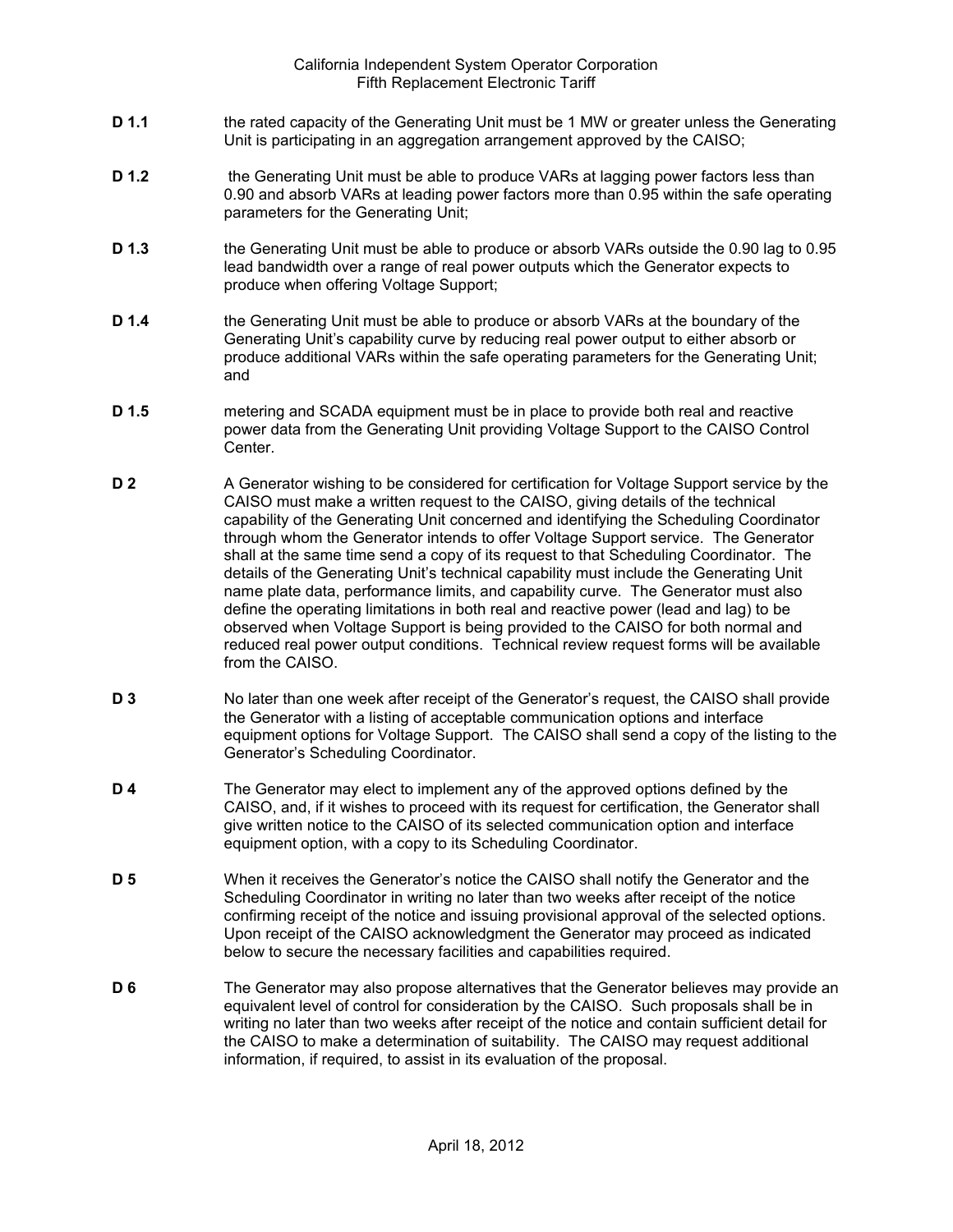- **D 7** The CAISO shall respond by accepting the alternative proposal, rejecting the alternative proposal, or suggesting modifications to the alternative proposal. Such acceptance, rejection, or suggested revision shall be provided not later than six weeks after the proposal is received by the CAISO. The Generator and the CAISO shall keep the Scheduling Coordinator informed of this process by each sending to the Scheduling Coordinator a copy of any written communication which it sends to the other.
- **D 8** Upon agreement as to the method of communication and control to be used by the Generator, the CAISO shall provisionally approve the proposal in writing providing a copy to the Generator's Scheduling Coordinator at the same time. The Generator may then proceed to procure and install the equipment and make arrangements for the required communication.
- **D 9** Design, acquisition, and installation of the Generator's equipment are under the control of the Generator. The CAISO shall bear no cost responsibility or functional responsibility for such equipment.
- **D 10** The CAISO shall be responsible for the design, acquisition and installation of any necessary modifications to the CAISO's equipment at its own cost.
- **D 11** The Generator shall perform its own testing of its equipment to ensure that the control system performs to meet the CAISO requirements.
- **D 12** When it is satisfied that its plant, equipment and communication systems meet the CAISO's requirements, the Generator shall request in writing that the CAISO conduct a certification test with a suggested primary date and time and at least two alternative dates and times. The CAISO shall, within two Business Days of receipt of the Generator's request, accept a proposed time if possible or suggest at least three alternatives to the Generator. If the CAISO responds by suggesting alternatives, the Generator shall, within two Business Days of receipt of the CAISO's response, respond in turn by accepting a proposed alternative if possible or suggesting at least three alternatives, and this procedure shall continue until agreement is reached on the date and time of the test. The Generator shall inform its Scheduling Coordinator of the agreed date and time of the test.
- **D 13** Testing shall be performed under the direction of the CAISO. Such tests shall include, but not be limited to, the following:
- **D 13.1** confirmation of control communication path performance;
- **D 13.2** confirmation of primary and secondary voice circuits for receipt of Dispatch Instructions;
- **D 13.3** confirmation of the Generating Unit automatic voltage regulator performance; and
- **D 13.4** confirmation of the range of Voltage Support service over a range of Generating Unit real power outputs to verify the ability to both produce and absorb reactive power at different operating levels including minimum and maximum real power output.
- **D 14** Upon successful completion of the test, the CAISO shall certify the Generating Unit as being permitted to provide Voltage Support as an Ancillary Service and shall provide a copy of the certificate to the Scheduling Coordinator at the same time. The CAISO shall change the Generating Unit data base to reflect the permission for the Generating Unit to provide Voltage Support.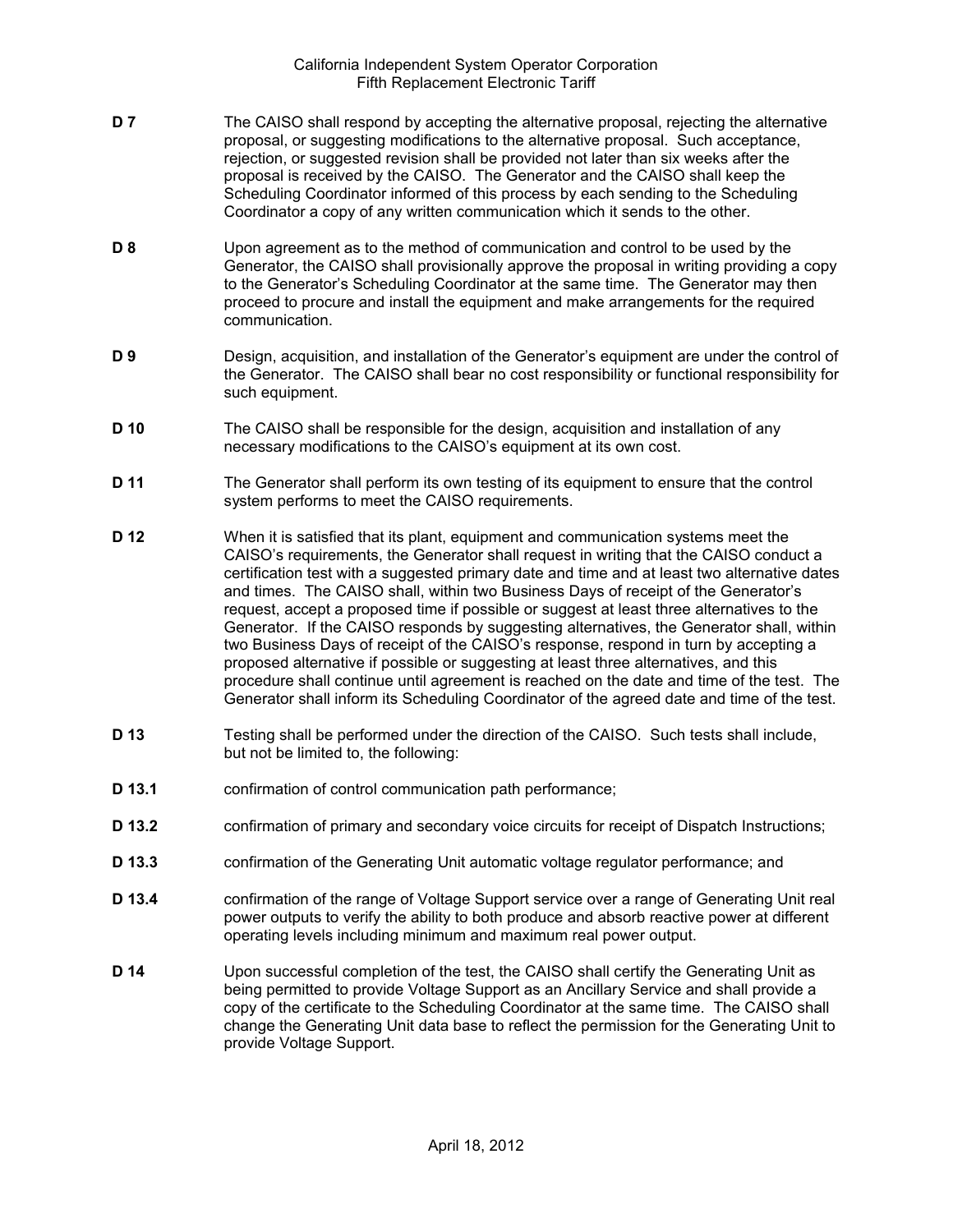- **D 15** The Scheduling Coordinator may bid Energy for Voltage Support from the certified Generating Unit into the market starting with the market for the hour ending 0100 on the first Trading Day after the CAISO issues the certificate.
- **D 16** The certification to provide Voltage Support shall remain in force until withdrawn by the Scheduling Coordinator or the Generator by written notice to the CAISO to take effect at the time notified in the notice, which must be the end of a Trading Day.
- **D 17** The certification may be revoked by the CAISO only under provisions of the ASRP or other provisions of the CAISO Tariff.

## **PART E CERTIFICATION FOR BLACK START**

- **E 1** A Generator wishing to provide Black Start capacity from a Generating Unit as an Ancillary Service must meet the requirements stated in Appendix D of the CAISO Tariff in order to be certified by the CAISO to provide Black Start capacity. In addition, the Generating Unit must have a rated capacity 1 MW or greater unless the Generating Unit is participating in an aggregation arrangement approved by the CAISO.
- **E 2** A Generator wishing to be considered for certification for Black Start service by the CAISO must make a written request to the CAISO. Such request must clearly identify the facilities related to the Generating Unit from which the Generator wishes to provide Black Start and shall identify the Scheduling Coordinator through whom the Generator wishes to offer Black Start service. The Generator shall send a copy of its request to its Scheduling Coordinator at the same time as it sends it to the CAISO. The Generator's written request must include at least the following:
- **E 2.1** identification of the Generating Unit including Location Code;
- **E 2.2 a** single-line electrical diagram of the Generating Unit connections including auxiliary power busses and the connection to the station switchyard;
- **E 2.3** a description of the fuel supply used for Black Start including on-site storage and resupply requirements;
- **E 2.4** a single-line electrical diagram showing the transmission connection from the Generating Unit station switchyard to a connection point on the CAISO Controlled Grid;
- **E 2.5** a description of the Generating Unit capability to provide both real and reactive power, any Start-Up and Shut-Down requirements, any staffing limitations; and
- **E 2.6** a description of the primary, alternate and emergency back-up communications systems currently available to the Generator for communications to the CAISO Control Center.
- **E 3** Upon receipt of the Generator's written request the CAISO shall review the information provided and respond in writing within two weeks of receipt of the request, providing a copy of its response to the Generator's Scheduling Coordinator. The CAISO response may be any of the following:
- **E 3.1** acceptance of the proposal as presented;
- **E 3.2** rejection of the proposal as presented with a rationale for such rejection; or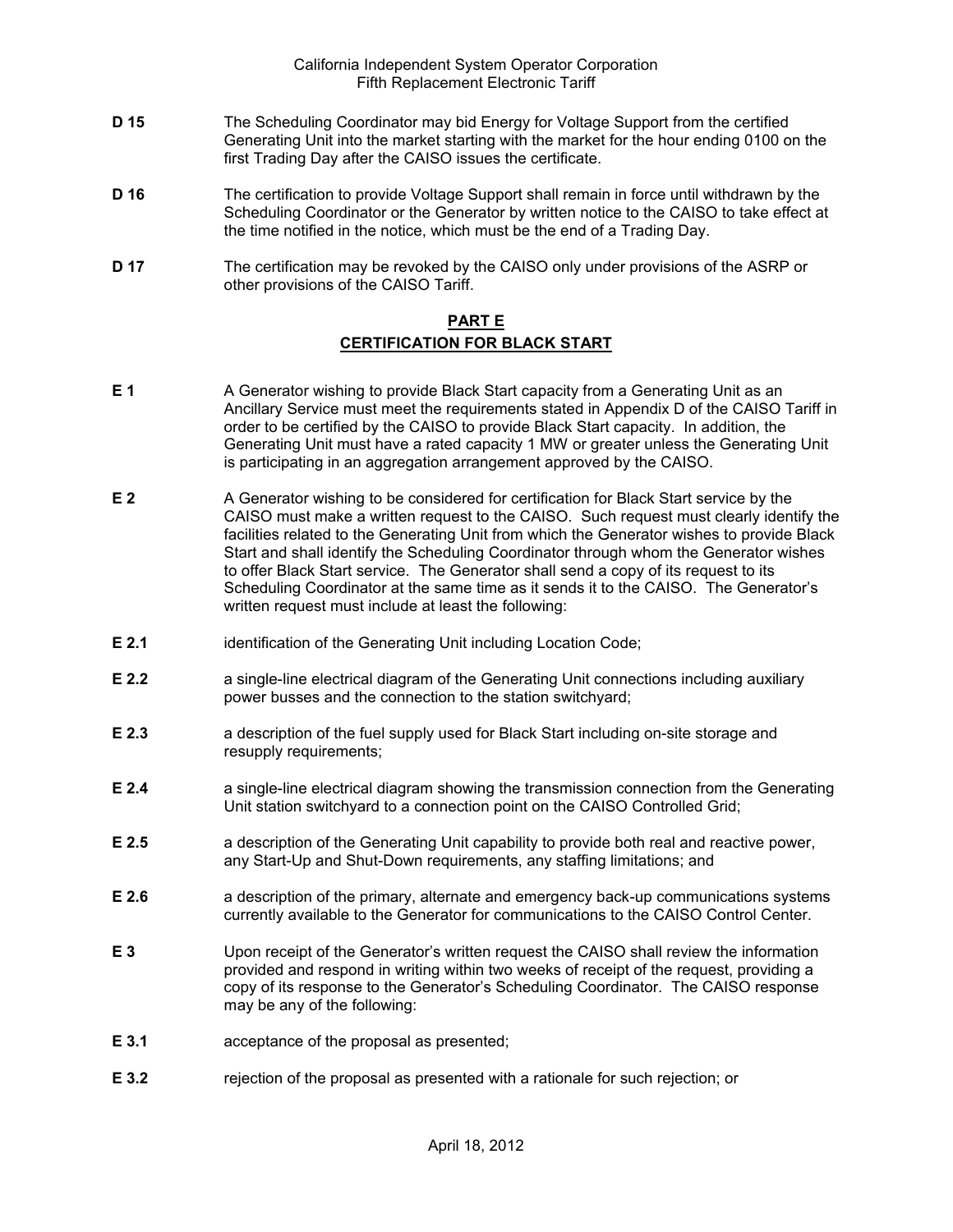- **E 3.3** a request for additional information needed by the CAISO to properly evaluate the request.
- **E 4** A Generator receiving a rejection may submit a written request for reconsideration by the CAISO within 60 days of the date of the rejection notice. A request for reconsideration must address the rationale provided by the CAISO. The CAISO shall respond to a request for reconsideration within 60 days of the date of that request.
- **E 5** A Generator receiving a request for additional information shall provide such information within 60 days of such request providing a copy at the same time to its Scheduling Coordinator. The CAISO shall review the information and respond within 120 days of the date of the CAISO's request for additional information providing a copy at the same time to the Generator's Scheduling Coordinator.
- **E 6** Upon acceptance by the CAISO of the Generator's request and agreement as to the method of communication and control to be used by the Generator, the CAISO shall provisionally approve the proposal in writing providing a copy at the same time to the Generator's Scheduling Coordinator. The Generator may then proceed to procure and install the equipment and make arrangements for the required communication.
- **E 7** Design, acquisition, and installation of the Generator's equipment shall be under the control of the Generator. The CAISO shall bear no cost responsibility or functional responsibility for such equipment. The CAISO shall be responsible for the design, acquisition and installation of any necessary modifications to its own equipment at its own cost.
- **E 8** The Generator shall perform its own testing of its equipment to ensure that the Black Start system performs to meet the CAISO requirements.
- **E 9** When it is satisfied that its plant, equipment and communication systems meet the CAISO's requirements, the Generator shall request in writing that the CAISO conduct a certification test with a suggested primary date and time and at least two alternative dates and times. The CAISO shall, within two Business Days of receipt of the Generator's request, accept a proposed time if possible or suggest at least three alternatives to the Generator. If the CAISO responds by suggesting alternatives, the Generator shall, within two Business Days of receipt of the CAISO's response, respond in turn by accepting a proposed alternative if possible or suggesting at least three alternatives, and this procedure shall continue until agreement is reached on the date and time of the test. The Generator shall inform its Scheduling Coordinator of the agreed date and time of the test.
- **E 10** Testing shall be performed under the direction of the CAISO. Such tests shall include, but not be limited to, the following:
- **E 10.1** confirmation of control communication path performance;
- **E 10.2** confirmation of primary, secondary, and emergency voice circuits for receipt of Dispatch Instructions;
- **E 10.3** confirmation of the Generating Unit performance; and
- **E 10.4** simulation of a Black Start event.
- **E 11** Upon successful completion of the test, the CAISO shall certify the Generating Unit as being permitted to provide Black Start capacity as an Ancillary Service and shall provide a copy of the certificate to the Scheduling Coordinator at the same time. The CAISO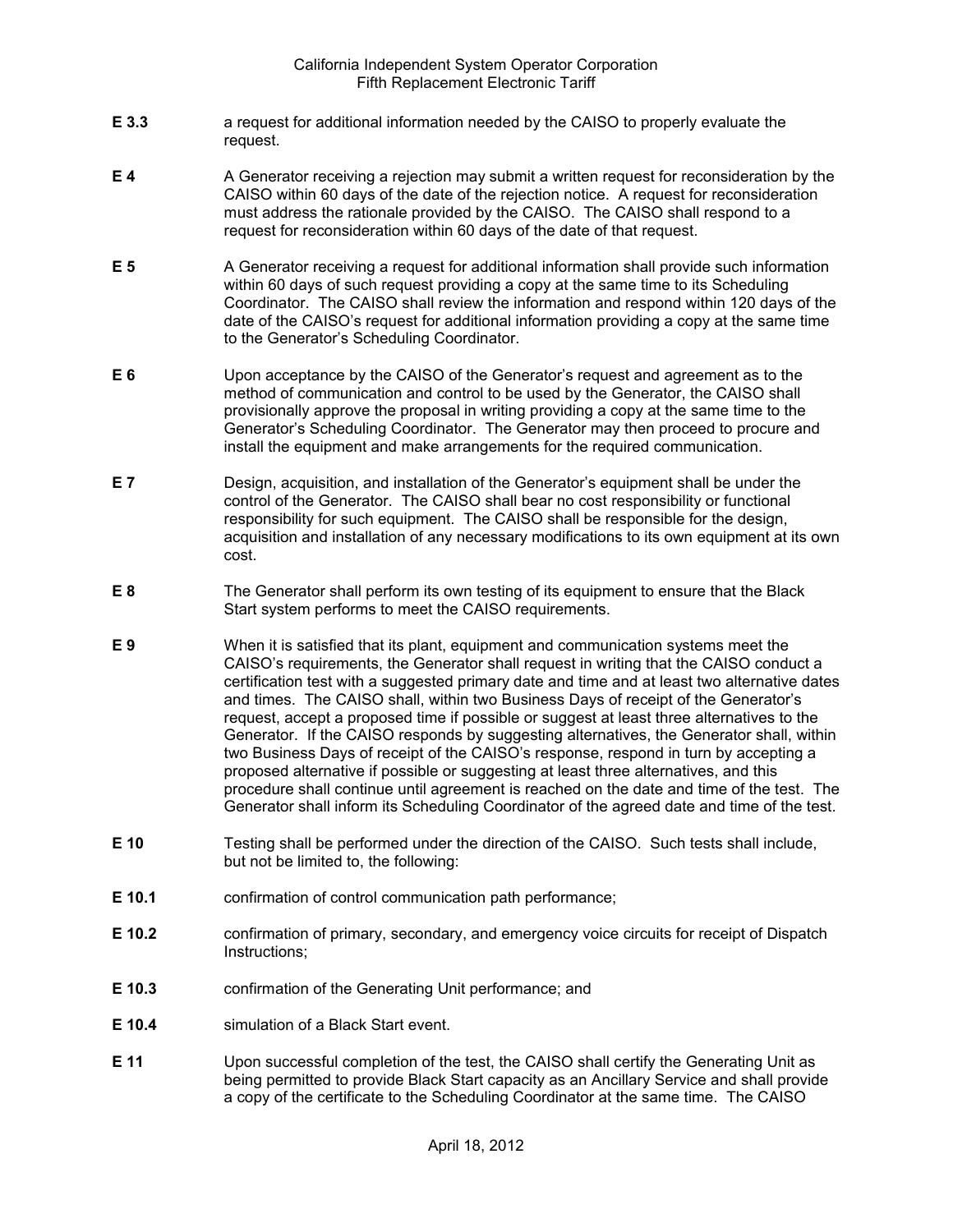shall change its Generating Unit data base to reflect the permission for the Generating Unit to provide Black Start service.

- **E 12** The certification to provide Black Start shall remain in force until withdrawn by the Scheduling Coordinator or the Generator by written notice to the CAISO to take effect at the time noticed in the notice, which must be the end of a Trading Day.
- **E 13** The certification may be revoked by the CAISO only under provisions of the ASRP or other provisions of the CAISO Tariff.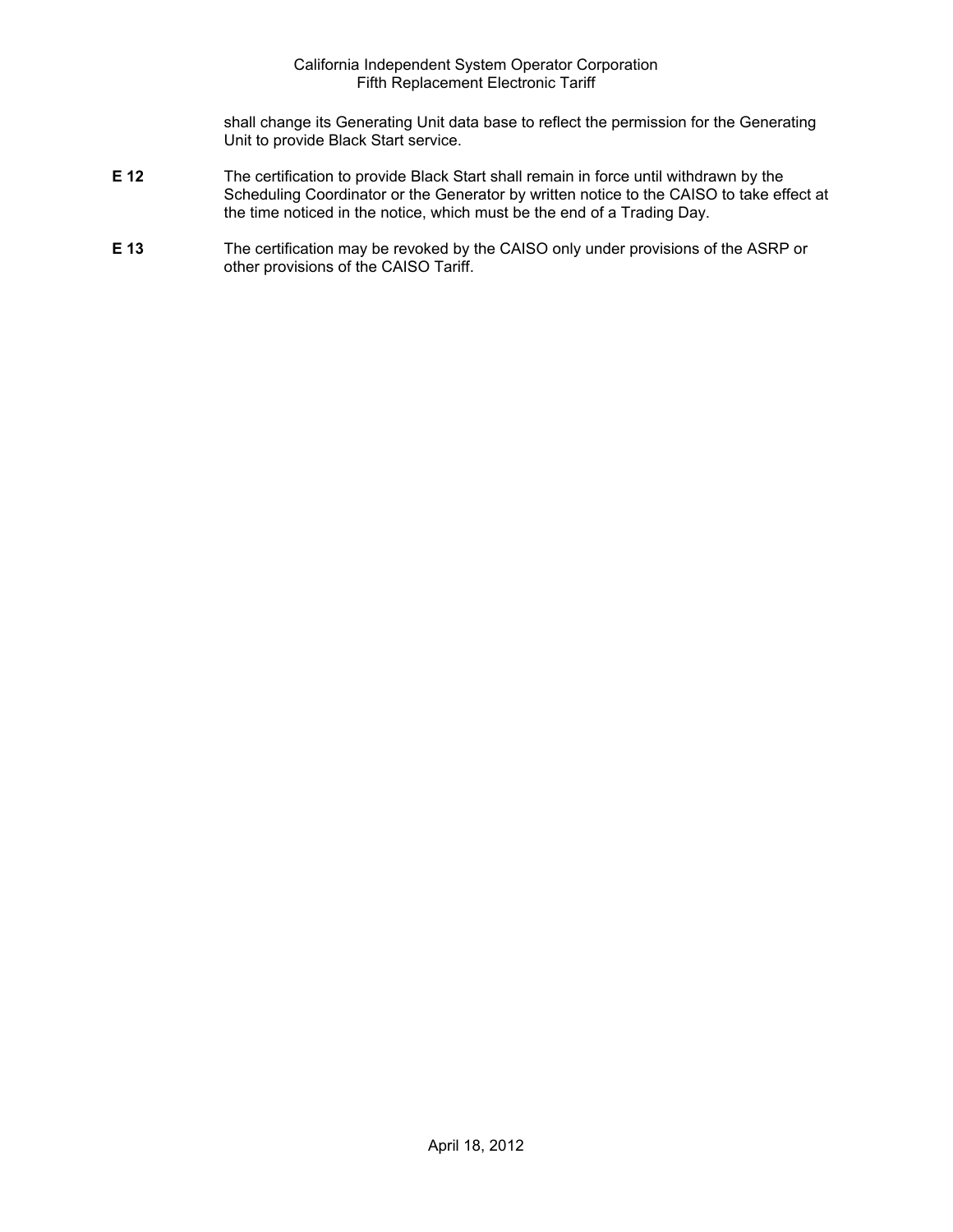# **Appendix L Method To Assess Available Transfer Capability**

#### **L.1 Description of Terms**

The following descriptions augment existing definitions found in Appendix A "Master Definitions Supplement."

**L.1.1 Available Transfer Capability (ATC)** is a measure of the transfer capability in the physical transmission network resulting from system conditions and that remains available for further commercial activity over and above already committed uses.

ATC is defined as the Total Transfer Capability (TTC) less applicable operating Transmission Constraints due to system conditions and Outages (i.e., OTC), less the Transmission Reliability Margin (TRM) (which value is set at zero), less the sum of any unused existing transmission commitments (ETComm) (i.e., transmission rights capacity for ETC or TOR), less the Capacity Benefit Margin (CBM) (which value is set at zero), less the Scheduled Net Energy from Imports/Exports, less Ancillary Service capacity from Imports.

**L.1.2 Total Transfer Capability (TTC)** is defined as the amount of electric power that can be moved or transferred reliably from one area to another area of the interconnected transmission system by way of all transmission lines (or paths) between those areas. In collaboration with owners of rated paths and the WECC Operating Transfer Capability Policy Committee (OTCPC), the CAISO utilizes rated path methodology to establish the TTC of CAISO Transmission Interfaces.

**L.1.3 Operating Transfer Capability (OTC)** is the TTC reduced by any operational Transmission Constraints caused by seasonal derates or Outages. CAISO Regional Transmission Engineers (RTE) determine OTC through studies using computer modeling.

**L.1.4 Existing Transmission Commitments (ETComm)** include Existing Contracts and Transmission Ownership Rights (TOR). The CAISO reserves transmission capacity for each ETC and TOR based on TRTC Instructions the responsible Participating Transmission Owner or Non-Participating Transmission Owner submits to the CAISO as to the amount of firm transmission capacity that should be reserved on each Transmission Interface for each hour of the Trading Day in accordance with Sections 16 and 17 of the CAISO Tariff. The types of TRTC Instructions the CAISO receives generally fall into three basic categories:

- The ETC or TOR reservation is a fixed percentage of the TTC on a line, which decreases as the TTC is derated (ex. TTC = 300 MW, ETC fixed percentage = 2%, ETC = 6 MWs. TTC derated to 200 MWs,  $ETC = 4$  MWs);
- The ETC or TOR reservation is a fixed amount of capacity, which decreases if the line's TTC is derated below the reservation level (ex. ETC = 80 MWs, TTC declines to 60 MW, ETC = OTC or 60 MWs; or
- The ETC or TOR reservation is determined by an algorithm that changes at various levels of TTC for the line (ex. Intertie TTC = 3,000 MWs, when line is operating greater than 2,000 MWs to full capacity ETC = 400 MWs, when capacity is below 2000 MWs ETC = OTC/2000\* ETC).

Existing Contract capacity reservations remain reserved during the Day-Ahead Market and Hour-Ahead Scheduling Process (HASP). To the extent that the reservations are unused, they are released in realtime operations for use in the Real-Time Market.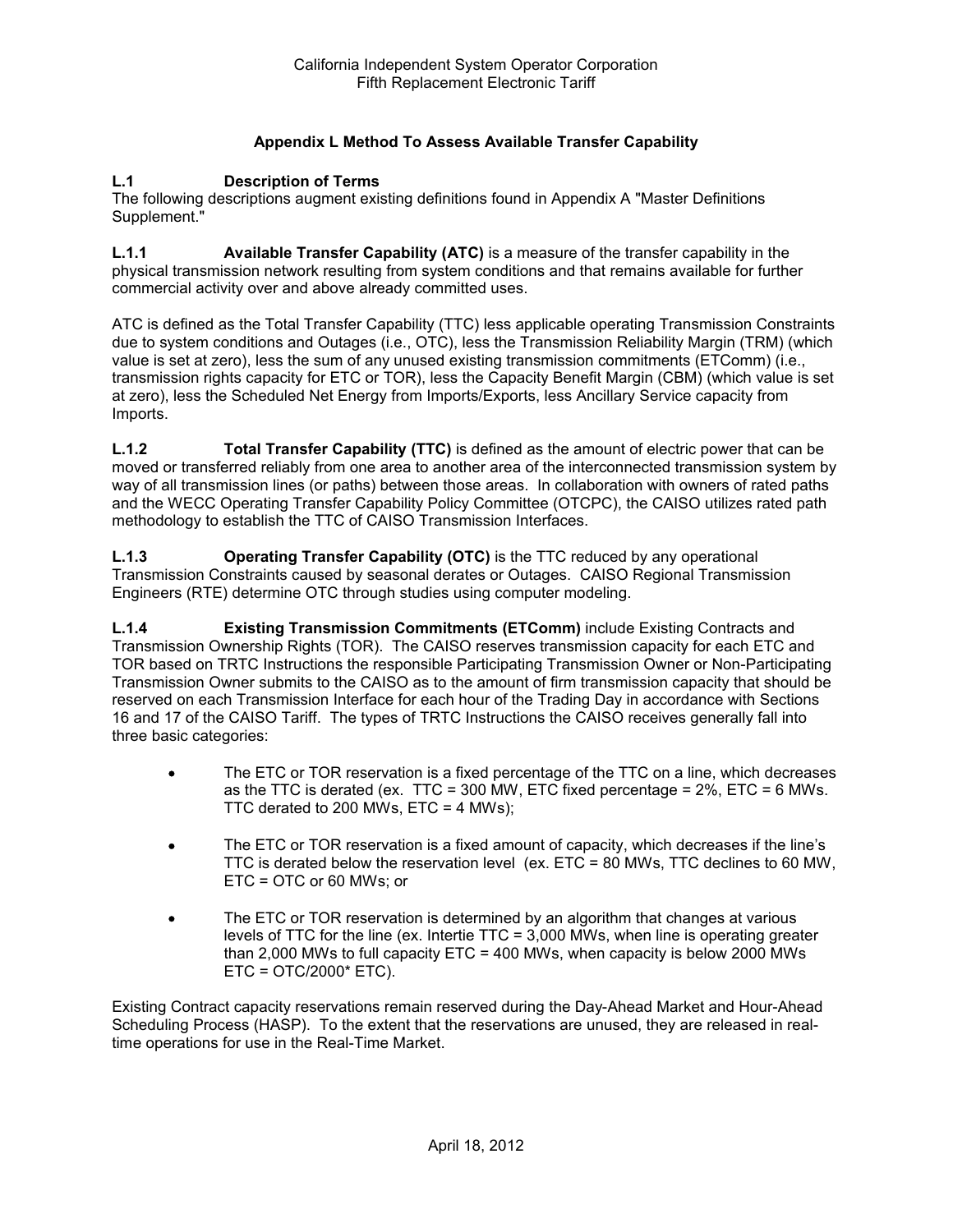Transmissions Ownership Rights capacity reservations remain reserved during the Day-Ahead Market and HASP, as well as through real-time operations. This capacity is under the control of the Non-Participating Transmission Owner and is not released to the CAISO for use in the markets.

**L.1.5 ETC Reservations Calculator (ETCC)**. The ETCC calculates the amount of firm transmission capacity reserved (in MW) for each ETC or TOR on each Transmission Interface for each hour of the Trading Day.

- **CAISO Updates to ETCC Reservations Table.** The CAISO updates the ETC and TOR reservations table (if required) prior to running the Day-Ahead Market and HASP. The amount of transmission capacity reservation for ETC and TOR rights is determined based on the OTC of each Transmission Interface and in accordance with the curtailment procedures stipulated in the existing agreements and provided to the CAISO by the responsible Participating Transmission Owner or Non-Participating Transmission Owner.
- **Market Notification.** ETC and TOR allocation (MW) information is published for all Scheduling Coordinators which have ETC or TOR scheduling responsibility in advance of the Day-Ahead Market and HASP. This information is posted on the Open Access Same-Time Information System (OASIS).
- For further information, see CAISO Operating Procedure M-423, Scheduling of Existing Transmission Contract and Transmission Ownership Rights, which is publicly available on the CAISO Website.

**L.1.6 Transmission Reliability Margin (TRM)** is that amount of transmission transfer capability necessary reserved in the Day-Ahead Market (DAM) to ensure that the interconnected transmission network is secure under a reasonable range of uncertainties in system conditions. This DAM implementation avoids Real-Time Schedule curtailments that would otherwise be necessary due to:

- Demand Forecast error
- Anticipated uncertainty in transmission system topology
- Unscheduled flow
- Simultaneous path interactions
- Variations in Generation Dispatch
- Operating Reserve actions

The level of TRM for each Transmission Interface will be determined by CAISO Regional Transmission Engineers (RTE).

The CAISO does not use TRMs. The TRM value is set at zero.

**L.1.7 Capacity Benefit Margin (CBM)** is that amount of transmission transfer capability reserved for Load Serving Entities (LSEs) to ensure access to Generation from interconnected systems to meet generation reliability requirements. In the Day-Ahead Market, CBM may be used to provide reliable delivery of Energy to CAISO Balancing Authority Area Loads and to meet CAISO responsibility for resource reliability requirements in Real-Time. The purpose of this DAM implementation is to avoid Real-Time Schedule curtailments and firm Load interruptions that would otherwise be necessary. CBM may be used to reestablish Operating Reserves. CBM is not available for non-firm transmission in the CAISO Balancing Authority Area. CBM may be used only after:

- all non-firm sales have been terminated,
- direct-control Load management has been implemented,
- customer interruptible Demands have been interrupted,
- if the LSE calling for its use is experiencing a Generation deficiency and its transmission service provider is also experiencing transmission Constraints relative to imports of Energy on its transmission system.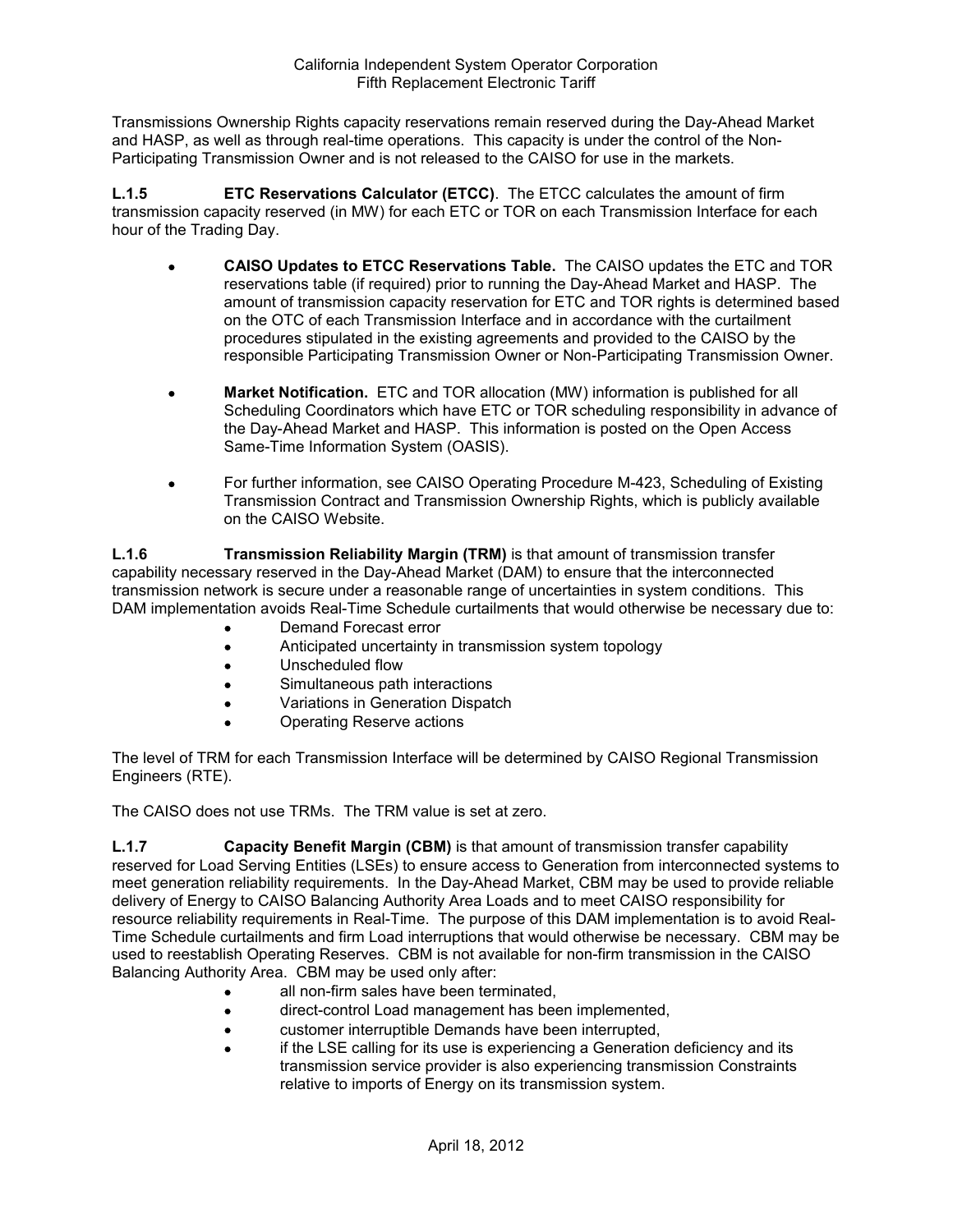The level of CBM for each Transmission Interface is determined by the amount of estimated capacity needed to serve firm Load and provide Operating Reserves based on historical, scheduled, and/or forecast data using the following equation to set the maximum CBM:

CBM = (Demand + Reserves) - Resources

Where:

- Demand = forecasted area Demand
- Reserves = reserve requirements
- Resources = internal area resources plus resources available on other Transmission Interfaces

The CAISO does not use CBMs. The CBM value is set at zero.

### **L.2 ATC Algorithm**

The ATC algorithm is a calculation used to determine the transfer capability remaining in the physical transmission network and available for further commercial activity over and above already committed uses. The CAISO posts the ATC values in megawatts (MW) to OASIS in conjunction with the closing events for the Day-Ahead Market and HASP Real-Time Market process.

The following OASIS ATC algorithms are used to implement the CAISO ATC calculation for the ATC rated path (Transmission Interface):

OTC = TTC – CBM – TRM - Operating Constraints

ATC Calculation For Imports: ATC = OTC – AS from Imports- Net Energy Flow - Hourly Unused TR Capacity.

ATC Calculation For Exports: ATC = OTC – Net Energy Flow - Hourly Unused TR Capacity.

ATC Calculation For Internal Paths 15 and 26: ATC = OTC – Net Energy Flow

| The specific data points used in the ATC calculation are each described in the following table. |
|-------------------------------------------------------------------------------------------------|
|-------------------------------------------------------------------------------------------------|

| <b>ATC</b>                                                               | <b>ATC MW</b>        | Available Transfer Capability, in MW, per<br>Transmission Interface and path direction.                                                                   |
|--------------------------------------------------------------------------|----------------------|-----------------------------------------------------------------------------------------------------------------------------------------------------------|
| Hourly Unused TR<br>Capacity                                             | <b>USAGE MW</b>      | The sum of any unscheduled existing transmission<br>commitments (scheduled transmission rights<br>capacity for ETC or TOR), in MW, per path<br>direction. |
| <b>Scheduled Net Energy</b><br>from Imports/Exports<br>(Net Energy Flow) | <b>ENE IMPORT MW</b> | Total hourly net Energy flow for a specified<br>Transmission Interface.                                                                                   |
| AS from Imports                                                          | <b>AS IMPORT MW</b>  | Ancillary Services scheduled, in MW, as imports<br>over a specified Transmission Interface.                                                               |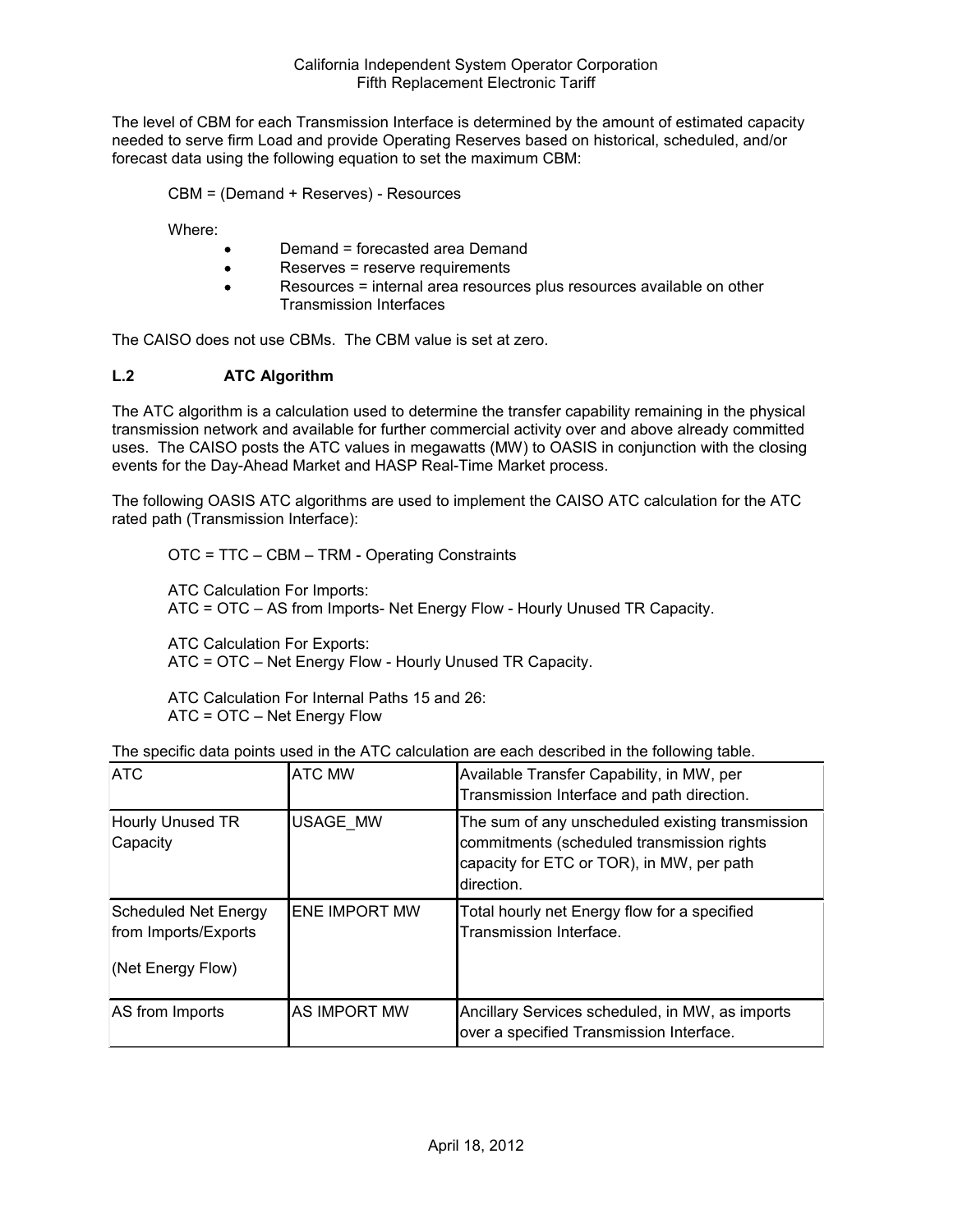| <b>OTC</b>                                     | OTC MW        | Hourly Operating Transfer Capability of a specified<br>Transmission Interface, per path direction, with<br>consideration given to known Constraints and<br>operating limitations. |
|------------------------------------------------|---------------|-----------------------------------------------------------------------------------------------------------------------------------------------------------------------------------|
| <b>Transmission Constraint I Constraint MW</b> |               | Hourly Transmission Constraints, in MW, for a<br>specific Transmission Interface and path direction.                                                                              |
| <b>CBM</b>                                     | <b>CBM MW</b> | Hourly Capacity Benefit Margin, in MW, for a<br>specified Transmission Interface, per Path<br>Direction.                                                                          |
| <b>TRM</b>                                     | trm mw        | Hourly Transmission Reliability Margin, in MW, for a<br>specified Transmission Interface, per path direction.                                                                     |
| <b>TTC</b>                                     | <b>TTC MW</b> | Hourly Total Transfer Capability, in MW, of a<br>specified Transmission Interface, per path direction.                                                                            |

The links to the CAISO Website where the actual ATC mathematical algorithms and other ATC calculational information are located are as follows:

Operating Procedures – Transmission http://www.caiso.com/thegrid/operations/opsdoc/transmon/index.html

Operating Procedure - Total Transfer Capability Methodology http://www.caiso.com/1bfe/1bfe98134fa0.pdf

Operating Procedure - System Operating Methodology http://www.caiso.com/1c13/1c1390d420810.pdf

Business Practice Manual for Market Operations https://bpm.caiso.com/bpm/bpm/version/000000000000005

OASIS – Transmission Information http://oasis.caiso.com/mrtu-oasis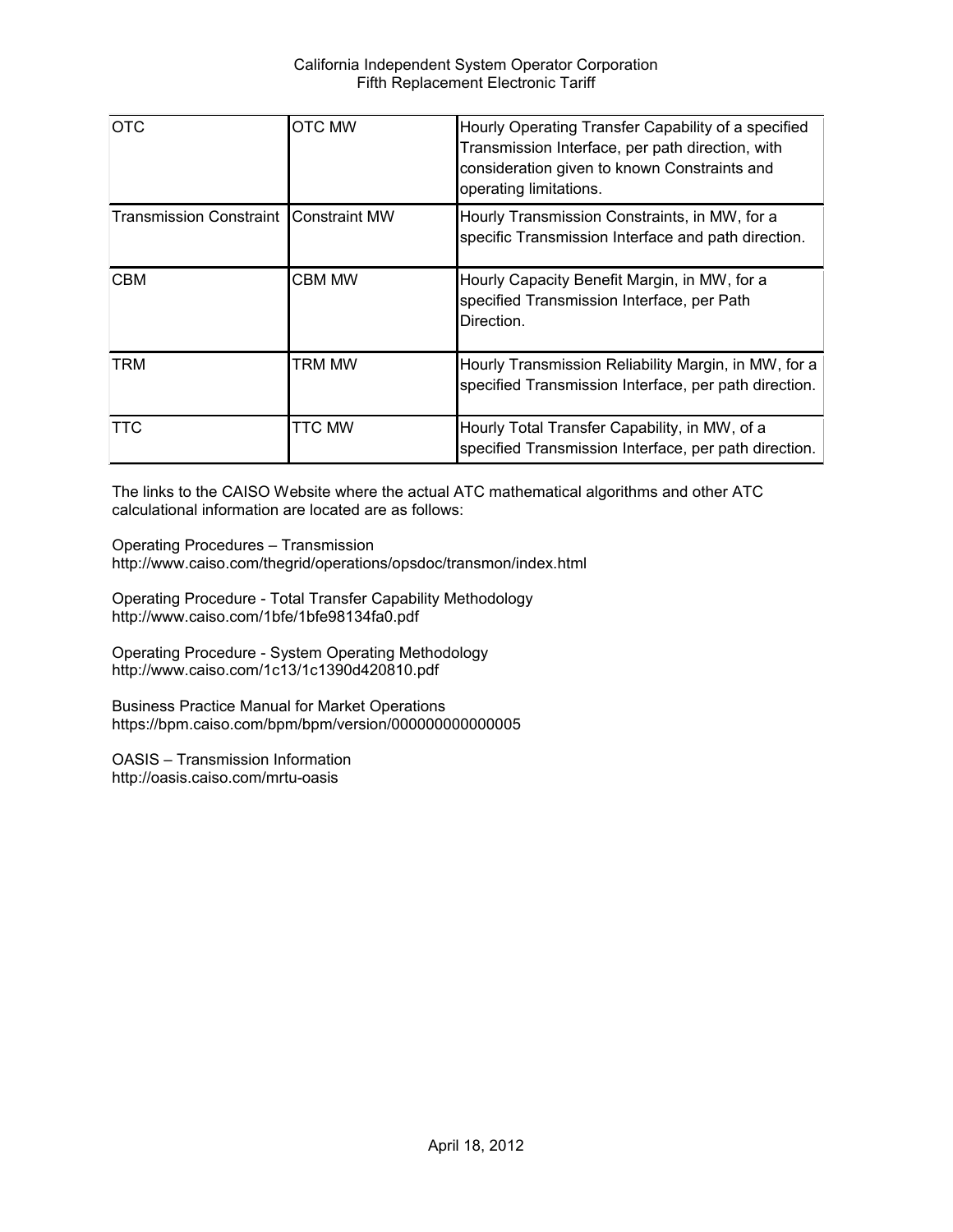## **L.3 ATC Process Flowchart**



# **Available Transmission Capability**

\* ETCC - Existing Transmission Contract Calculator

(1) WECC rated path methodology

 $(2)$  S-322

# **L.4 TTC – OTC Determination**

All transfer capabilities are developed to ensure that power flows are within their respective operating limits, both pre-Contingency and post-Contingency. Operating limits are developed based on thermal, voltage and stability concerns according to industry reliability criteria (WECC/NERC) for transmission paths. The process for developing TTC or OTC is the same with the exception of inclusion or exclusion of operating Constraints based on system conditions being studied. Accordingly, further description of the process to determine either OTC or TTC will refer only to TTC.

**L.4.1** Transfer capabilities for studied configurations may be used as a maximum transfer capability for similar conditions without conducting additional studies. Increased transfer capability for similar conditions must be supported by conducting appropriate studies.

**L.4.1.2** At the CAISO, studies for all major inter-area paths (mostly 500 kV) OTC are governed by the California Operating Studies Subcommittee (OSS) as one of four sub-regional study groups of the WECC OTCPC (i.e., for California sub-region), which provides detailed criteria and methodology. For transmission system elements below 500 kV the methodology for calculating these flow limits is detailed in Section L.4.3 and is applicable to the operating horizon.

**L.4.2** Transfer capability may be limited by the physical and electrical characteristics of the systems including any one or more of the following:

> **Thermal Limits** – Thermal limits establish the maximum amount of electric current that a transmission line or electrical facility can conduct over a specified time-period as established by the Transmission Owner.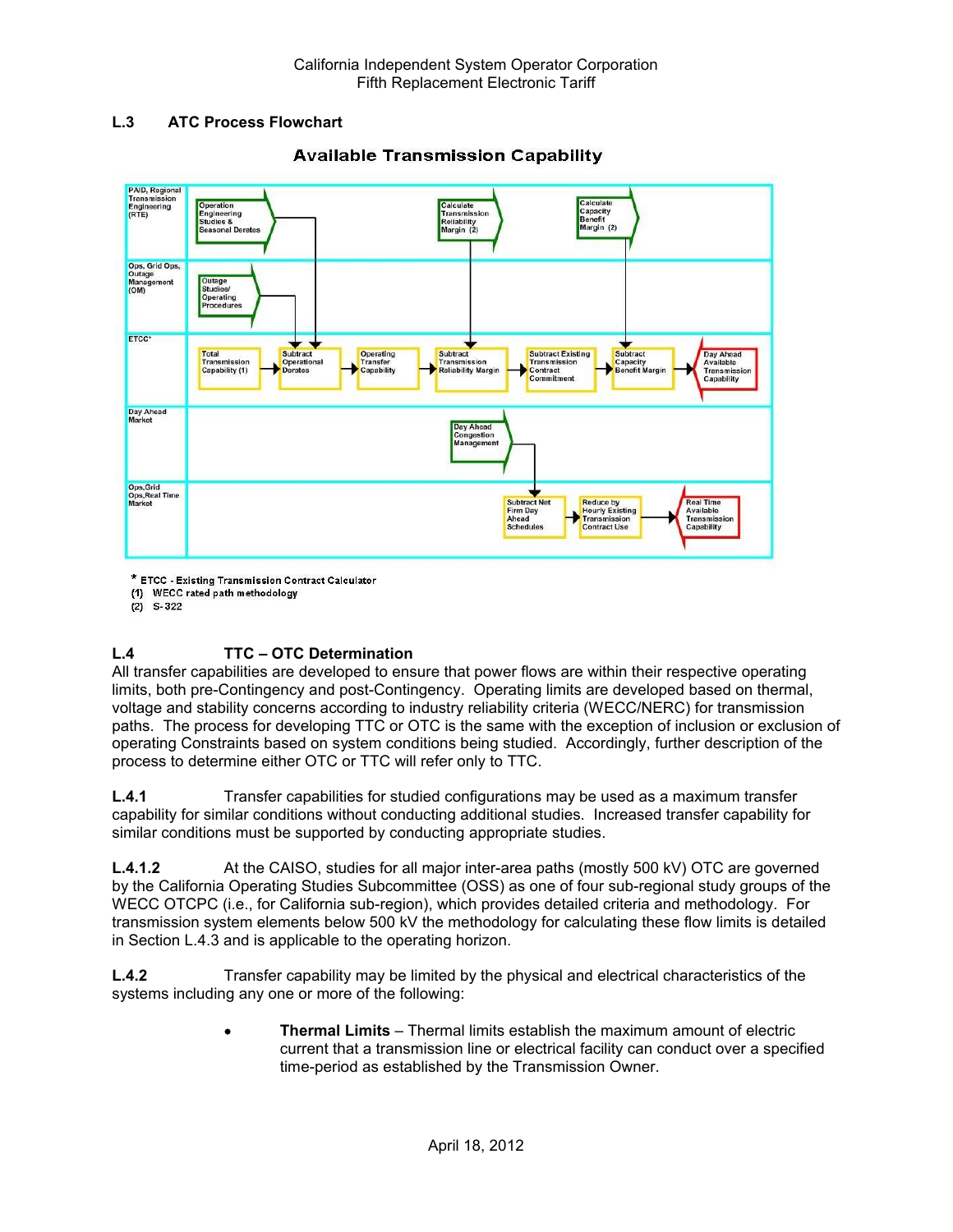- **Voltage Limits** System voltages and changes in voltages must be maintained within the range of acceptable minimum and maximum limits to avoid a widespread collapse of system voltage.
- **Stability Limits** The transmission network must be capable of surviving disturbances through the transient and dynamic time-periods (from milliseconds to several minutes, respectively) following the disturbance so as to avoid generator instability or uncontrolled, widespread interruption of electric supply to customers.

**L.4.3 Determination of transfer capability** is based on computer simulations of the operation of the interconnected transmission network under a specific set of assumed operating conditions. Each simulation represents a single "snapshot" of the operation of the interconnected network based on the projections of many factors. As such, they are viewed as reasonable indicators of network performance and may ultimately be used to determine Available Transfer Capability. The study is meant to capture the worst operating scenario based on the RTE experience and good engineering judgment.

**L.4.3.1 System Limits** – The transfer capability of the transmission network may be limited by the physical and electrical characteristics of the systems including thermal, voltage, and stability consideration. Once the critical Contingencies are identified, their impact on the network must be evaluated to determine the most restrictive of those limitations. Therefore, the TTC1 becomes:

 $TTC_1$  = lesser of {Thermal Limit, Voltage Limit, Stability Limit} following N-1<sub>worst</sub>

**L.4.3.2** Parallel path flows will be considered in determining transfer capability and must be sufficient in scope to ensure that limits throughout the interconnected network are addressed. In some cases, the parallel path flows may result in transmission limitations in systems other than the transacting systems, which can limit the TTC between two transacting areas. This will be labeled  $TTC_2$ . Combined with **Section L**.4.3.1 above TTC becomes:

TTC = lesser of  ${TTC<sub>1</sub>}$  or  $TTC<sub>2</sub>}$ 

# **L.5 Developing a Power Flow Base-Case**

**L.5.1 Base-cases** will be selected used to model reality to the greatest extent possible including attributes like area Generation, area Load, Intertie flows, etc. At other times (e.g., studying longer range horizons), it is prudent to stress a base-case by making one or more attributes (Load, Generation, line flows, path flows, etc.) of that base-case more extreme than would otherwise be expected.

# **L.5.2 Power Flow Base-Cases Separated By Geographic Region**

The standard RTE base-cases are split into five geographical regions in the CAISO Controlled Grid including the Bay Area, Fresno Area, North Area, SDG&E Area, and SCE Area.

# **L.5.3 Power Flow Base-Cases Selection Methodology**

The RTE determines the studied geographical area of the procedure. This determines the study basecases from the Bay Area, Fresno Area, North Area, SCE Area, or SDG&E Area.

The transfer capability studies may require studying a series of base-cases including both peak and offpeak operation conditions.

# **L.5.4 Update a Power Flow Base-Case**

After the RTE has obtained one or more base-case studies, the base-case will be updated to represent the current grid conditions during the applicable season. The following will be considered to update the base-cases: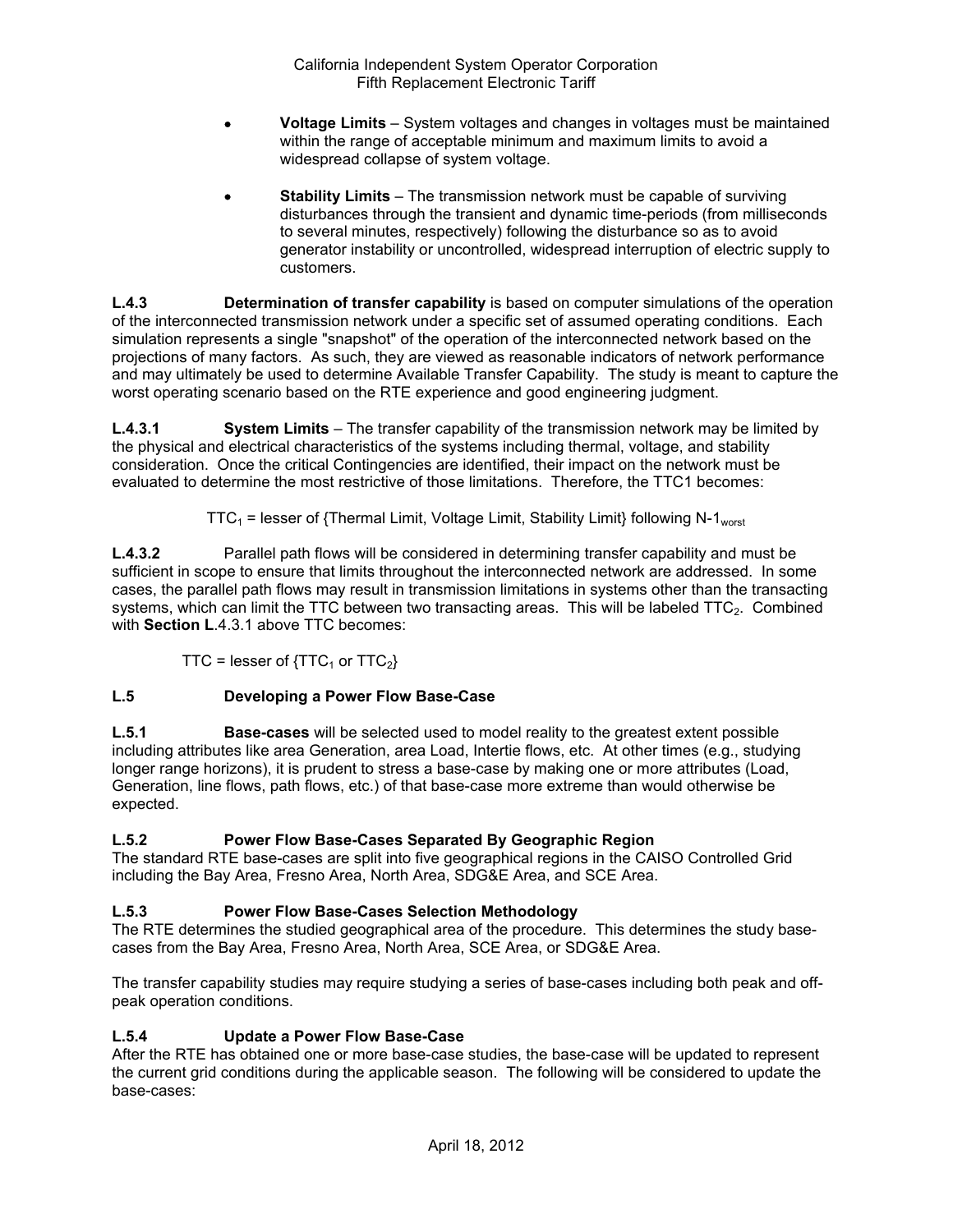- Recent transmission network changes and updates
- Overlapping scheduled and Forced Outages
- **•** Area Load level
- Major path flows
- Generation level
- Voltage levels
- Operating requirements

## **L.5.4.1 Outage Consideration**

Unless detailed otherwise, the RTE considers modeling Outages of:

- **•** Transmission lines, 500 kV
- Transformers, 500/230 kV
- Large Generating Units
- Generating Units within the studied area
- Transmission elements within the studied area

At the judgment of the RTE, only the necessary Outages will be modeled to avoid an unnecessarily burdensome and large number of base-cases.

### **L.5.4.2 Area Load Level**

Base-case Demand levels should be appropriate to the current studied system conditions and customer Demand levels under study and may be representative of peak, off-peak or shoulder, or light Demand conditions. The RTE estimates the area Load levels to be utilized in the peak, partial-peak and/or offpeak base-cases. The RTE will utilize the current CAISO Load forecasting program (e.g., ALFS), ProcessBook (PI) or other competent method to estimate Load level for the studied area. Once the RTE has determined the correct Load levels to be utilized, the RTE may scale the scale the base-case Loads to the area studied, as appropriate.

### **L.5.4.3 Modify Path Flows**

The scheduled electric power transfers considered representative of the base system conditions under analysis and agreed upon by the parties involved will be used for modeling. As needed, the RTE may estimate select path flows depending on the studied area. In the event that it is not possible to estimate path flows, the RTE will make safe assumptions about the path flows. A safe assumption is more extreme or less extreme (as conservative to the situation) than would otherwise be expected. If path flow forecasting is necessary, if possible the RTE will trend path flows on previous similar days.

#### **L.5.4.4 Generation Level**

Utility and non-utility Generating Units will be updated to keep the swing Generating Unit at a reasonable level. The actual unit-by-unit Dispatch in the studied area is more vital than in the un-studied areas. The RTE will examine past performance of select Generating Units to estimate the Generation levels, focusing on the Generating Units within the studied area. In the judgment of the RTE, large Generating Units outside the studied area will also be considered.

### **L.5.4.5 Voltage Levels**

Studies will maintain appropriate voltage levels, based on operation procedures for critical buses for the studied base-cases. The RTE will verify that bus voltage for critical busses in within tolerance. If a bus voltage is outside the tolerance band, the RTE will model the use of voltage control devices (e.g., synchronous condensers, shunt capacitors, shunt reactors, series capacitors, generators).

#### **L.6 Contingency Analysis**

The RTE will perform Contingency analysis studies in an effort to determine the limiting conditions, especially for scheduled Outages, including pre- and post-Contingency power flow analysis modeling preand post-Contingency conditions and measuring the respective line flows, and bus voltages.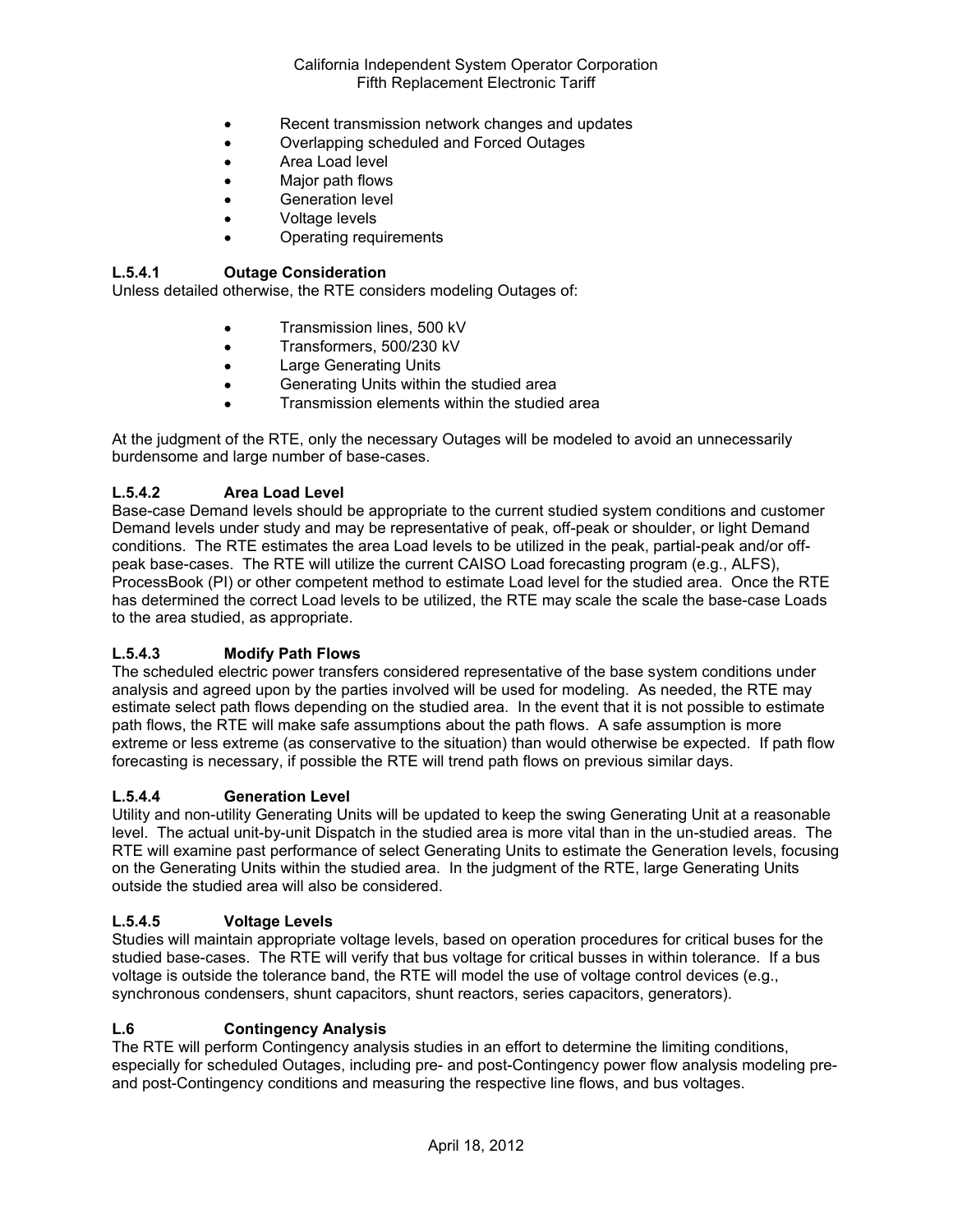Other studies like reactive margin and stability may be performed as deemed appropriate.

#### **L.6.1 Operating Criteria and Study Standards**

Using standards derived from NERC and WECC Reliability Standards and historical operating experience, the RTE will perform Contingency analysis with the following operating criteria:

#### **Pre-Contingency**

- All pre-Contingency line flows shall be at or below their normal ratings.
- All pre-Contingency bus voltages shall be within a pre-determined operating range.

#### **Post-Contingency**

- All post-Contingency line flows shall be at or below their emergency ratings.
- All post-Contingency bus voltages shall be within a pre-determined operating range.

#### **The RTE models the following Contingencies:**

- Generating Unit Outages (including combined cycle Generating Unit Outages which are considered single Contingencies).
- Line Outages
- Line Outages combined with one Generating Unit Outage
- Transformer Outages
- Synchronous condenser Outages
- Shunt capacitor or capacitor bank Outages
- Series capacitor Outages
- Static VAR compensator Outages
- Bus Outages bus Outages can be considered for the following ongoing Outage conditions.
	- o For a circuit breaker bypass-and-clear Outage, bus Contingencies shall be taken on both bus segments that the bypassed circuit breaker connects to.
	- o For a bus segment Outage, the remaining parallel bus segment shall be considered as a single Contingency.
	- o Credible overlapping Contingencies Overlapping Contingencies typically include transmission lines connected to a common tower or close proximity in the same right-of-way.

#### **L.6.2 Manual Contingency Analysis**